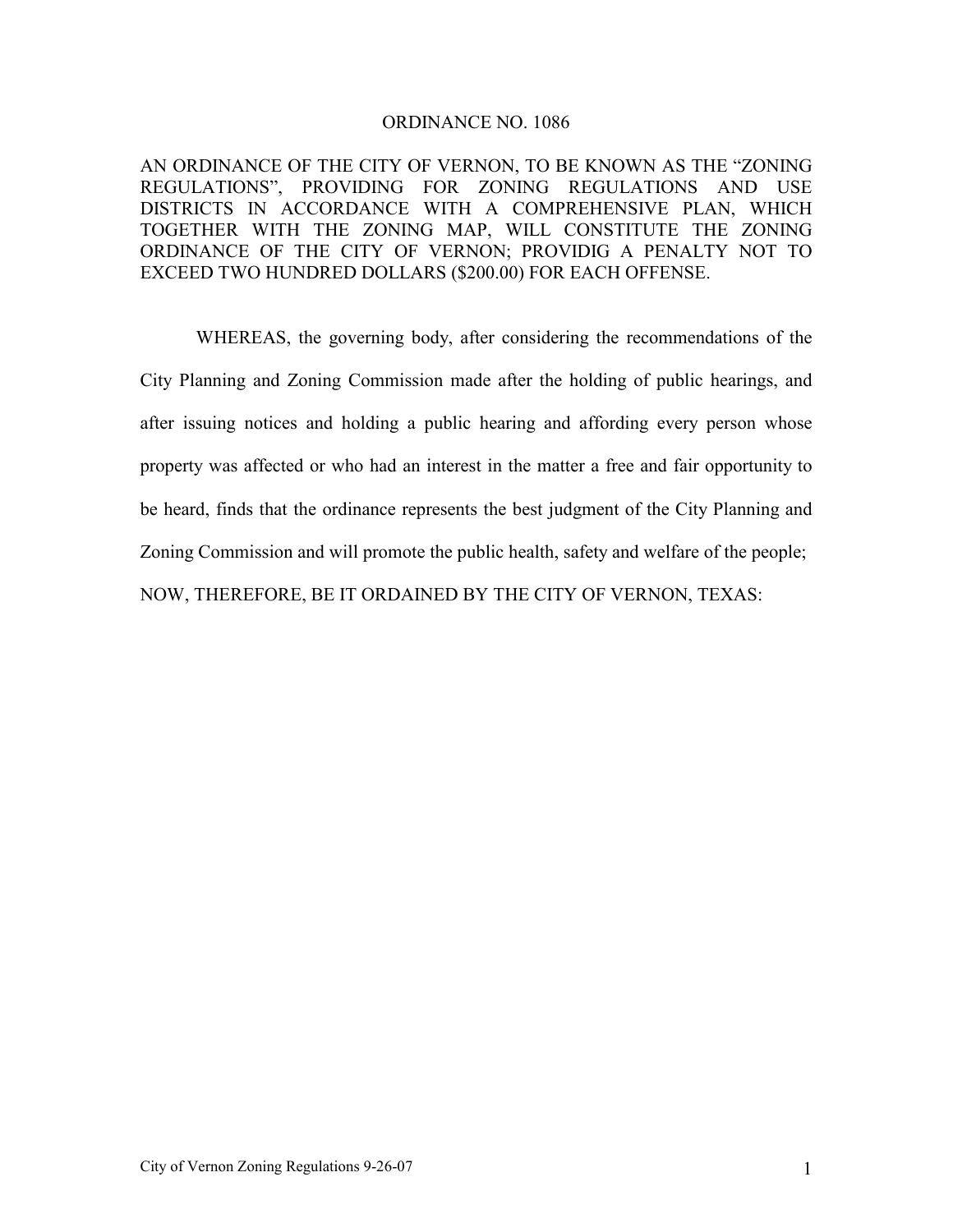### ORDINANCE NO – 1086

### ARTICLE I - TITLE INTERPRETATION AND PURPOSES, SCOPE

#### SECTION 101.1 Short Title

These Regulations shall be known and may be cited as the "Zoning Regulations" of the City of Vernon, Texas.

### SECTION 101.2 Interpretation and Purposes

In their interpretation and application, the provisions of these regulations shall be held to be the minimum requirements adopted for the promotion of the public health, safety, and welfare. The Zoning Regulations and districts as herein established, have been made in accordance with a comprehensive plan, for the purpose of promoting health, safety, moral responsibility, and the general welfare of the City; they have been designed, among other things

--- to lessen congestion on streets;

- --- to secure safety from fire, panic and other dangers;
- --- to promote health and the general welfare;
- --- to provide adequate light and air;
- --- to prevent the overcrowding of land;
- --- to avoid undue concentration of population;
- --- to facilitate the adequate provision of transportation, water, sewers, schools, parks, and other public requirements; and
- --- to conserve the value of property and encourage the most appropriate use of land throughout the community.

# SECTION 101.3 Scope

It is not intended by these regulations to repeal, abrogate, annul or in any way impair or interfere with existing provisions of other laws or ordinances, or with private restrictions placed upon property by covenant, deed, easement, or other private agreement. Where other ordinances impose a greater restriction than is imposed herein, the provisions of such other ordinances shall govern.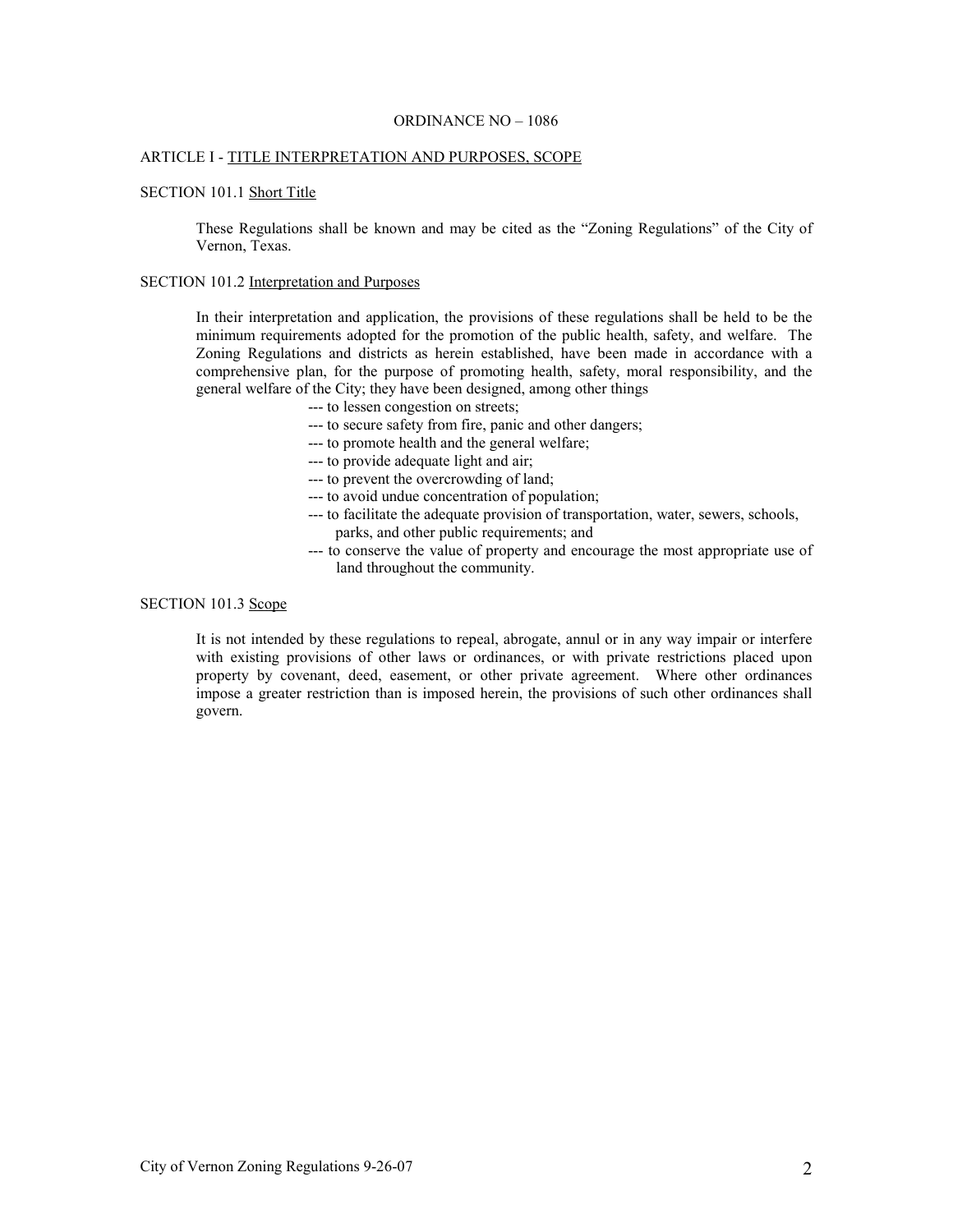### ARTICLE II - SUPPLEMENTAL DEFINITIONS

# SECTION 201.1 General Rules

For the purposes of these regulations, certain terms or words found herein shall be interpreted and defined as follows:

Words used in the present tense include the future tense; The singular includes plural; The word "person" shall include a corporation as well as an individual; The word "used" or "occupied" as applied to any land or buildings shall be construed to include the words "intended, arranged, or designed to be used or occupied".

Words and phrases not defined in this Article shall have their ordinarily accepted meaning or such meaning as the context may apply, or as defined in the Basic Regulations of this Development Code.

#### SECTION 201.2 Supplemental Definitions

Adult Arcade: A business which offers its customers in one (1) or more viewing booths motion or still pictures characterized by exposure of specified anatomical areas. (Ord. 1362)

Adult Bookstore / Film Store: A business in which a substantial portion of its stock in trade consists of books, videos, tapes, cassettes, photographs, slides, magazines, and other periodicals which are distinguished or characterized by an emphasis on specific sexual activities or specified anatomical areas, or both. (Ord. 1362)

Adult Business: Any business activity, which offers the opportunity to view, specified sexual activity or view, or touch, for entertainment, specified anatomical areas. Such definition further includes but is not limited to adult arcade, adult bookstore/film store, adult cabaret, adult lounge, adult motel or hotel, adult retail store, and an adult theater. (Ord. 1362)

Adult Cabaret: A business, which offers to customers live performances characterized by exposure of specified anatomical areas. (Ord. 1362)

Adult Lounge: An adult cabaret, which serves alcoholic beverages. (Ord. 1362)

Adult Motel or Hotel: A business, which offers its customers a sleeping room or sitting room for a period of time less than ten (10) hours and provides motion picture or still picture entertainment characterized by exposure of specified anatomical areas. (Ord. 1362)

Adult Retail Store: A business in which a substantial portion of the stock in treade consists of items or products other than printed matter characterized by an emphasis on specified sexual activities or specified anatomical areas, or both. (Ord. 1362)

Adult Theater: A business with a capacity or more than five (5) persons which offers customers motion of still picture or live entertainment or performances characterized by exposure of specified anatomical areas. (Ord. 1362)

Board: The Board of Adjustment of the City of Vernon.

Criminal Justice Halfway House: A residential facility operated to house individuals who have been in confinement for a criminal conviction or are placed in a regulated living environment as part of the disposition of a criminal allegation on the condition that the individuals must live within such facility for a specified period of time as a requirement of parole or probation from a county, State or federal judicial system. (Ord. 1362)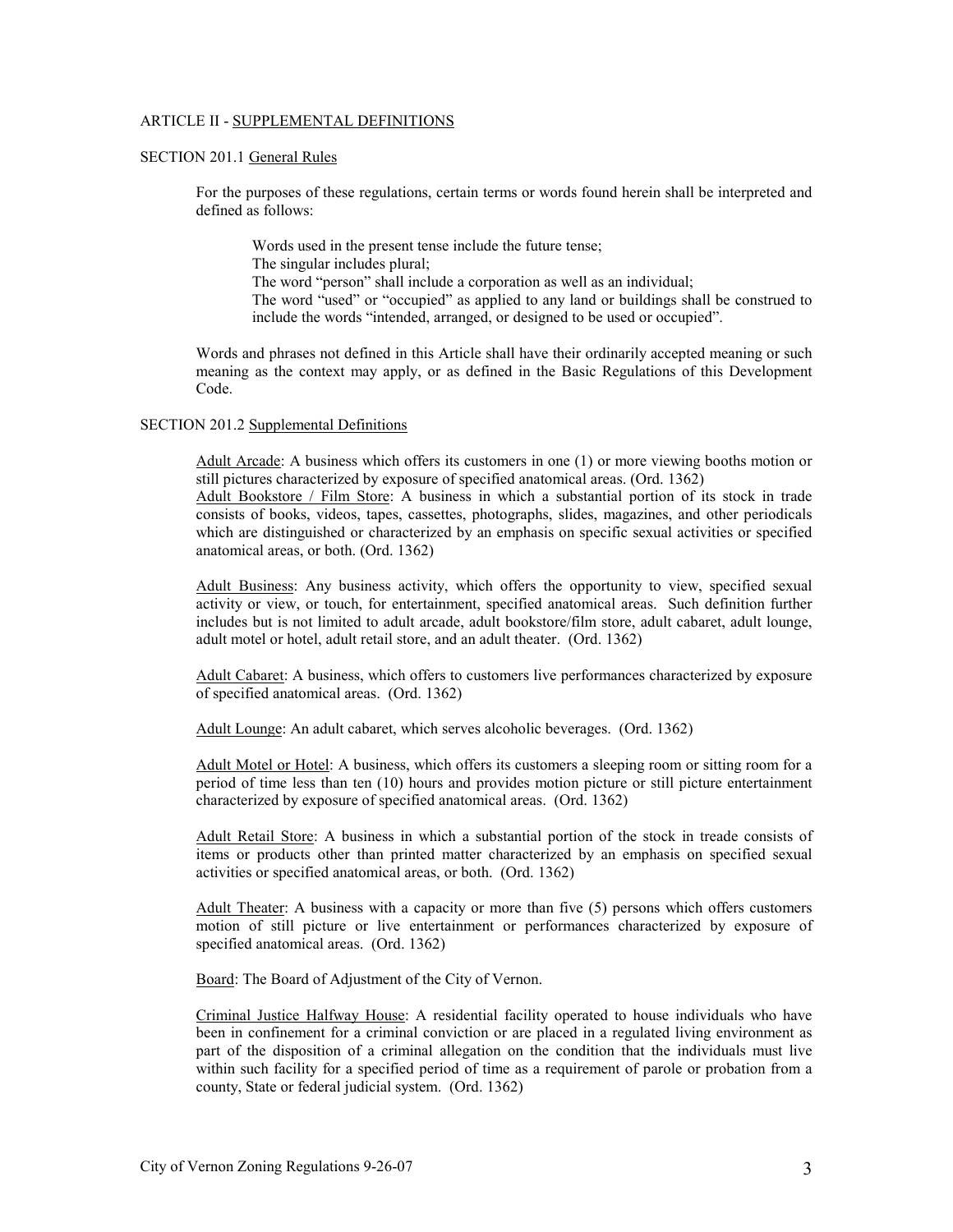Halfway House: A residential facility for persons who are receiving therapy and counseling from support staff who are present at all times the residents are present, for one (1) or more of the following purposes:

- a. To help residents recuperate from the effects of drugs or alcohol addiction;
- b. To help homeless persons or families achieve independence and obtain permanent housing.
- c. To help persons with family or school adjustment problems that require specialized attention and care in order to achieve personal independence; or
- d. To provide temporary shelter for persons who are victims of domestic abuse. (Ord. 1362)

Hospital: A medical facility or institution for diagnosing, treating, caring for persons or for medical and surgical treatment to persons, including acute medical care, chronic medical care on a prolonged or permanent basis, mental health center, and resident or outpatient treatment to alcoholic, narcotic or psychiatric patients. (Ord. 1362)

Interpretation : A determination of the meaning of the Zoning Regulations or their application, or a determination of the correct location of the Zoning District boundaries based upon an appeal from the decision of the Enforcing Officer and expressed as a Board of Adjustment ruling which becomes a permanent guide in the enforcement of the Zoning Regulations.

Mini-storage Warehouse: A unified development of leaseable self-storage units built on the site, each unit not to exceed four hundred (400) square feet in floor area. No outside storage, no storage of explosives, flammable materials or materials emitting noxious odors shall be allowed. (Ord. 1362)

Playfield or Stadium (Public): An athletic field or stadium owned or operated by a public agency for the general public, including a baseball field, gold course, football field or stadium. (Ord. 1362)

Special Exception: A privileged use or development of property which would not be appropriate generally or without restriction throughout a specified Zoning District but which, if controlled as to number, size, location, or relation to the neighborhood, would promote the public health, safety, order, comfort, convenience, or general welfare of the community.

Specified Anatomical Areas: Less than completely and opaquely covered human genitals, pubic region, buttock; human genitals in a discernibly erect state, even if completely and opaquely covered; or any combination of the aforementioned. (Ord. 1362)

Specified Sexual Activities: Depiction of male genitals in a state of sexual stimulation or arousal; female genitals; acts of masturbation, sexual intercourse, oral copulation, sodomy, bestiality; touching of human genitals, pubic region, buttock, anus; or any combination of the aforementioned. (Ord. 1362)

Structure: Any composition of physical parts for the creation of a whole, which is, affixed either directly or indirectly to the ground. (Ord. 1362)

Through Street: Every street or highway or portion thereof at the entrances to which vehicular traffic from intersecting streets or highways is required by law to stop before entering or crossing the same and when stop signs are erected as provided by the City of Vernon Code of Ordinances. (Ord. 1409)

Variance: A privileged relaxation of these regulations where, owing to conditions peculiar to the property and not the result of the actions of the applicant, a literal enforcement of the regulations would result in unnecessary and undue hardship and would prevent the substantial enjoyment of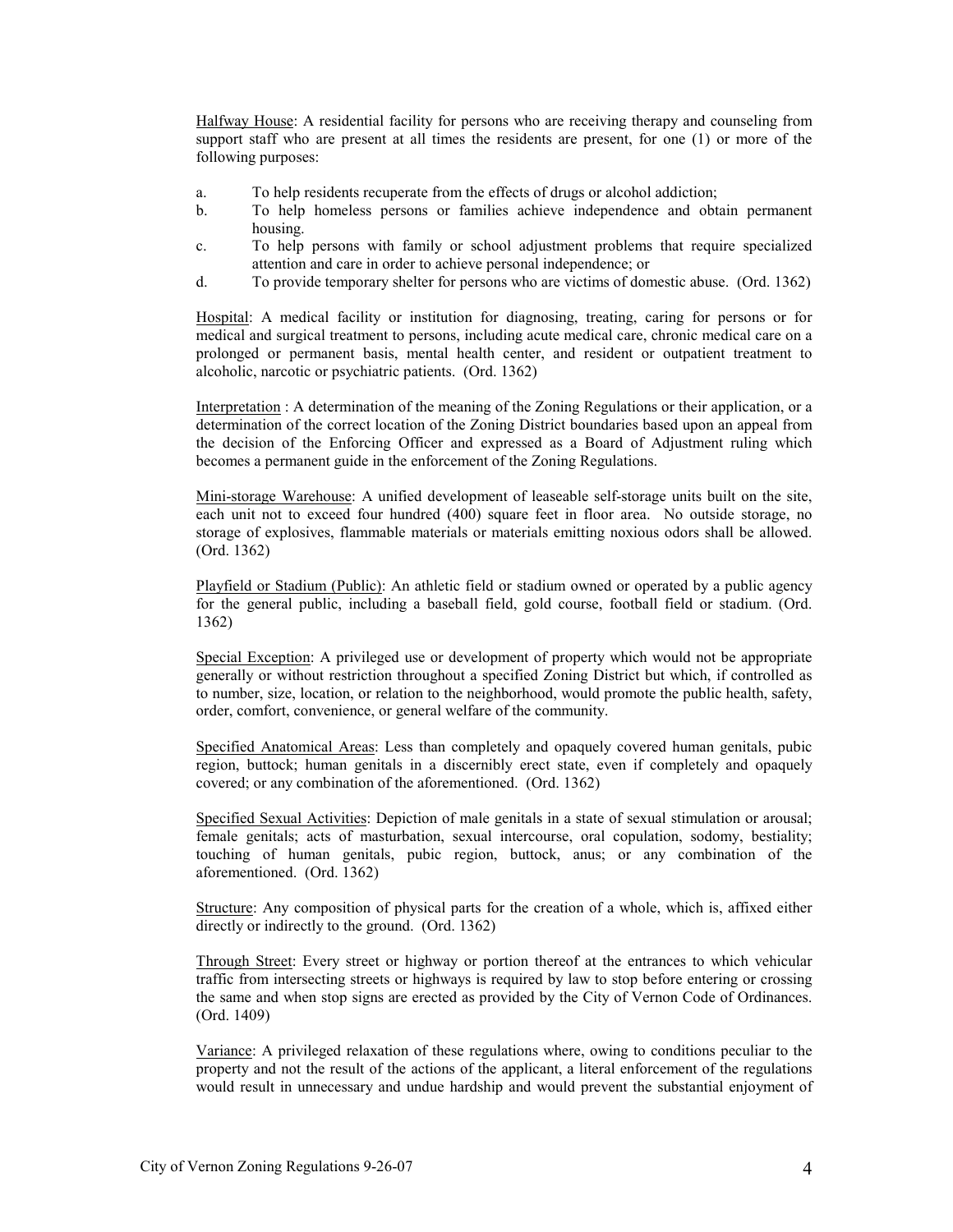property rights as shared by nearby properties which do conform to the Development Control provisions.

Viewing Booth: An enclosure or partial enclosure which contains any electrical or mechanical device, which displays or projects any film, video tape or photographic reproduction into the viewing area of motion or still pictures characterized by exposure of specified anatomical areas, and which enclosure or partial enclosure is authorized for occupancy by current adopted building code standards by no more than five (5) persons. (Ord. 1362)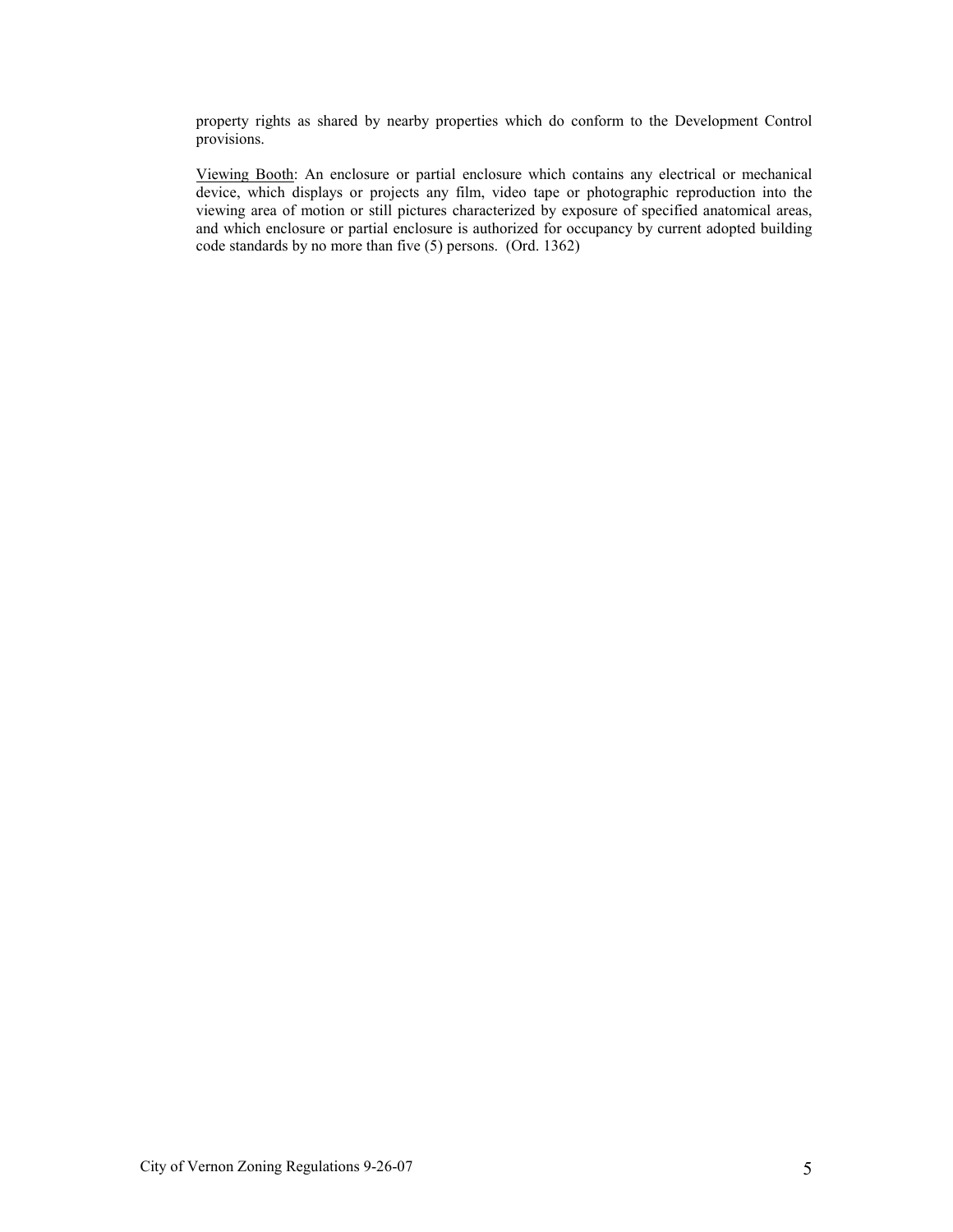### ARTICLE III – ADMINISTRATION AND ENFORCEMENT

# SECTION 301.1 Building – Permits

Every application for a building permit shall be accompanied by a drawing or plot plan in duplicate together with such other copies as the Enforcing Officer may require for City review, showing the lot lines, subdivision name and the lot and block numbers, the location of the building in the lot, accurate dimensions of building and lot, and such other information as may be necessary to provide for the enforcement of the Zoning Regulations. A record of the original copy of such application and plans shall be kept in the office of the Enforcing Officer and a duplicate copy of the approved plan shall be a the building at all times during construction.

#### SECTION 302.1 Enforcement and Penalties

Any person, firm or corporation who violates any of the provisions of these regulations shall be guilty of a misdemeanor, and upon conviction in the municipal court shall be subject to a fine of not less than \$5.00 nor more than \$200.00 for each offense. Each day that a violation is permitted to exist shall constitute a separate offense.

# SECTION 303.1 Severability Clause

If any section, provision, or part thereof in these regulations shall be adjudged invalid or unconstitutional by a court of competent jurisdiction, such adjudication shall not affect the validity of the regulations as a whole or any section; provision or part thereof not adjudged invalid or unconstitutional.

#### SECTION 303.2 Publication and Effective Date

These regulations shall take effect when approved and published as prescribed by law. (Passed)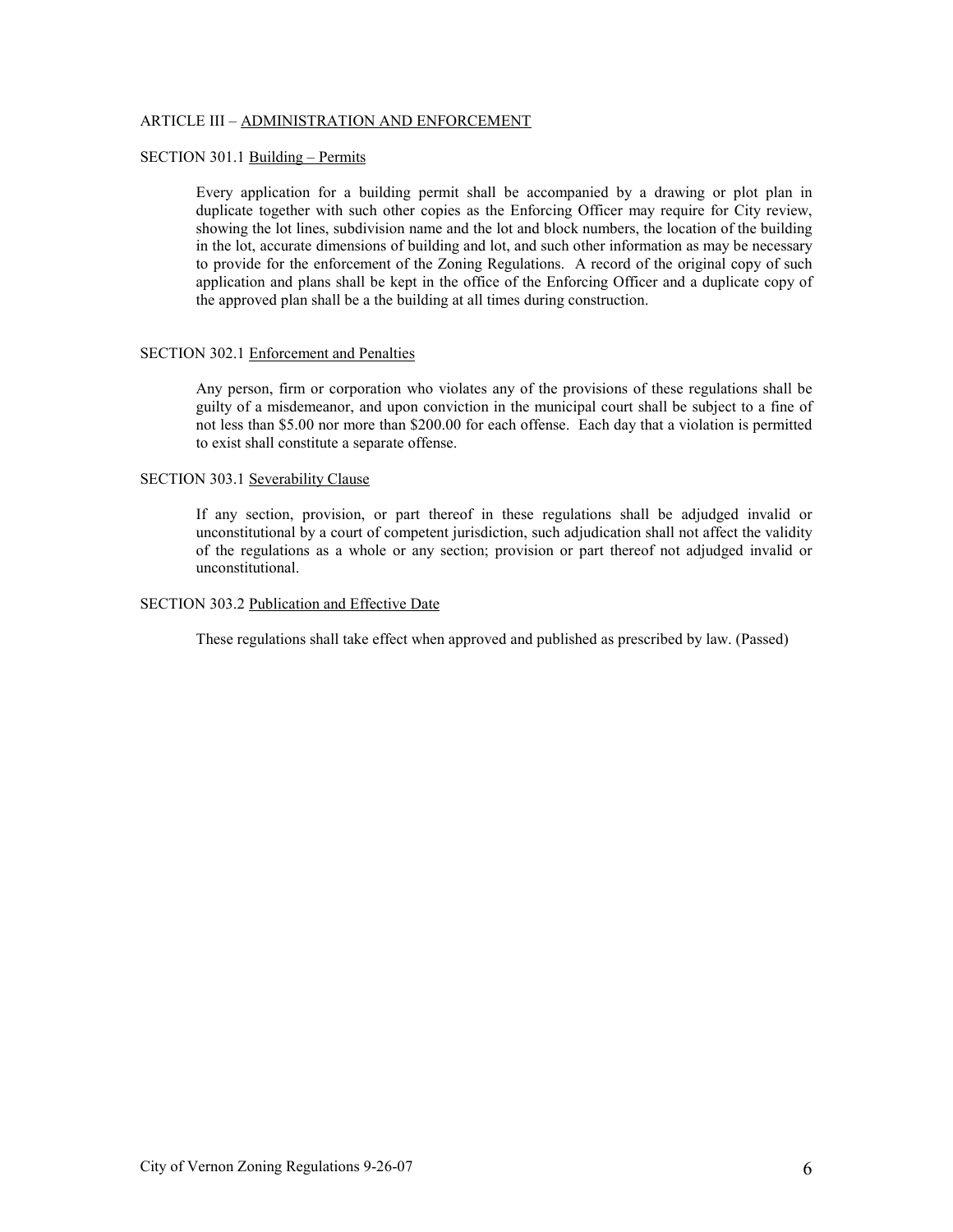### ARTICLE IV – CHANGES AND AMENDMENTS

### SECTION 401.1 Declaration of Policy

The City Commission declares the enactment of these regulations governing the use and development of land, buildings and structures as a measure necessary to the orderly development of the Community. Therefore, no change shall be made in these regulations or in the boundaries of the zoning districts except:

- A. To correct a manifest error in the regulations or map, or
- B. To recognize changed or changing conditions or circumstances in a particular locality, or
- C. To recognize changes in technology, the style of living, or manner of doing business.

Every proposal to amend these regulations shall be considered in light of the above declaration of policy and by the purposes enumerated in Section 101.2 of these regulations.

### SECTION 402.1 Authority to Amend Ordinance

The City Commission may from time to time, after public hearings required by law, amend, supplement or change the regulations. Any amendment, supplement or change may be ordered for consideration by the City Commission, be initiated by the Planning and Zoning Commission, or be requested by proposal of the owner of the property or by a person holding a lease on the property with the consent of its owner. The Planning and Zoning Commission on its own motion, or on request of the City Commission, may initiate consideration of a change in any district boundary or zoning regulation whenever it finds that public benefit will derive from consideration of such matter. Final approval rests with the City Commission.

# SECTION 403.1 Procedure

# A. Proposal Required

Every proposal to amend these regulations shall be considered in light of the above declaration of policy and by the purposes enumerated in Section 101.2, Interpretations and Purposes.

B. Public Hearing and Notice

Prior to making its report to the City Commission, the Planning and Zoning Commission shall hold at least one public hearing thereon. Written notice of all public hearings on proposed changes in district boundaries shall be sent to all owners of property, or to the person rendering the same for city taxes, located within two hundred (200) feet of any property affected thereby, within not less than ten (10) days before such hearing is held. Such notice may be served by using the last known address as listed on the City Tax Roll and depositing the notice, postage paid, in the United States Mail. Notice of hearing on proposed changes in zoning regulations shall be accomplished by one publication not less than fifteen (15) days prior thereto in the official paper of the City.

# C. Planning and Zoning Commission Report

 The Planning and Zoning Commission, after the public hearing is closed, shall prepare its report and recommendations on the proposed change stating its findings, its evaluation of the request and of the relationship of the request to the Comprehensive Plan at such time as the Comprehensive Plan has been adopted by the City Commission.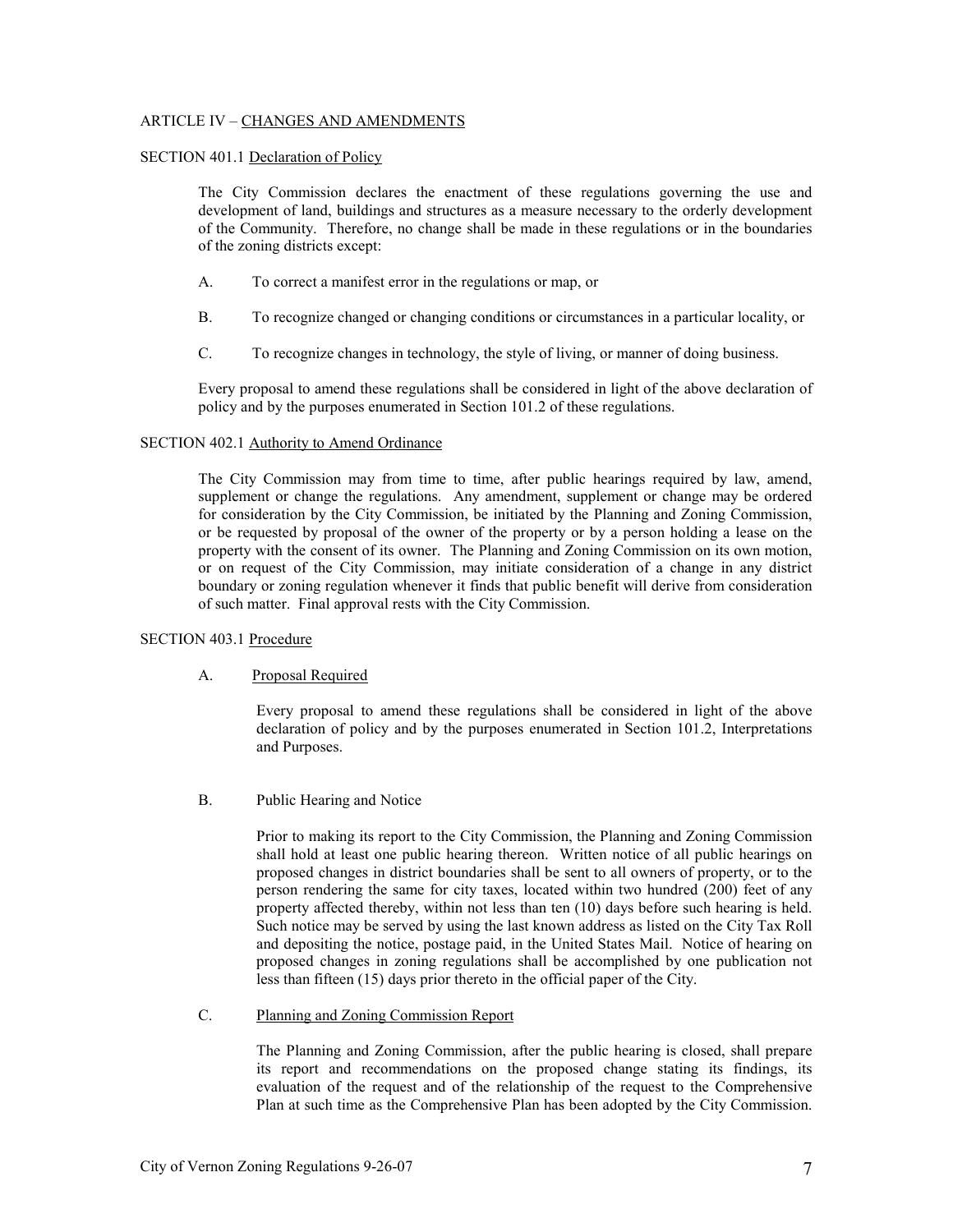The Planning and Zoning Commission may defer its report for not more than ninety (90) days until it has had opportunity to consider other proposed changes, which may have a direct bearing thereon. In making its determination, the Planning and Zoning Commission shall consider the following factors:

- 1. Whether the uses permitted by the proposed change would be appropriate in the area concerned;
- 2. Whether adequate public school facilities and other public services exist or can be provided to serve the needs of additional residences likely to be constructed as a result of such change, and the consequences of such change;
- 3. Whether the proposed change is in accord with any existing or proposed plans for providing public water supply and sanitary sewers to the area;
- 4. The amount of vacant land currently classified for similar development in the vicinity and elsewhere in the City, and any special circumstances, which may make a substantial part of such vacant land unavailable for development;
- 5. The recent rate at which land is being developed in the proposed zoning district, particularly in the vicinity of the proposed change.
- 6. How other areas designated for similar development will be, or are likely to be, affected if the proposed amendment is approved, and whether such designation for other areas should be modified also.

# D. City Commission Consideration

### 1. Proposal Recommended for Approval

 Every proposal which is recommended favorably by the Planning and Zoning Commission shall be forwarded to the City Commission for setting and holding of public hearings thereon. No change, however, shall become effective until after the adoption of an ordinance for same and its publication as required by law.

2. Proposal Recommended for Denial

 When the Planning and Zoning Commission determines that a proposal should be denied, it shall so report and recommend to the City Commission. No public hearings shall be set on the proposal until and unless the City Commission has reviewed the recommendations of the Planning and Zoning Commission, has considered any appeal, as provided below, and has adopted a motion setting the matter for hearing.

# 3. Appeal Procedure

 An appeal from the decision of the Planning and Zoning Commission may be taken whenever any interested party is aggrieved by the action of the Planning and Zoning Commission on a specific proposal. Such appeal shall show that the Planning and Zoning Commission either 1) has been prejudice in its deliberation, or 2) has not been given the opportunity to consider certain information because it could not have been made available to the Planning and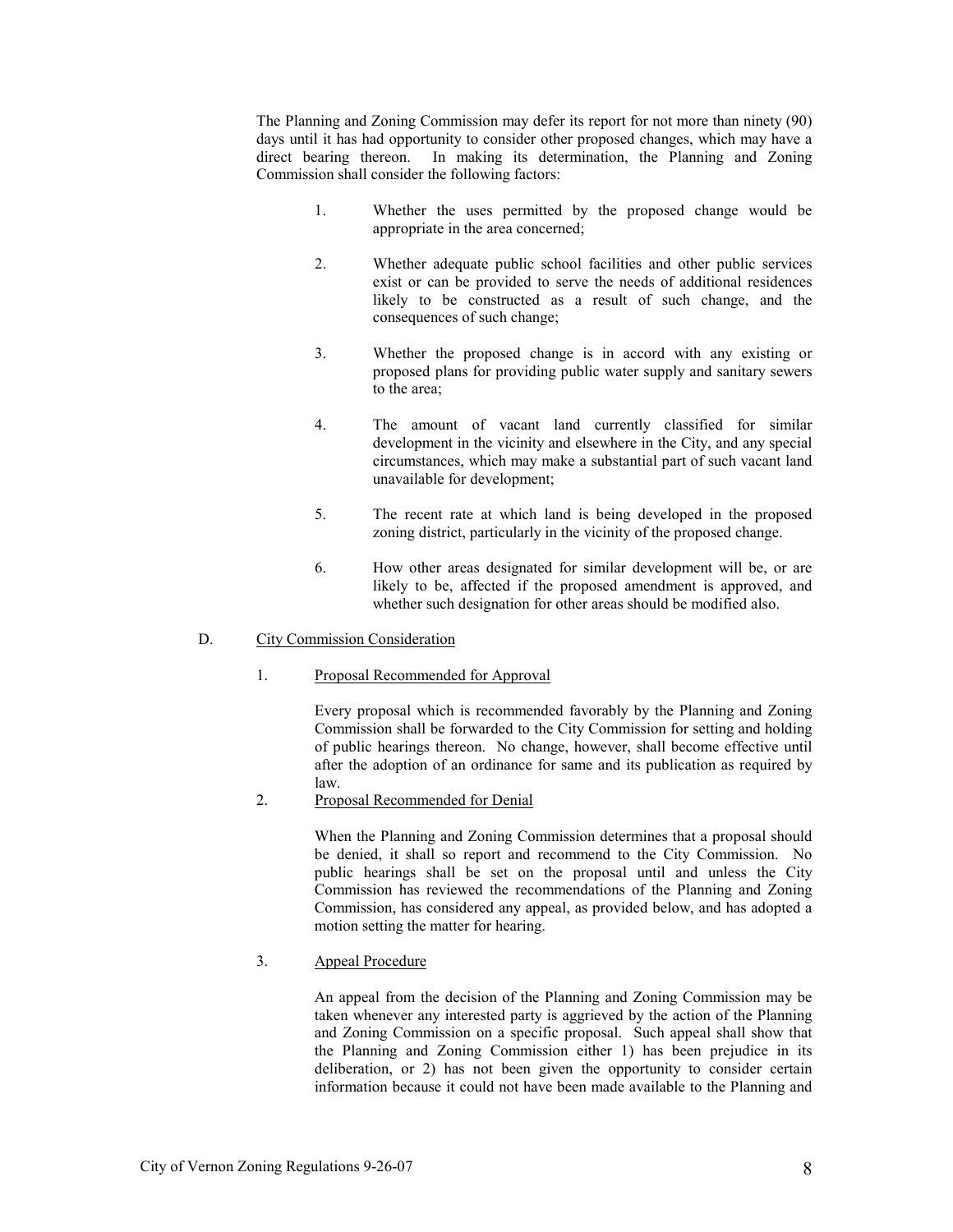Zoning Commission at the time of its public hearing. The following procedure shall be required.

 a. The aggrieved party shall reduce his appeal to writing stating specifically how, in his opinion, the Planning and Zoning Commission committed error. He shall file his appeal with the Cit Secretary and the Planning and Zoning Commission within thirty (30) days following the Planning and Zoning Commission action. The City Secretary shall forward the appeal to the City Commission with the regular report of Planning and Zoning Commission action on the subject proposal.

 b. Upon receipt of written appeal, the City Commission shall determine whether or not the Planning and Zoning Commission committed error. If the City Commission concludes that certain previously unavailable information should be considered by the Planning and Zoning Commission, it may refer the original proposal and the appeal for a new hearing, new report and recommendation. If the City Commission concludes that Planning and Zoning Commission prejudice prevents a fair hearing or recommendation, the City Commission may schedule its own hearing on the original proposal and recommendation.

# E. City Commission Hearing and Notice

 The City Commission may from time to time amend, supplement, or change by ordinance the boundaries of the districts or the regulations herein established. Public hearings on such amendment, supplement, or change shall be held by the City Commission. Notice of City Commission public hearings shall be given by publication one time in the official paper of the City, stating the time and place of such hearing, which time shall not be earlier than fifteen (15) days from the date publication.

### F. Negative Recommendations: Written Protest

 An amendment, supplement, or change shall not become effective, except by favorable vote of three-fourths of the members of the City Commission…

- 1. If the Planning and Zoning Commission recommends disapproval of the proposed change, or
- 2. If written protest is filed by owner either:
	- a. Of the area of the lots or land included in such proposed change, or
	- b. Of the lots or land immediately adjoining the area of such proposed change and extending two hundred  $(200)$  feet there from.

Protests signed by property owners may be filed prior to or at one of the public hearings conducted by either the Planning and Zoning Commission or the City Commission. Written protests filed with the Planning and Zoning Commission shall be forwarded to the City Commission with the Planning and Zoning Commission's recommendation on the request.

### SECTION 404.1 Limitation on Re-applications

 When the City Commission has denied a proposal, or when the applicant has withdrawn his proposal at the Planning and Zoning Commission meeting thereon, no new application of like nature shall be accepted by the City or scheduled for hearing by the Planning and Zoning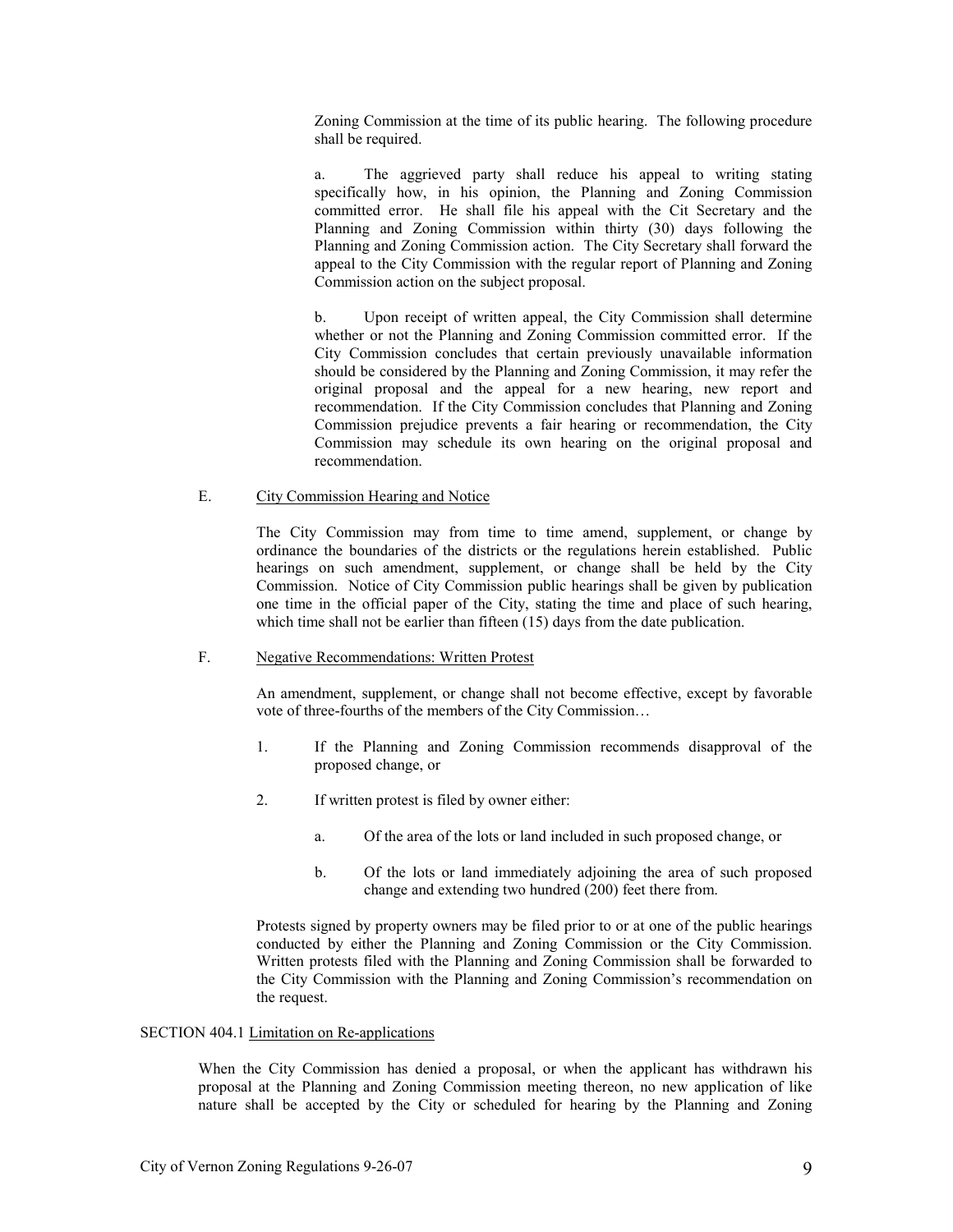Commission within a period of twelve (12) months of the date of City Commission denial or applicant's withdrawal. Provided, however, on receipt of written request by the original applicant stating how conditions have changed substantially in the community since prior consideration of his proposal so as to justify an earlier review of this matter, the City Commission may waive the mandatory delay period and authorize the acceptance of a new application.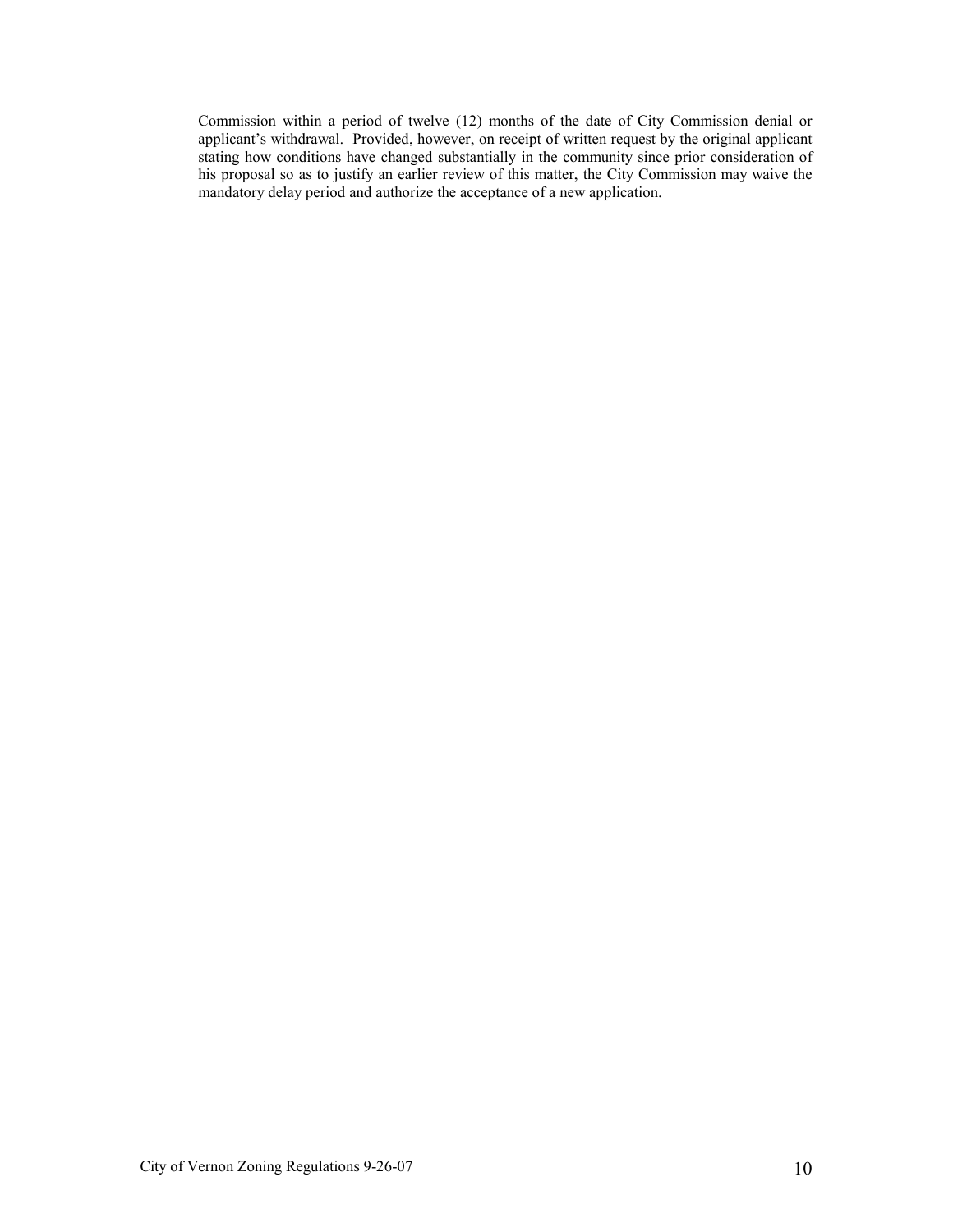# ARTICLE V – BOARD OF ADJUSTMENT

### SECTION 501.1 Organization

# A. Creation

 There is hereby created a Board of Adjustment to be composed of five (5) regular members and two (2) alternate members who shall be qualified electors of the City. It is the declared policy of the City Commission that it will consider and appoint only those persons who have demonstrated their civic interest, general knowledge of the community, independent judgment, and availability to prepare for and attend meetings.

### B. Terms of Office

 The terms of three (3) regular and of one (1) of the alternate members shall expire in each odd numbered year and the terms of two (2) regular and one (1) of the alternate members shall expire in each even numbered year. The regular members of the Board shall be identified by place numbers one  $(1)$  through five  $(5)$ . The odd numbered places shall expire in the odd numbered years and the even numbered places shall expire in the even numbered years. Board members may be reappointed by the City Commission.

# C. Vacancy

 Vacancies shall be filled for unexpired terms; no member shall be appointed for a term in excess of two (2) years. A vacancy in a term of office shall occur whenever a member resigns or has been removed by the City Commission for the following reasons:

- 1. Has repeatedly failed to attend properly called meetings of the Board of Adjustment without just cause, or
- 2. Has been guilty of malfeasance or misconduct in office, and based upon such finding has removed the member from office.
- 3. Whenever the City Commission finds that a member is not adhering to established policy of the City Commission for any cause.

### D. Organization

 The Board of Adjustment shall hold an annual organizational meeting and shall elect a chairperson and vice-chairperson from among its members before proceeding to any other matters of business. The Enforcing Officer shall be the secretary of the Board. The Board shall meet at the call of the chairperson and shall designate the time and place of its meetings. The Board shall adopt its own rules of procedure and keep a record of its proceedings in accordance with the State Statutes and these regulations. Newly appointed members shall be installed at the first regular meeting after their appointment.

### E. Meetings and Quorum

 Four (4) members of the Board of adjustment shall constitute a quorum for the conduct of business. The members of the Board shall regularly attend meetings and public hearings of the Board and shall serve without compensation, except for reimbursement for authorized expenses attendant to the performance of their duties.

# SECTION 501.2 Duties and Powers

 The Board of adjustment shall have the powers and exercise the duties of a Board in accordance with Article 1011g, Revised Civil Statutes of Texas. Board members are representatives of the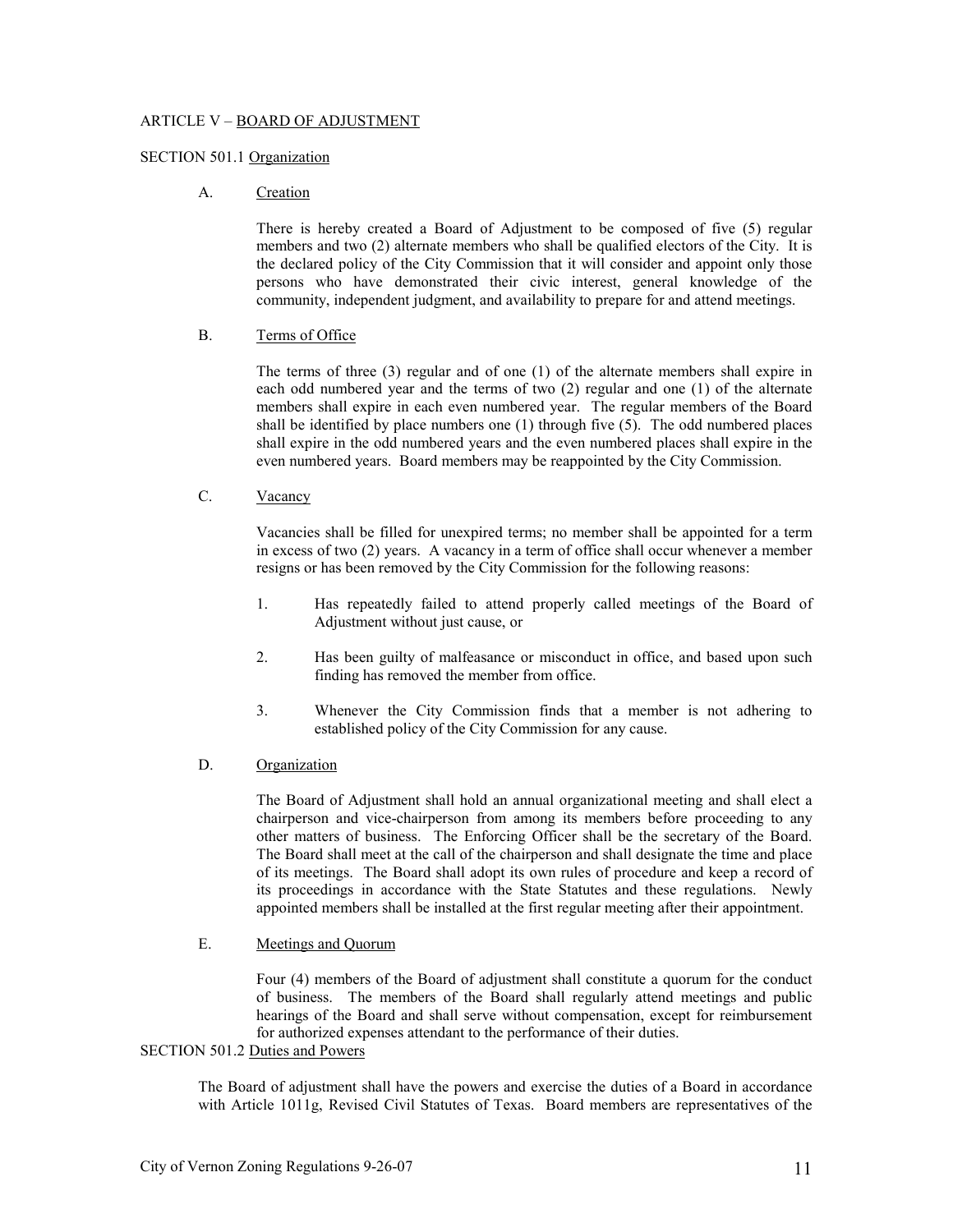City and shall have the right to inspect premises at reasonable times unless prior written notice is given where required in the discharge of their responsibilities under the laws of the State of Texas and the ordinances of this City. The Board's jurisdiction shall extend to and include the hearing and deciding of the following types of appeals and applications and to that end shall have the necessary authority to ensure continuing compliance with its decision:

### A. Interpretation

 To render an interpretation of the Zoning Regulations or the manner of their application where it is alleged that there is error in any order, requirement, or determination made by the Enforcing Officer in the administration of such provisions. In reaching its decision, the Board shall establish firm guidelines for future administrative actions on like matters.

# B. Variance

 To authorize upon appeal in specific cases such variance from the Development Controls set forth in these regulations as will not be contrary to public interest. In reaching it's decision, the Board shall not grant the variance appeal if it finds:

- 1. That literal enforcement of the controls will not create an unnecessary hardship or practical difficulty in the development of the affected property, or
- 2. That the situation causing the hardship or difficulty is either self-imposed or generally affecting all or most properties in the same zoning district, or
- 3. That the relief sought will injure the permitted use of adjacent conforming property, or
- 4. That the granting of the variance will not be in harmony with the spirit and purposes of these regulations.

Any variance granted by the Board of Adjustment shall terminate automatically 1) when the specified period of use has expired, or 2) when the use ceases to be in full compliance with any condition imposed by the Board, or 3) when the use has been abandoned for six (6) months.

# SECTION 501.3 Procedure

A. Interpretation Request; Variance Appeal

 A request for interpretation of regulations or an appeal for variance from Development Controls may be taken by any person aggrieved or by any officer, department, or board of the City affected by the decision of the Enforcing Officer. Such appeal shall be taken within fifteen (15) days time after the decision has been rendered, by filing with both the Enforcing Officer and the Board of Adjustment a notice of appeal specifying the grounds thereof. The Enforcing Officer shall forthwith transmit to the Board all papers constituting the record upon which the action appealed from was taken and will notify City Manager and City Attorney.

# B. Stay of Proceedings

 An appeal shall stay all proceedings of the action appealed from unless the Enforcing Officer, after the notice of appeal has been filed with him, certifies to the Board that, by reason of facts stated in his certificate, a stay would, in his opinion, cause imminent peril to life or property. In such case proceedings shall not be stayed except by a restraining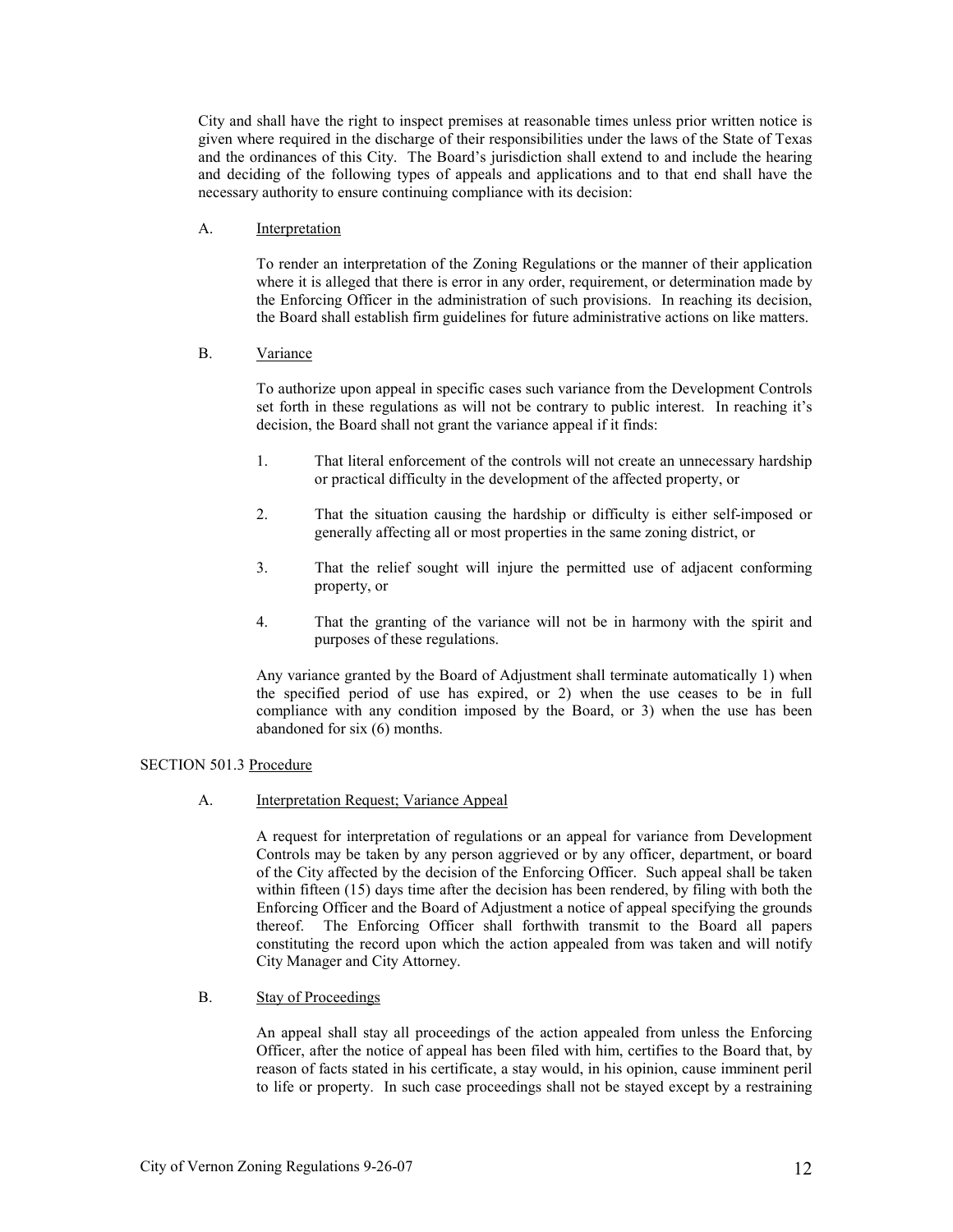order which may be granted by the Board of Adjustment or by court of record on application and notice to the Enforcing Officer from who the appeal is taken.

C. For of Appeal or Application

 The appeal or application shall be in such form and shall contain such information as the Board of Adjustment may require under its Rules of Procedure. It shall be accompanied by the required minimum fee. An incomplete appeal or application shall be deemed only to give notice of intent to appeal or apply to the Board and shall not be reviewed or scheduled for hearings until brought to completion.

### E. Notice of Hearing

 Official written notice of public hearings on every application for a variance or special exception or for an interpretation of regulations applying solely to an individual property shall be sent to all owners of property, or the person rendering the same for taxes, affected by such application, located within two hundred (200) feet of any property affected thereby, within not less than ten (10) days before such hearing is held. Such notice shall be served by using the last known address as listed on the City tax roll and depositing the notice, postage paid, in the United States Mail. Notice of hearing on requests for interpretation of regulations applying to more than one property and ownership shall be given by means of a general notice as provided in Section 501.4.

### SECTION 501.4 Hearing and Decision

- A. General
	- 1. The Board of Adjustment shall fix a reasonable time to hear an appeal, give public notice and render a decision within a reasonable time. Upon the hearing, any party may appear in person or by represented attorney or agent. Evidence supporting the approval or denial of an appeal shall be submitted through the Enforcing Officer or to the Board of Adjustment in a public meeting.
	- 2. Any appeal or application may be withdrawn upon written notice to the Enforcing Officer but no appeal shall be withdrawn after posting of public hearing notice and prior to Board action without formal consent of the Board.
- B. Decision and Voting
	- 1. Every decision of the Board of Adjustment shall be based upon findings of fact and every finding of fact shall be supported in the record of proceedings. The enumerated conditions required to exist on any matter upon which the Board is authorized to pass under these regulations shall be construed as limitations on the power of the Board to act.
	- 2. Nothing herein contained shall be construed to empower the Board of Adjustment to change the terms of these regulations, or to effect changes in the zoning districts. The powers of the Board shall be so applied that the terms of these regulations will be strictly enforced.
	- 3. In exercising its powers, the Board of Adjustment, in conformity with the provisions of Article 1011a through 1011j of the Revised Civil Statutes of Texas, may modify in whole or in part any order, requirement, decision, or determination as ought to be made and shall have all the powers of the officer from whom the appeal is taken.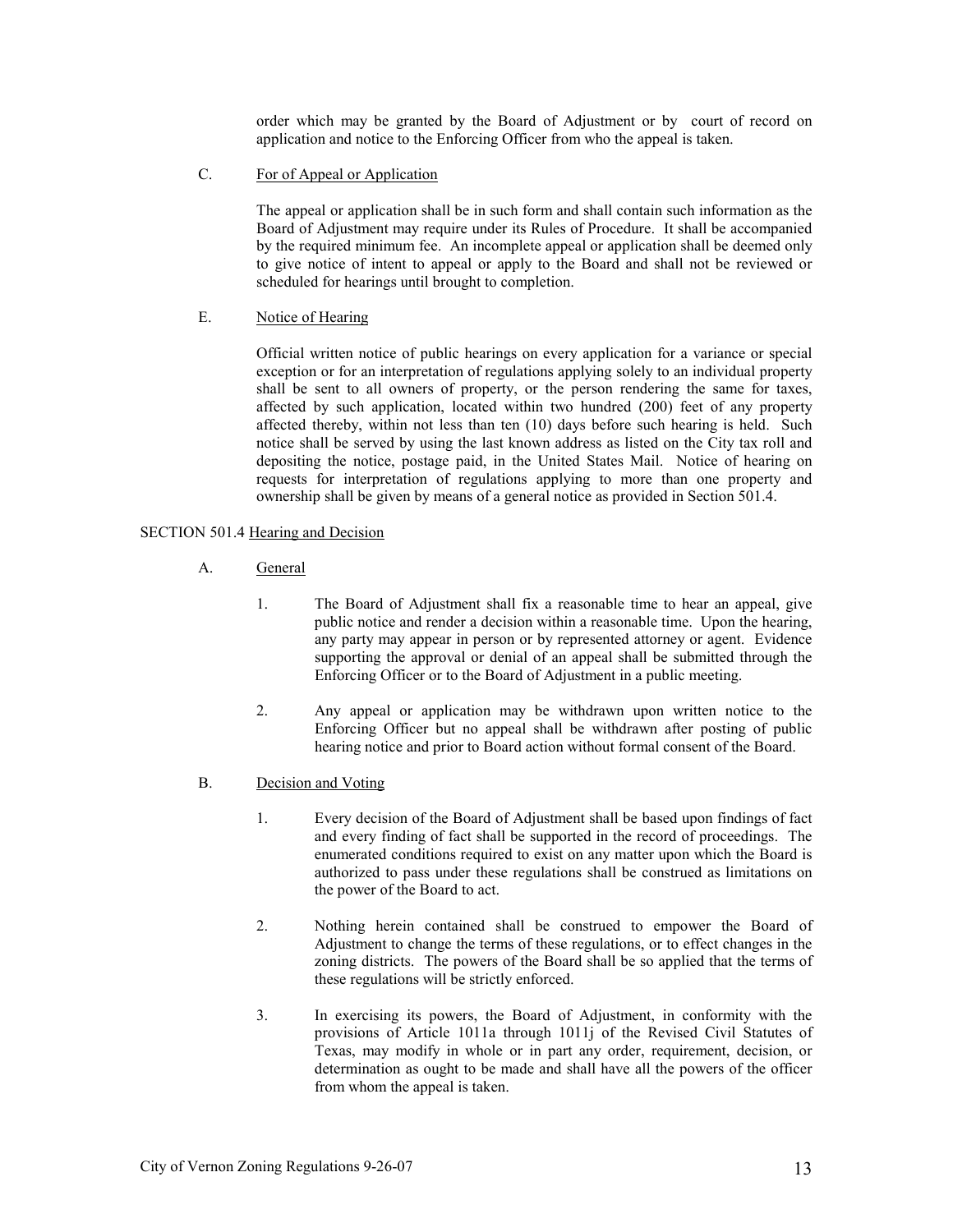4. The concurring vote of four (4) members of the Board of Adjustment shall be necessary to reverse, on appeal, any order, requirement, decision or determination of the Enforcing Officer, or to approve any application upon which it is required to pass under these regulations or to effect any variance in said regulations.

5. a. A member shall disqualify himself from voting whenever he has a personal or monetary interest in the property under appeal, or will be directly affected by the decision of the Board.

> b. A member may disqualify himself from voting whenever any applicant, or his agent, has sought to influence the member's vote on the appeal, other than in the public hearing.

# C. Approval of Request

- 1. In approving any request, the Board of Adjustment may designate such conditions in order to substantially secure the objectives of the regulations or provision to which such variance is granted and to provide adequately for the maintenance of the integrity and character of the zone in which such permit is granted.
- 2. The Board of Adjustment may require guarantees, to insure that conditions designated are being or will be complied with. Where any condition under which a request has been granted appears to have been violated, the Board of Adjustment may hold public hearings to determine whether the permit shall be terminated.
- 3. When an application is approved for a variance appeal, the applicant shall apply for occupancy or construction permits within sixty (60) days unless a greater time is authorized by the Board. An emergency extension of sixty (60) days may be granted on written request filed with the Board before expiration of the original approval. Failure to do so shall void the right to secure such permits except upon the filing of a new application or appeal.

# D. Denial of Request

No appeal or application that has been denied shall be further considered by the Board of Adjustment under a subsequent request unless:

- 1. The new plans materially change the nature of the request, or
- 2. The permitted development of other nearby property in the same zone has been substantially altered or changed by a ruling of the Board so as to support an allegation of change conditions.
- E. Appeal of Board of Adjustment Action

 Any person or persons, jointly or separately, aggrieved by any decision of the Board of Adjustment or any taxpayer, or any officer, department, or board of the City, may present to a court of record, a petition, duly verified, setting forth that such decision is illegal, in whole or in part, specifying the grounds of such illegality. Such petition shall be presented to the court within ten (10) days after the filing of the decision complained of in the offices of the Board of Adjustment and not thereafter.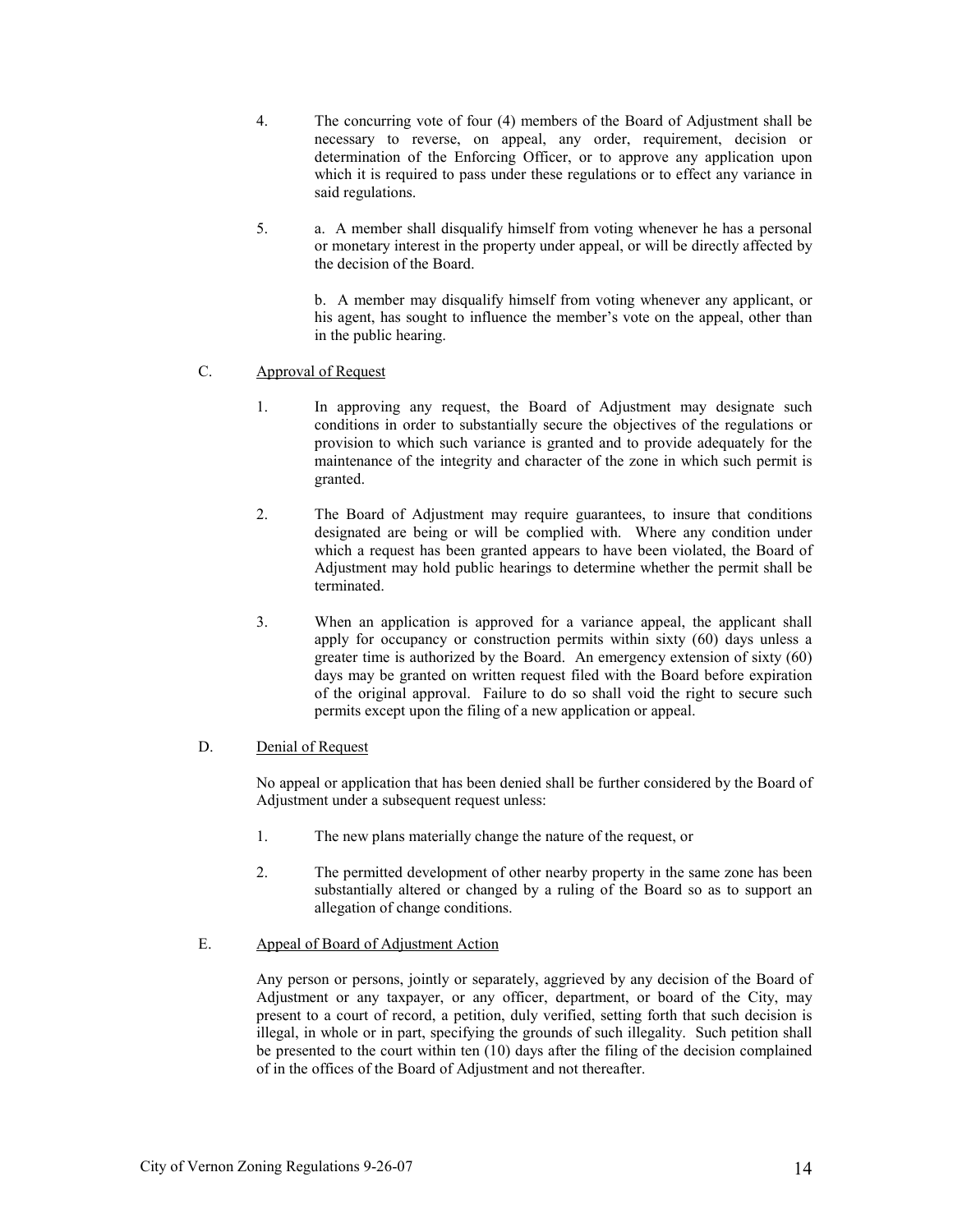### ARTICLE VI – CONFORMING LOTS, STRUCTURES, AND USES

# SECTION 601.1 Purpose

 The general public, the Planning and Zoning Commission and the Board of Adjustment are directed to take note that non-conformities in the use and development of land and buildings are to be avoided, or eliminated where now existing, wherever and whenever possible, except when necessary to preserve property rights established prior to the date these regulations became effective, and when necessary to promote the general welfare, and to protect the character of surrounding property. It shall be the responsibility of the Planning and Zoning Commission and the Board of Adjustment to assist the City Commission in achieving this goal by submitting recommendations to the City Commission. The city Commission shall on its own motion or upon cause presented by interested property owners inquire into the existence, continuation or maintenance of any non-conforming use within the City.

### SECTION 601.2 Non-Conforming Lots

A. Continuance of Non-Conforming Lots

 Subject to limitations set forth, any non-conforming lot may continue without change in boundaries and may be utilized or developed provided that the uses and development are otherwise authorized by these regulations. No new construction shall be placed except in conformity with the applicable controls in which the lot is located.

B. Discontinuance of Non-Conforming Lots

 Any lot which is made conforming by combining with other lots for purposes of sale or development, or by subdividing or re-subdividing, thereafter shall be recognized as a conforming lot and shall comply in full with the provision of these regulations.

### SECTION 601.3 Non-Conforming Structures

#### A. Limitation on Regulations

 No structure, otherwise in accordance with the provisions of these regulations or an amendment hereto, shall be rendered or be deemed a non-conforming structure solely for a failure to comply with provisions relating to signs, or provisions of Section 101.2 of this Zoning Ordinance.

### B. Continuance of Non-Conforming Structures

 Subject to all limitations herein set forth, any non-conforming structure may be occupied and operated and maintained in a state of good repair, but no non-conforming structure shall be enlarged or extended unless the enlargement or extension can be, and is, in compliance with all of the provisions herein established for structures in the district in which the non-conforming structure is located.

### C. Accidental Damage to Building

 If a building occupied by non-conforming uses is destroyed by fire or the elements, it may not be reconstructed or rebuilt except to conform with the provisions herein. In the case of partial destruction by fire or other causes, not exceeding fifty (50) percent of its replacement cost, the Enforcing Officer may issue a permit for reconstruction. If greater than fifty (50) percent and less than total, the Board of Adjustment may grant a permit for repair but not for enlargement or reconstruction of the building. Provided, notwithstanding any other provision, any person may continue a non-conforming use if it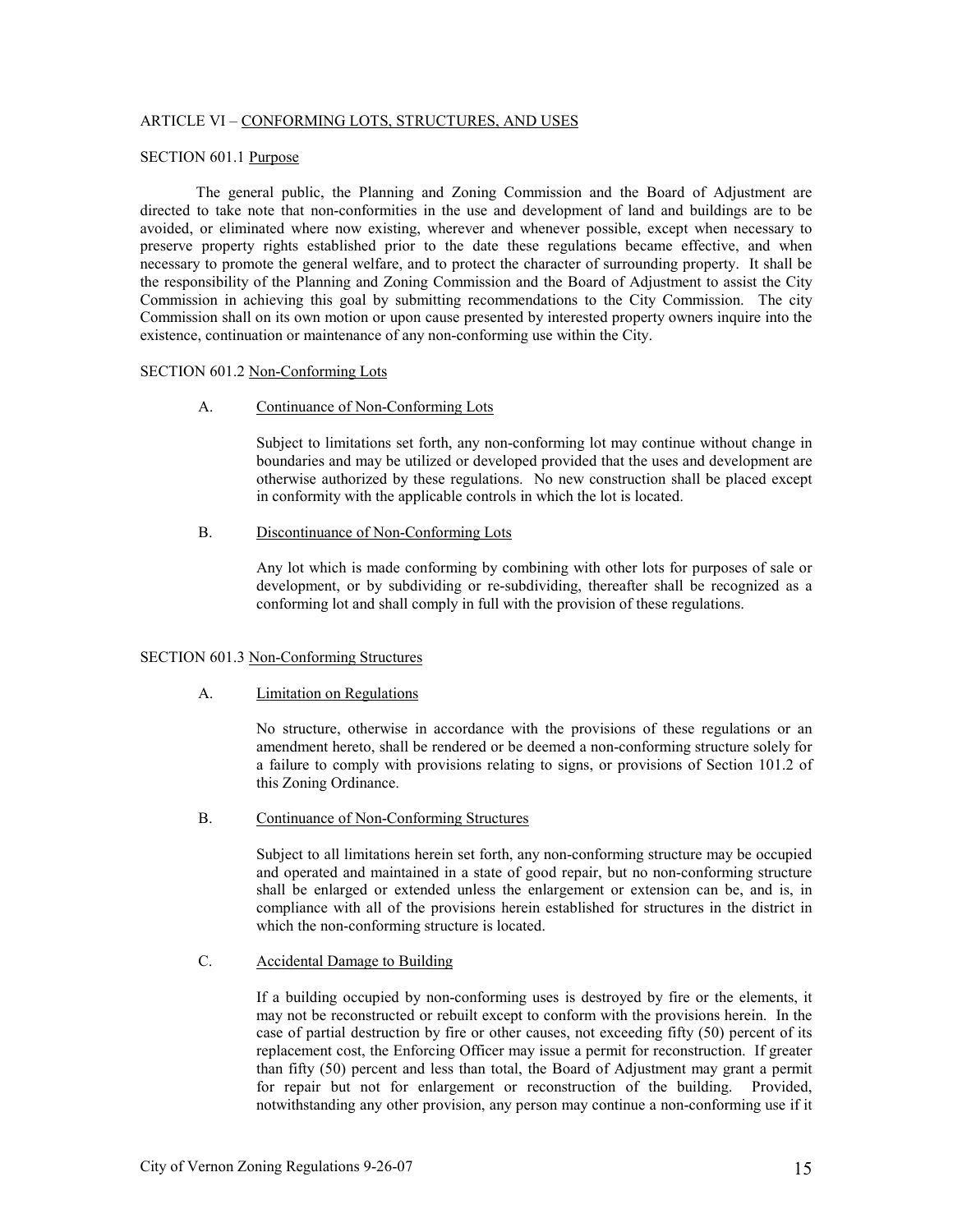is greater than 50% destroyed if that person shall notify in writing, the city within 6 months and apply for a building permit to rebuild and continue such non-conforming use. The City shall notify such owner of the rights granted under this paragraph.

D. Repairs and Alterations

 Repairs and alterations may be made to a non-conforming building or structure; provided however, no structural alterations shall be made except those required by law or ordinance, unless the building is changed to a conforming use; and provided that no additional dwelling units shall be added where the non-conforming use results from there being more dwelling units on the lot than is permissible in the district in which the building is located. The Board of Adjustment may grant as a special exception, an application to extend or enlarge a building occupied by a non-conforming use of the lot occupied by such building, provided such grant does not serve to prevent the return of such property to a conforming use.

# SECTION 601.4 Non-Conforming Uses

A. Continuance of Non-Conforming Use

 Any non-conforming use may be continued in operation on the same land area and on the same floor area in a structure or structures which were occupied by the nonconforming use on the effective date of these regulations as amended, but such land area or floor area shall not be increased. Any non-conforming use which discontinues and which remains unused as the use that made the premises a non-conforming use for a period of six (6) consecutive months shall be terminated. except that such These limitations shall not apply to farming uses. (Ord. 1481) 5-26-07

B. Registration of Non-Conforming Use

 It shall be the right of the joint tenants and owners of a non-conforming use to register same by securing a Certificate of Occupancy.

C. Changing a Non-Conforming Use

TO A CONFORMING USE:

 Any non-conforming use may be changed to a use conforming with the regulations of the district; provided that a non-conforming use so changed shall not be changed back.

TO ANOTHER NON-CONFORMING USE:

 A non-conforming use may be changed to an upgraded non-conforming use approved by the Board of Adjustment; provided, that a non-conforming use changed to an upgraded non-conforming use, shall not be changed back.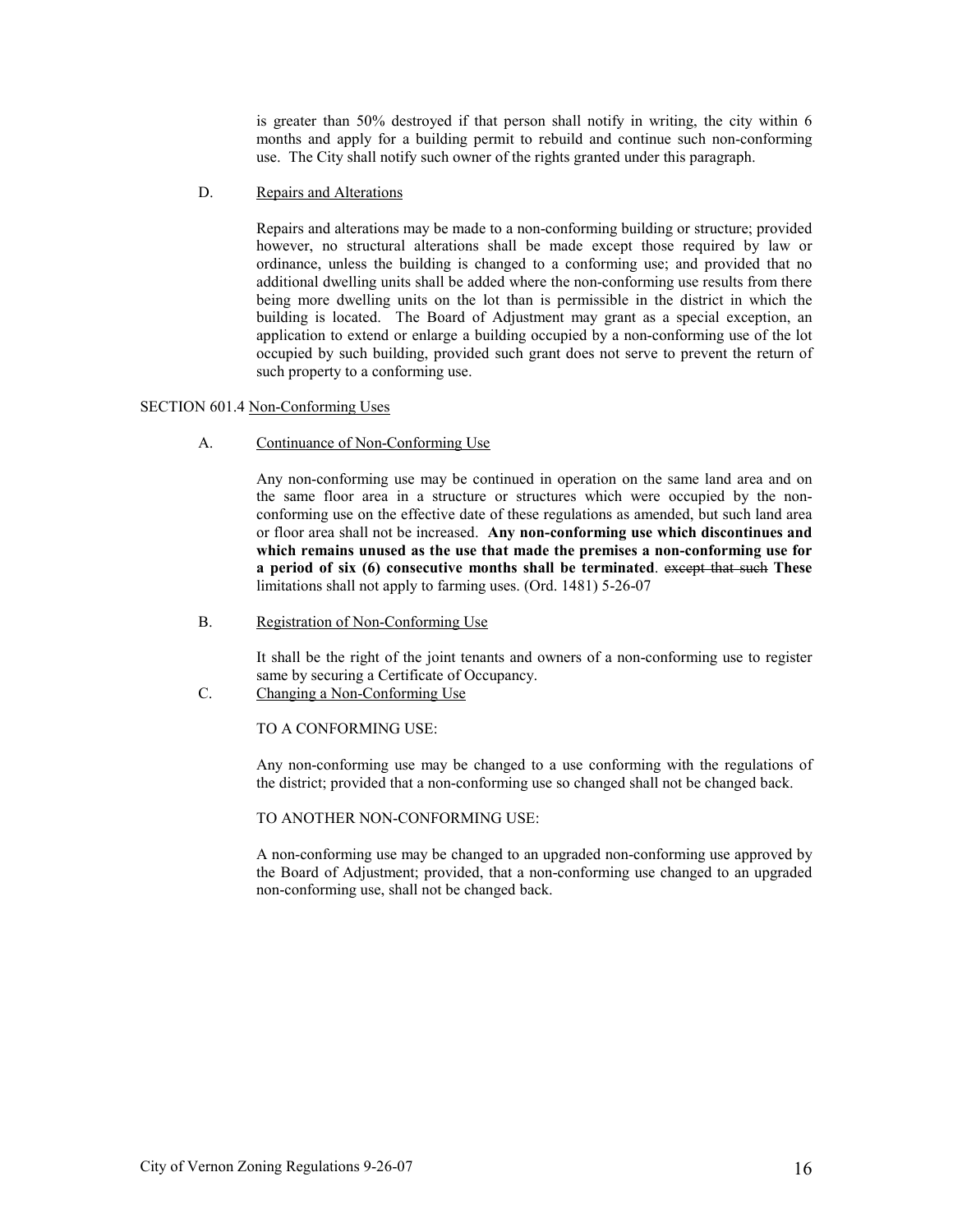# ARTICLE VII - SPECIAL DEVELOPMENT CONTROLS

The regulations and development controls of the various districts shall be modified by and be subject to the following provisions and limitations.

# SECTON 701.1 Buildings and Structures

- A. Lot Requirements
	- 1. Lot required: Every building hereafter erected shall be located on a lot of record, and in no case shall there be more than one main building on such lot, except as provided.
	- 2. Multiple Structures on Lot: In any district, more than one structure for permitted Principal Uses other than a single-family dwelling, may be erected on a lot of record, provided that yard and other requirements of these regulations shall be met for each structure as though it were on an individual lot of record.
	- 3. Deficient Lot Area: When a non-conforming lot exists prior to the time of the passage of these regulations, said lot may be occupied by a dwelling for not more than one family.
	- 4. Frontage on Street: Every building erected or moved shall be on a lot abutting a public street or have access to an improved private street, and all structures shall be so located on lots as to provide safe and convenient access for servicing, fire protection, and required off-street parking.
- B. Height Limitations
	- 1. General Exceptions: The height regulations contained in the District Regulations shall not apply to spires, belfries, cupolas, antennas, water tanks, ventilators, chimneys, or other appurtenances usually required to be placed above the roof level and not intended for human occupancy.

# 2. Visibility at Intersections

 (A) Maximum height; pruned trees excepted. On no corner lot which abuts an open intersection or intersection controlled by yield signs and which is required by this ordinance to have a front an side yard, within a triangular area described by the intersection of the adjacent curb lines, or, if none exists, the normal curb lines, and a point on each curb line 45 feet from the intersection, shall there be erected or maintained any wall, fence, except for chain link fencing, or other structure or any hedge, shrub, or other growth higher than two and one-half feet from the top of the normal curb line, except trees which are pruned to a height of eight feet; provided, however, this provision shall not apply at intersections controlled by stop signs or by official traffic-control signals. (Ord. 1409)

 (B) Through Streets: On no corner lot required by this ordinance to have a front and side yard, and which abuts an intersection of a through street and intersecting streets, as defined in Section 201.2, shall there be erected or maintained any obstruction described in subparagraph (A) above, within a triangular area described by the intersection of the adjacent curb lines, or, if none exists, the normal curb lines, and a point ten feet from the intersection on the intersecting street and 100 feet from the intersection on the through street,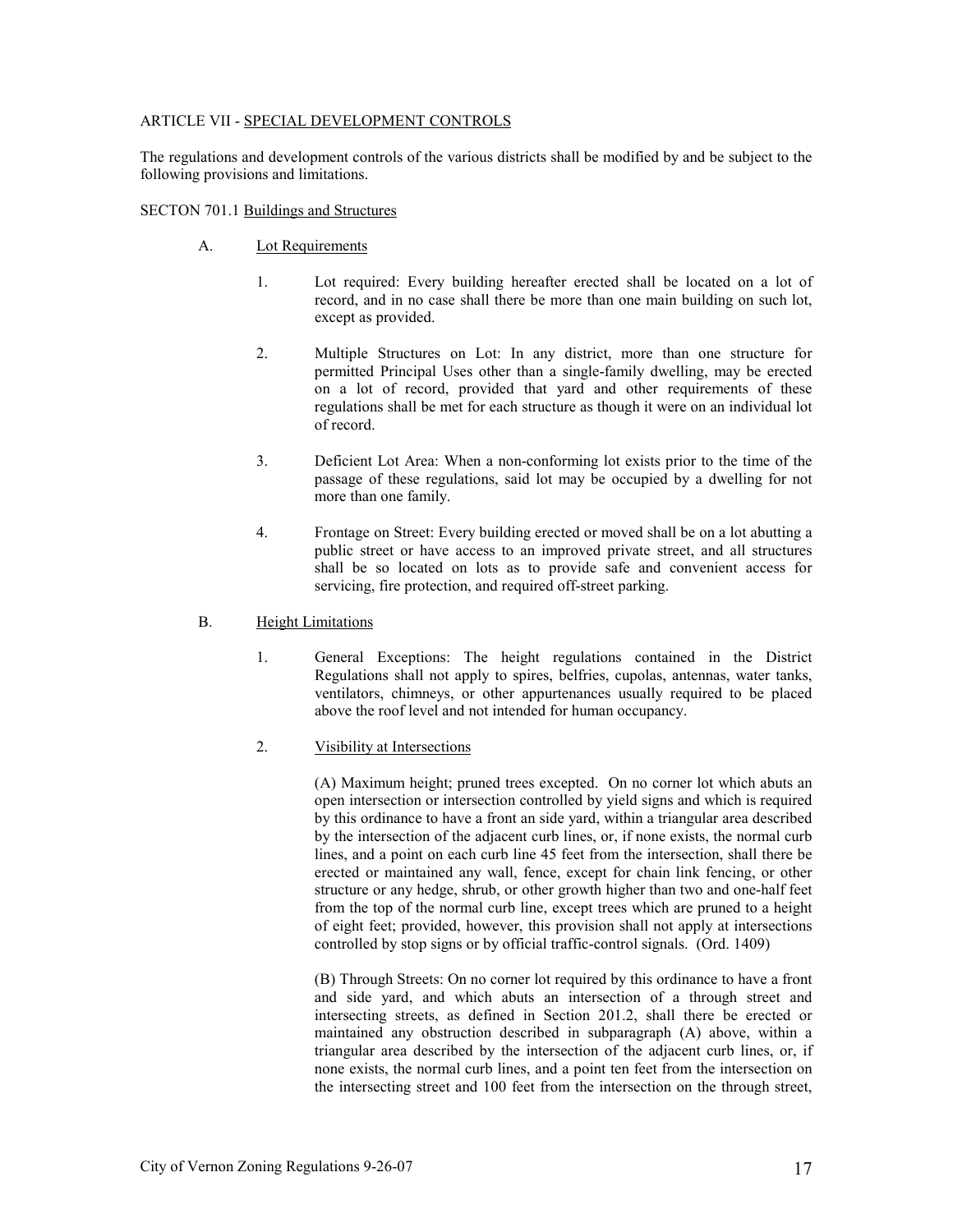provided, however, this provision shall not apply at intersections controlled by official traffic-control signals. (Ord. 1409)

- C. Temporary and Accessory Uses and Buildings
	- 1. Construction Buildings and Security Fences: Nothing shall prohibit the placement of temporary portable buildings providing office space, sanitary facilities or storage of supplies or materials, or the erection of security fences on the site during the period of any construction project. No manufacturing operation shall be conducted within a temporary or portable building when the product of such operation is to be transported off the site for use in construction at another location.
	- 2. Mechanical Equipment: Air conditioning and similar mechanical equipment shall not be mounted in minimum yard spaces. Equipment shall be so placed as to direct motor and fan noise away from the nearest property line.

### SECTION 702.1 Day Care Centers, Kindergartens and Private Elementary Schools

 Day care centers, kindergartens and private elementary schools are recognized 1) as potential noise generators which may adversely affect livability of nearby residences, and 2) as short term uses to house young children whose safety must be given special consideration.

A. Permits

 No Building Permit or Certificate of Occupancy shall be issued unless the sanitary facilities and water supply comply with applicable local laws and State Health Department regulations.

B. Requirements

 An on-site outdoor play area of not less than one hundred (100) square feet per authorized child shall be furnished. Such play area may be located anywhere on the lot except in a front yard.

# SECTION 703.1 Yard Provisions

- A. Front Yards
	- 1. Front Yard Depth: Depth of front yards shall be measured at right angles to a straight line joining the foremost points of the side lot lines. The foremost point of the side lot line, in the case of rounded property corners at street intersection, shall be assumed to be the point at which the side and front lot lines would have met without such rounding.
	- 2. Exterior Yards All Lots
		- a. At least one exterior yard shall have the full depth as required by the District Regulations.
		- b. No other exterior yard shall have less than one half the full depth as required by the District Regulations, except as provided below.
	- 3. Exterior Yards Through Lots

 Exterior yards shall be provided on all street frontages of through lots subject to the following special provisions. Where the Enforcing Officer finds that one of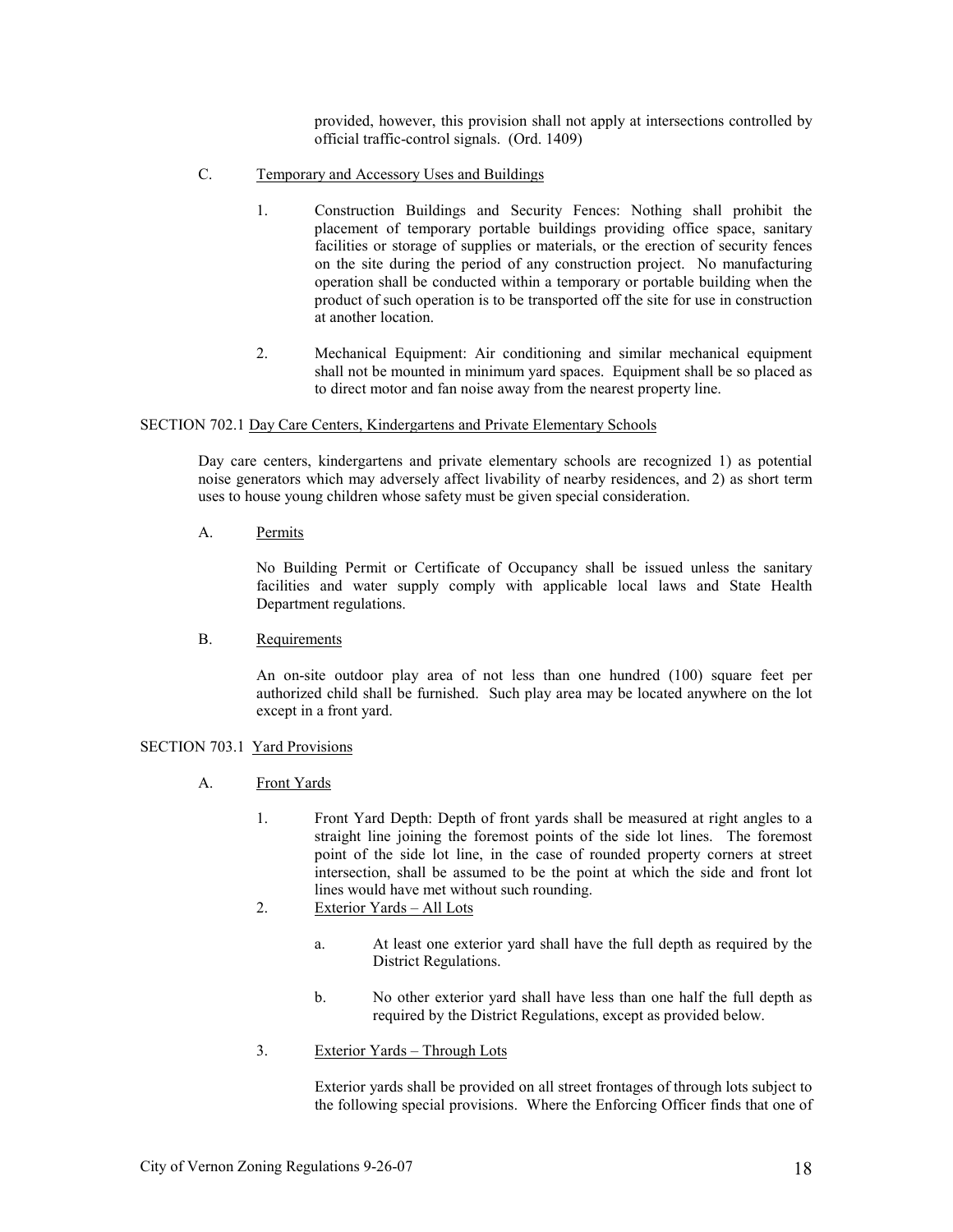the two exterior yards that would normally be required along opposite nonintersecting streets is not in keeping with the prevailing yard depth pattern, the Enforcing Officer shall approve a special minimum depth of yard which shall be equal to the average of the yards actually provided or required on adjoining lots. When the City has approve a Subdivision plat filed in the Maps and Plats Records of the County and showing a building set back line along one of the two streets at less than the normal depth required, such line shall be the minimum yard depth for the lot.

- B. Other Yard Provisions
	- 1. Interior Yard Required

 An interior yard shall be provided in the minimum width prescribed in the District Regulations. The width shall be measured perpendicular to each interior lot line.

- 2. Yards Accessory Buildings
	- a. No accessory building, except for carports as provided for below, shall be located in a minimum required front yard. An accessory building may be located along an interior lot line, if it is at least not closer than five (5) feet to the interior lot line. (Ord. 1432)
	- b. Carports may be allowed within the minimum required front yard with a Special Use Permit only when reviewed by the Planning and Zoning Commission and authorized by the City Commission after public hearings provided that all of the following conditions are met:
		- (1.) Vehicular access to the rear yard is not reasonably available.
		- (2.) There is insufficient space for placement of carport in side yard.
		- (3.) The carport shall be attached to the structure, compatible with the neighborhood and does not negatively affect other nearby properties. A detailed drawing and material list must accompany the request for a Special Use Permit.
		- (4.) If the carport is to be located on a corner lot, then no portion of the carport may extend into the area required to meet visibility standards as set out in this ordinance.
		- (5.) The carport shall have no more than six (6) supporting columns and they shall not exceed eight (8) feet in height from grade level. The roof height shall not exceed the height of the primary structure. The vertical plane from the ground to seven (7) feet above grade on the street facing end/side and its two adjacent ends/sides shall be left clear of any walls or sheathing.
		- (6.) This subsection does not allow portable carports. (Ord. 1432)
- 3. Other Yard Uses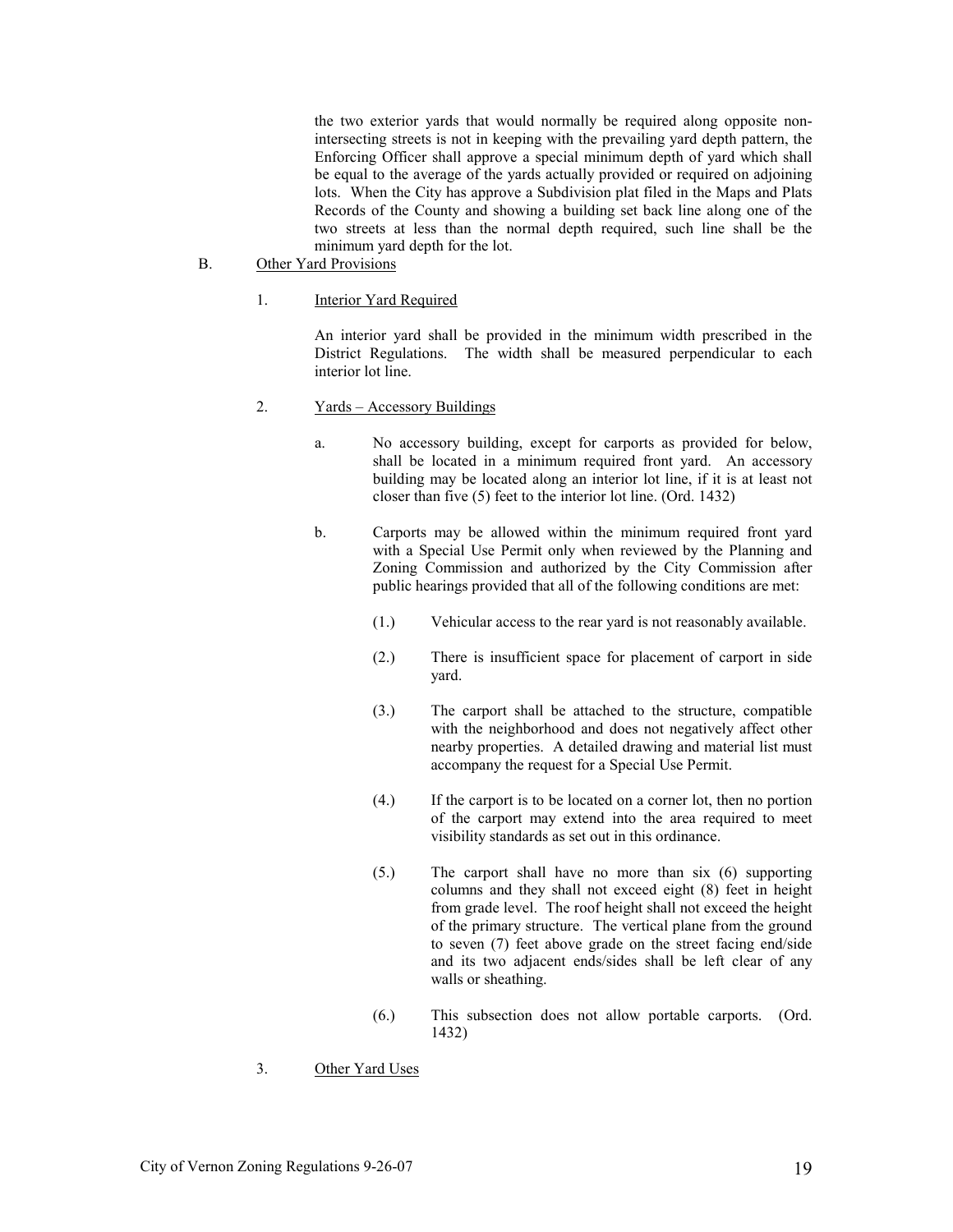Fences, walls, poles, posts, customary fixed yard accessories and ornaments, and roof overhangs projecting not more than thirty-six (36) inches, may be permitted in any minimum interior required yard subject to height limitations and requirements limiting obstruction of visibility.

4. Setback Along Alley

 In lieu of interior yards along public alleys, buildings shall be setback from the center of the alley right-of-way as follows:

- a. Ten (10) feet for a residential use.
- b. Twelve (12) feet for a non-residential use.

#### SECTION 705.1 Sign Regulations

 Signs shall be permitted in each district in accordance with any permitted principal use or authorized special exception complying with the standards set forth in Section 705.2, and subject to the additional regulations set forth in Sections 705.3 and 705.4.

# SECTION 705.2 Uniform Sign Regulations

| Type of Sign & Standards                                                                                              | Principal Use of Property                                                                                           |                                   |
|-----------------------------------------------------------------------------------------------------------------------|---------------------------------------------------------------------------------------------------------------------|-----------------------------------|
|                                                                                                                       | Non-Residential                                                                                                     | Residential                       |
| <b>BUSINESS IDENTIFICATION SIGN</b><br>Permitted Locations:                                                           | Within buildable area<br>Or mounted flat on face<br>Of building: may project<br>24 inches from face of<br>building. | Not Permitted                     |
| DIRECTIONAL SIGN<br>Size Limits                                                                                       | 4 Sq. Ft./sign                                                                                                      | 4 Sq. Ft./sign                    |
| <b>FACILITY IDENTIFICATION SIGN</b><br>Combined allowable sign area in Sq. Ft.<br>Per lineal feet of street frontage. | 1 Sq. Ft./3 lin. ft.                                                                                                | $1$ Sq. Ft./ $10$ lin ft          |
| Minimum Sign Area                                                                                                     | 12 Square Feet                                                                                                      | 12 Square Feet                    |
| SUBDIVISION IDENTIFICATION SIGN<br>Combined allowable sign area in Sq. Ft. Per<br>Lineal feet of street frontage.     | $1$ sq. ft./ $3$ lin. ft.                                                                                           | $1$ sq. ft./ $10 \text{ lin }$ ft |

### SECTION 705.3 Sign Placement and Measurement

A. Location

 All signs shall be placed within the Buildable area of a lot except that Directional Signs, Facility Identification Signs and Subdivision Identification Signs may be place in any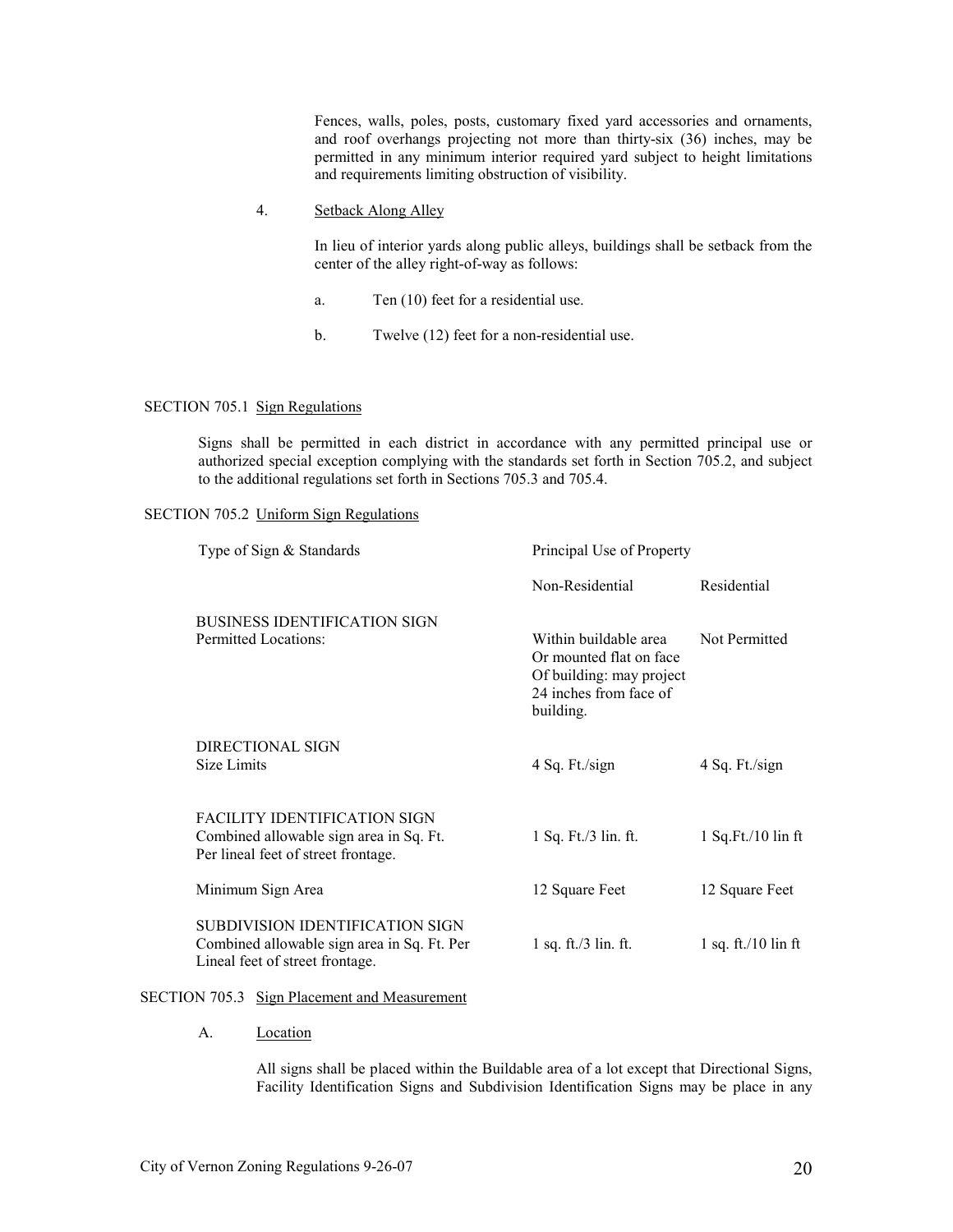yard, but not closer than ten (10) feet horizontally to any street line which is the curb line.

B. Height

 The height of signs located in required yards shall not exceed the height limits for walls or fences in these same yards. Signs located in the Buildable Area of a lot shall not exceed a height of fifty (50) feet above grade level measured at the nearest point on the nearest property line; provided that any sign on top of a building may have a height of ten (10) feet above the top of such building. Provided this provision does not apply to C/AR Districts.

# C. Sign Area Measurement

 The allowable sign area shall be the combined area of exposure of all sign message faces.

#### D. Real Estate Sales Sign

 Temporary signs announcing the sale or rental of the real estate on which placed shall be permitted in any district and may be placed in any yard. Such sign shall not exceed twelve (12) square feet in area and shall be removed within one week following the close of the sale or lease.

# E. Political and Miscellaneous Sign

 Political and Miscellaneous signs of any characteristic whatsoever will not be permitted on utility and other poles existing in the street right-of-way.

# SECTION 705.4 Sign Lighting and Symbols

A. Symbols

 Symbols which are designed as an integral part of the building structure, and symbols and signs which are not visible or readable from the public street shall not be limited by the sign regulations of the zoning district.

#### B. Traffic Control Conflicts

 No sign or lighting permitted under these regulations shall be erected, placed or allowed to remain if such sign creates confusion, impairs hearing or vision, or distracts the automotive driver using any public street. Specifically prohibited are:

- 1. High intensity bare bulb lighting or any lighting which creates a glare or any sign so placed as to make traffic signs or signals unreadable by a driver on the public street at the normal viewing range;
- 2. sign duplicating colors of traffic signs or signals which distract or cause confusion in reading such traffic signs or signals at normal viewing range; and
- 3. Signs or equipment which produce noises simulating sirens, bells, or whistles which may be confuse with the warning devices of emergency vehicles.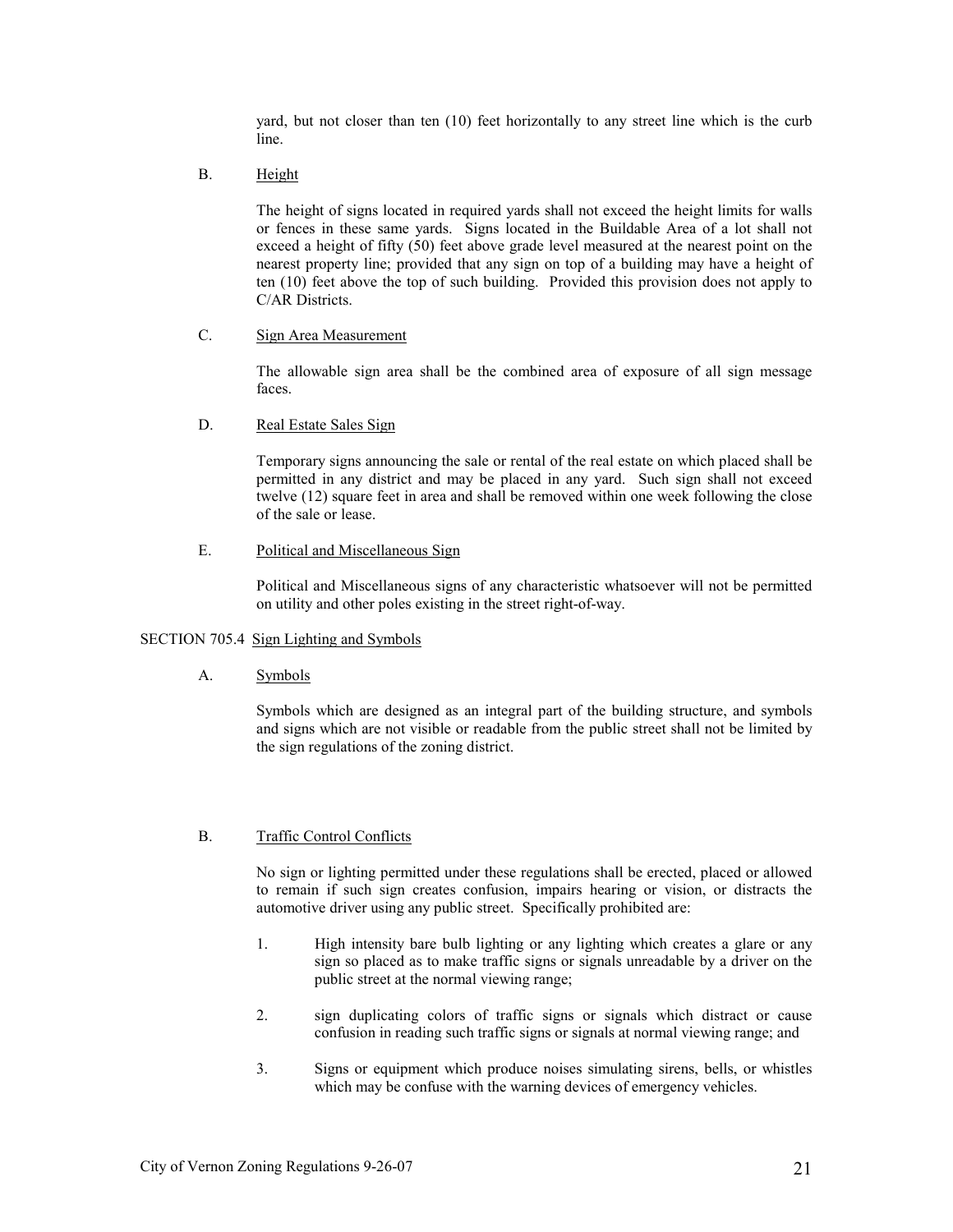# C. Residential Area Nuisance

 No sign or lighting permitted under these regulations shall be authorized if such sign or lighting by reason of placement, because of shielding, noise generation or character of operation would be adverse to the normal sensibilities of an adjacent residence or would interfere with the reasonable use, enjoyment, or right of privacy on one's property. Specifically,

- 1. The source of lighting shall not be directly visible from the adjacent residential property and light shall be shielded to prevent such exposure;
- 2. The noise level of signs and lighting fixtures, when measured within the adjacent dwelling unit, shall not be greater than the noise levels of equipment customarily in operation in the home including air conditioning and kitchen refrigerators; and
- 3. Flashing signs and intermittent lighting of signs or areas shall not be permitted where they are located within 200 feet of and/or are directly visible from residential property.

SECTION 706.1 Special Use Requirements

# SECTION 706.2 Uses in Newly Annexed Areas: Interim Controls

 Uses in all territory hereafter annexed to the City shall be subjected to the regulations of the most restrictive district until the original zoning districts of such territory are established by the City Commission. The Planning and Zoning Commission shall, as soon as practicable after annexation of any territory, institute proceeding on its own motion to establish original zoning districts throughout the newly annexed territory, and the procedure to be followed shall be the same as is provided by law for the adoption of original zoning districts governing other parts of the municipality. No territory shall be annexed unless a district has been established which conforms to the comprehensive plan.

### SECTION 706.3 Completion of Existing Buildings

 Nothing herein shall require any change in plan, construction, or designated use of a building for which a building permit has been issued and which shall be completed within a reasonable period of time from the date of passage of this ordinance.

### SECTION 706.4 Home Occupations

Home occupations are permitted in residential dwellings subject to the following conditions:

- A. It is operated entirely within the domicile and by a person or persons living therein.
- B. Does not have a separate entrance from outside the building.
- C. Does not display or create outside the building any external evidence of the operation of the home occupation except for one (1) unanimated, non-illuminated, flat or window sign having an area of not more than one hundred forty-four (144) square inches facing on each street adjoining the lot in which the building is located.
- D. Does not utilize more than twenty percent (20%) of the gross floor area, nor more than three hundred (300) square feet in a dwelling unit.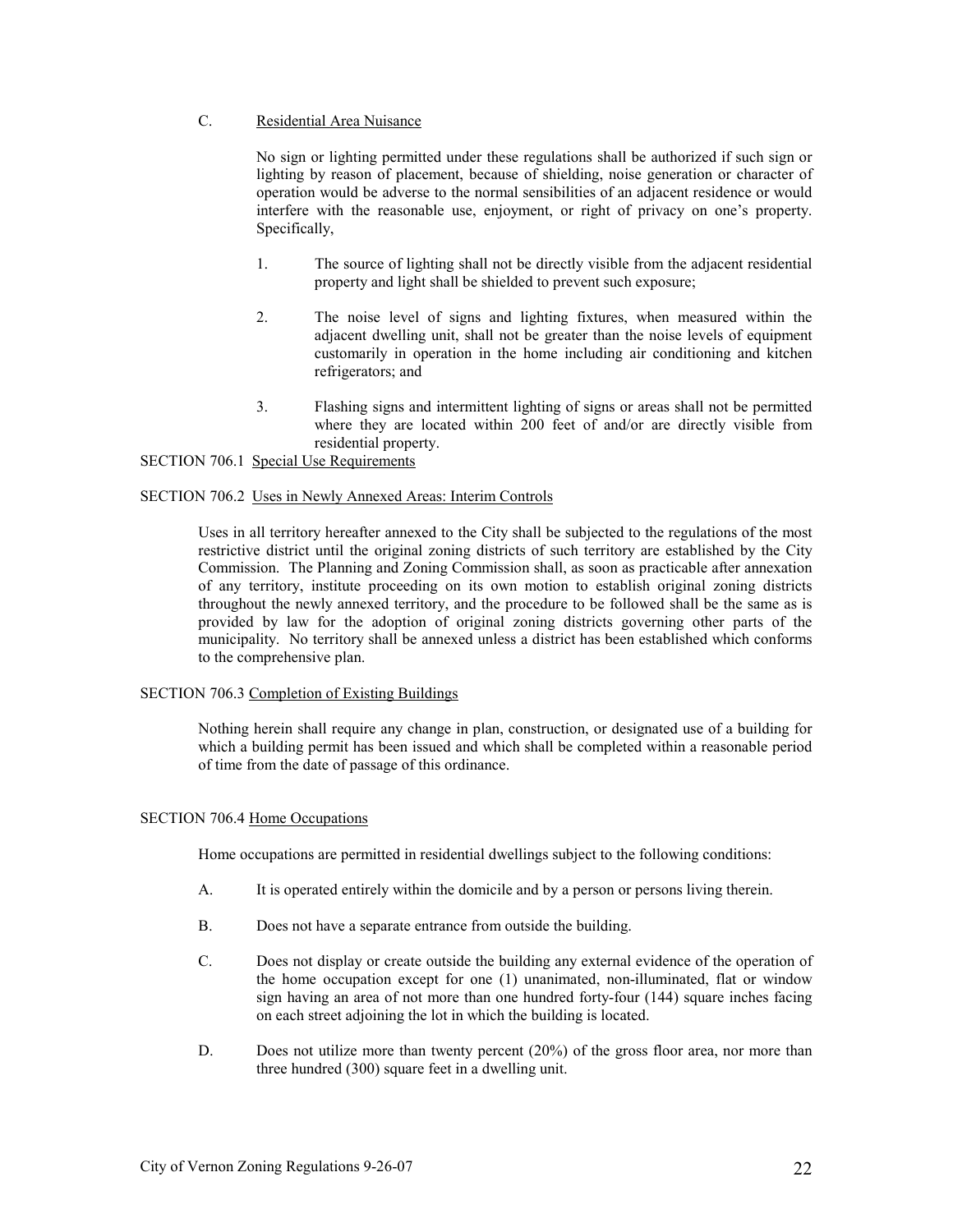E. Does not have any employee or regular assistant residing in the dwelling unit in which the home occupation is operated or maintained.

### SECTION 706.5 Sale of Household Effects and Personal Belongings

 Residents of a dwelling, may offer their personal belongings and household effects for sale to the general public in a garage or other accessory building; provided, the interval between such sales is at least three (3) months, and no sale period shall extend for more than three (3) consecutive calendar days.

### SECTION 707.1 Walls, Fences, Safety and Height

 Walls and fences constructed on residential property shall be no greater than eight (8) feet in height subject to the following limitations:

- A. The height of a wall or fence shall be the vertical distance between the ground and the top of the fence.
- B. No wall or fence located in the one required full depth front yard, according to the provisions of Section 703.1, A, shall have a height of more than four (4) feet.
- C. No wall or fence located on a corner lot shall have a height in conflict with the regulations governing visibility at intersections as prescribed in Section 701.1 B.

# SECTION 707.2 Street Right-of-Way

 No wall or fence shall be constructed in a public street right-of-way. Provided, however, that where the City's Comprehensive Plan Map, or Circulation and Land Use Map, or Major Thoroughfare Plan Map, depicts streets in accordance with the Principals and Standards for Major Street Development, a fence may be constructed in the right-of-way after review and approval by the Planning and Zoning Commission and the signing of an agreement to remove such wall or fence from the right-of-way at the owners expense should such be the case, as follows:

| Type of Street | Right-Of-Way Width | Setback Requirement From Curb |
|----------------|--------------------|-------------------------------|
| Expressway     | $300 - 400$ feet   | 13 feet                       |
| Arterial A     | $100 - 150$ feet   | 13 feet                       |
| Arterial B     | $70 - 100$ feet    | 13 feet                       |

### SECTION 708.1 Off-Street Parking and Off-Street Loading

The off-street parking and off-street loading facilities shall meet the requirements as follows:

- A. All buildings and structures erected, and all uses of land established, shall provide offstreet parking and loading as applicable to the use, in the zoning district where located.
- B. When any building, structure, or premises is increased in size, required parking and loading facilities shall be provided for such increases.
- C. When the existing use of a building or structure is changed or structure is changed, parking or loading facilities shall be provided as required. If the building or structure was erected prior to the effective date of this Code, additional parking or loading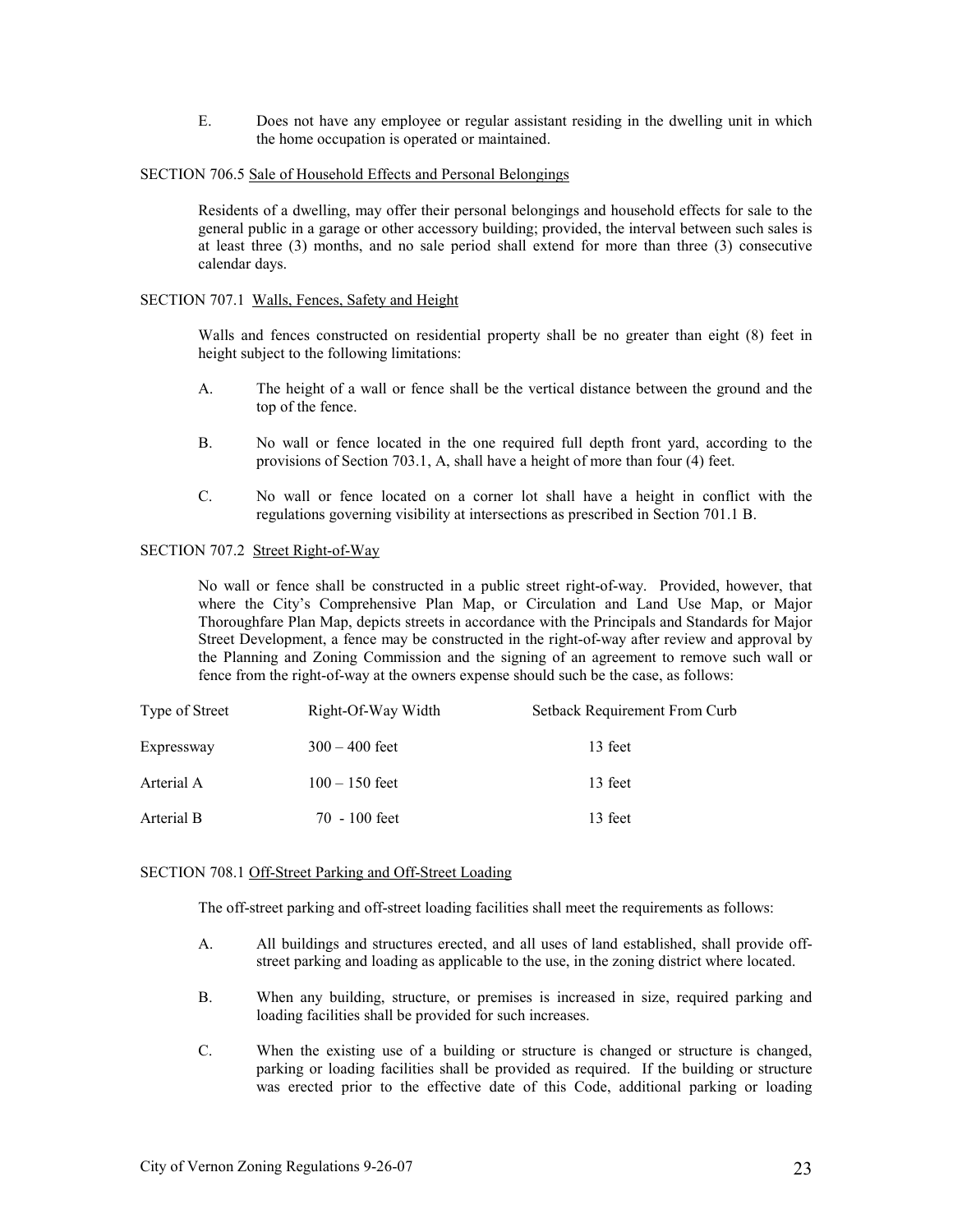facilities are mandatory only to the extent that the new requirements exceed those of the existing use.

D. Accessory off-street parking and loading facilities located on the same lot as the building or use served shall not be further reduced below the requirements for a similar new building or use under the provisions of this Code.

# SECTON 708.2 General Requirements

- A. Off-street parking and loading facilities shall not occupy required livability space. Space allocated to any required off-street loading berth shall not be used to satisfy the space requirements for any off-street parking facilities and vice versa.
- B. Within the front and exterior side yard in the RS-1, RS-2 and RG Districts, not more than one vehicle shall be parked for each 600 square feet of area contained in the front or exterior side yards.
- C. Required off-street parking spaces and loading berths shall not be used for other than their designated purposes.
- D. Required off-street parking spaces and off-street lading berths shall be located on the lot containing the facility for which the required spaces or berths are provided.
- E. Required enclosed off-street parking and loading areas shall meet the bulk and area requirements of the use district, except the enclosed off-street parking and loading areas which are required, shall not be included in the computation of permitted floor area.
- F. The capacity of an off-street parking area shall be the number of parking spaces having minimum dimensions of 9 feet by 20 feet so that each space can be entered without passing through another space, except in Residential Districts, where access may be obtained through another parking space.
- G. Required off-street parking surfacing shall be completed prior to use.

# SECTION 708.3 Setbacks

- A. Off-street loading areas shall not be located within 50 feet of any abutting property which is within a Residential District unless it is wholly within an enclosed building or screened on all sides abutting the Residential District by a screening wall or fence.
- B. Unenclosed off-street parking and loading areas shall be set back from abutting streets as set forth below:

|                                                                   | Parking Area<br>1 to 5 spaces | Parking Area<br>6 or more spaces | Loading<br>Area |
|-------------------------------------------------------------------|-------------------------------|----------------------------------|-----------------|
| IN RESIDENTIAL DISTRICT<br>Accessory to a dwelling:               | 28 ft.                        | 35 <sub>ft</sub>                 | NA              |
| Accessory to another use:                                         | 40 ft.                        | 50 ft.                           | 50 ft.          |
| NOT IN AN "R" DISTRICT<br>But within 50 ft of an "R"<br>District: | $40$ ft.                      | 50 ft.                           | 50 ft.          |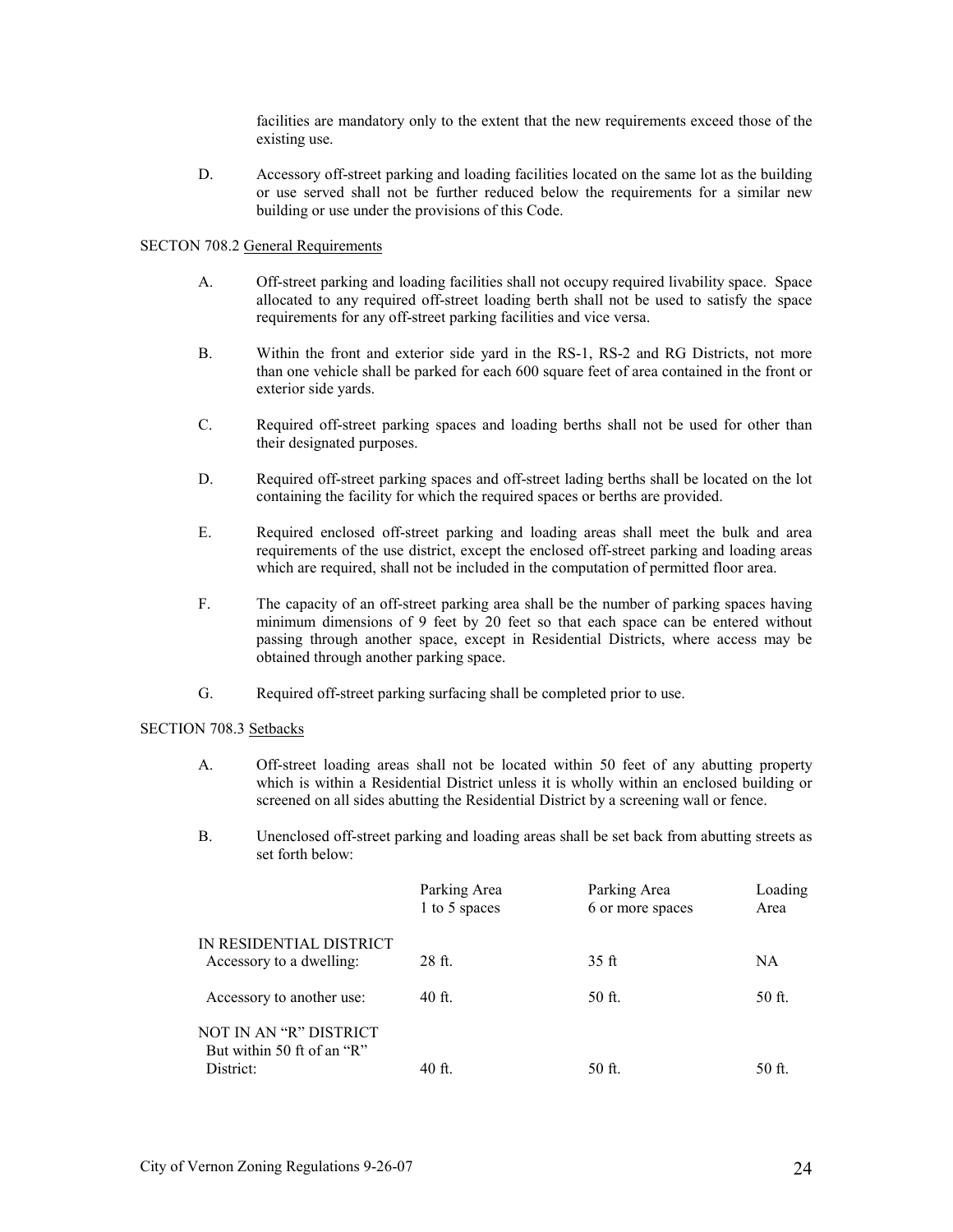### SECTION 708.4 Design Standards for Off-Street Parking Areas

- A. A required off-street parking space shall be a least 9 feet in width and at least 20 feet in length exclusive of access drives or aisles. Such space shall have a vertical clearance of at least 7 feet.
- B. Each required parking space shall be accessible from a public street without passing through another required space, except in Residential Districts.
- C. Lighting used to illuminate an off-street parking area shall direct the light away from properties within an "R" District hot having use of the parking area.
- D. Unenclosed off-street parking areas shall be surfaced with an all-weather material.
- E. Unenclosed off-street parking areas which, are principal uses, shall have a screening wall or fence on the lot in common with a Residential District. Unenclosed off-street parking areas, containing 6 or more spaces, shall be screened by the erection of a screening wall or fence on the lot line common with an "R" District; if the parking area is located more than 50 feet from the Residential lot line, the screening requirement shall not apply.

# SECTION 708.5 Design Standards for Off-Street Loading areas

- A. Unless specified otherwise, a required off-street loading berth shall be at least 10 feet in width, 30 feet in length, (exclusive of aisles), and shall have a vertical clearance of at least 14 feet.
- B. Required off-street loading berths shall have access to and from a public street or alley via an access drive of at least 10 feet in width designed to permit easy access by semitrailer trucks.
- C. Unenclosed off-street loading areas shall be surfaced with an all-weather material.
- D. Unenclosed off-street loading berths shall not be located within 50 feet of any property in an "R" District unless it is screened on all sides abutting the "R" District by a screening wall or fence.
- E. Lighting used to illuminate an off-street loading area shall be arranged to direct the light away from the properties within an "R" District.

### SECTION 708.6 Off-Street Parking and Loading Requirements

|                             | (Non-Applicable to "CG" District)<br>Parking Spaces                                 | Loading Berths                                                                                     |
|-----------------------------|-------------------------------------------------------------------------------------|----------------------------------------------------------------------------------------------------|
| Juvenile Delinquency Center | 1 per 1,000 sq. ft. of floor area                                                   | 1 per 10,000 to 100,000<br>sq. ft. plus 1 per each<br>additional 100,000 sq. ft.<br>of floor area. |
| Other Uses:                 | As may be required by the City Commission in granting the Special<br>Exception use. |                                                                                                    |
| . <b>. .</b>                |                                                                                     |                                                                                                    |

# General Agricultural District

None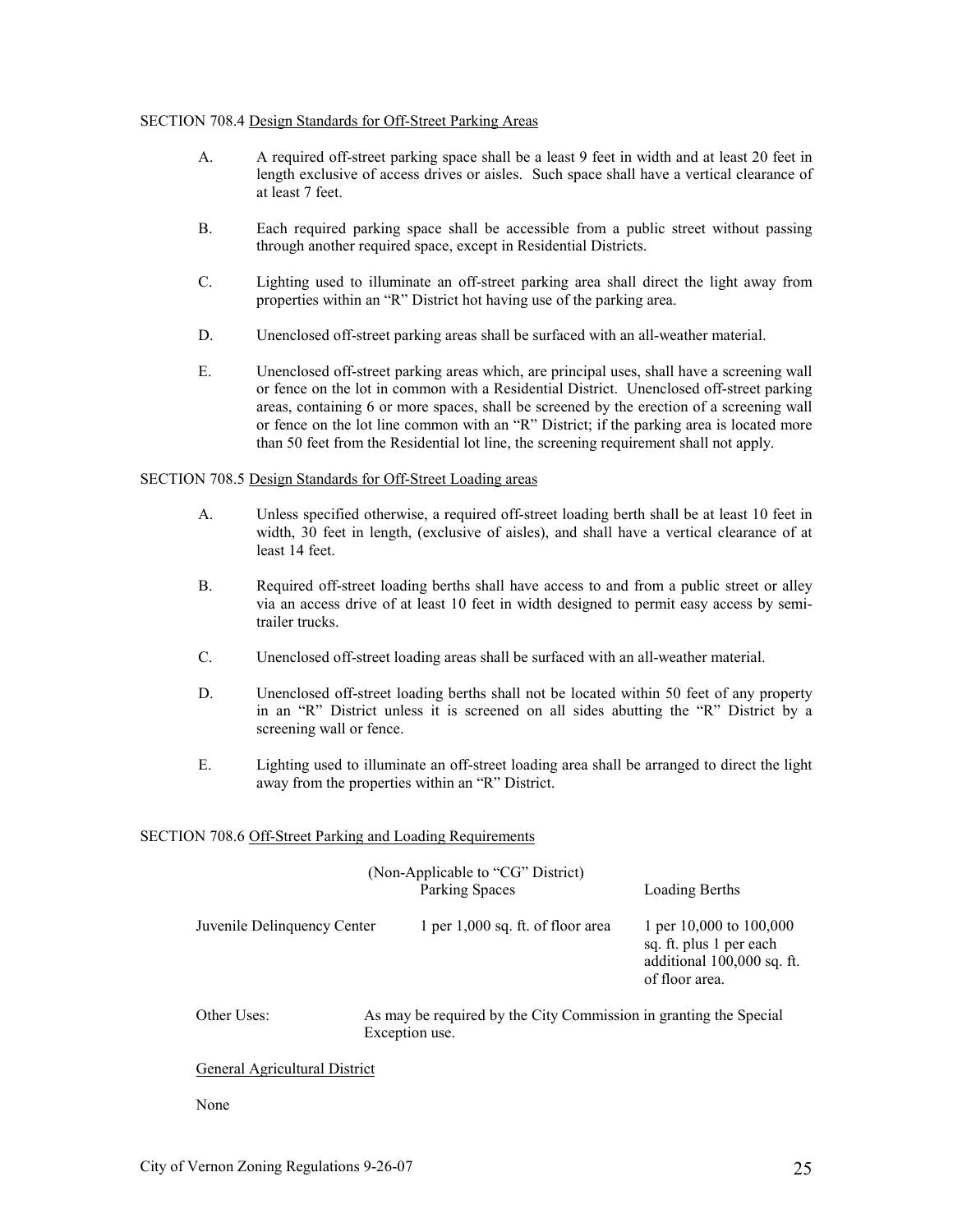| <u>Community Services, Cultural &amp; Recreational Factifies</u><br>(Special Exception) |                                                                                                      |                                                                                                                 |
|-----------------------------------------------------------------------------------------|------------------------------------------------------------------------------------------------------|-----------------------------------------------------------------------------------------------------------------|
| Aquarium, art gallery, museum<br>planetarium, and cultural<br>facility                  | 1 per 800 sq. ft. of floor area                                                                      | 1 per 10,000 to 200,000<br>sq. ft. plus 1 per each<br>additional 200,000 sq.<br>ft. of floor area.              |
| Care Home                                                                               | 1 per 1,000 sq. ft. of floor area                                                                    | 1 per 10,000 to 100,000<br>sq. ft. plus 1 per each<br>additional 100,000 sq. ft.<br>of floor area.              |
| Children Nursery/Day Care                                                               | 1 per 1,000 sq. ft. of floor area                                                                    | <b>NA</b>                                                                                                       |
| Church                                                                                  | 1 per 40 sq. ft. of chapel or<br>sanctuary floor area.                                               | 1 per 10,000 to 200,000<br>sq. ft. plus 1 per each<br>additional 200,000 sq. ft.<br>of floor area.              |
| College, University                                                                     | 1 per 600 sq. ft. of classroom<br>floor area plus 1 per 4 dorm.<br>beds, plus 1 per 4 stadium seats. | 1 per 10,000 to 200,000<br>sq. ft. plus 1 per each<br>additional 200,000 sq.<br>ft. of floor area.              |
| <b>Community Center</b>                                                                 | 1 per 500 sq. ft. of floor area                                                                      | 1 per 10,000 to 100,000<br>sq. ft. plus 1 per each<br>additional 100,000 sq.<br>ft. of floor area               |
| Convent, monastery, novitiate                                                           | 1 per 1,000 sq. ft. of floor area                                                                    | 1 per 10,000 to 100,000<br>sq. ft. plus 1 per each<br>additional 200,000 sq.<br>ft. of floor area.              |
| Foster Home                                                                             | 1 per 1,000 sq. ft. of floor area                                                                    | <b>NA</b>                                                                                                       |
| Halfway House<br>Hospital                                                               | 1 per 1,000 sq. ft. of floor area<br>1 per bed                                                       | <b>NA</b><br>1 per 10,000 to 100,000<br>sq. ft. plus 1 per each<br>additional 100,000 sq.<br>ft. of floor area. |
| Library                                                                                 | 1 per 500 sq. ft. of floor area                                                                      | 1 per 10,000 to 100,000<br>sq. ft. plus 1 per each<br>additional 200,000 sq.<br>ft. of floor area.              |
| Private Club                                                                            | 1 per 400 sq. ft. of floor area                                                                      | 1 per 10,000 to 100,000<br>sq. ft. plus 1 per each<br>additional 100,000 sq.<br>ft. of floor area.              |
| Public Park                                                                             | 1 per 4 stadium seats plus 1                                                                         | 1 per 10,000 to 100,000                                                                                         |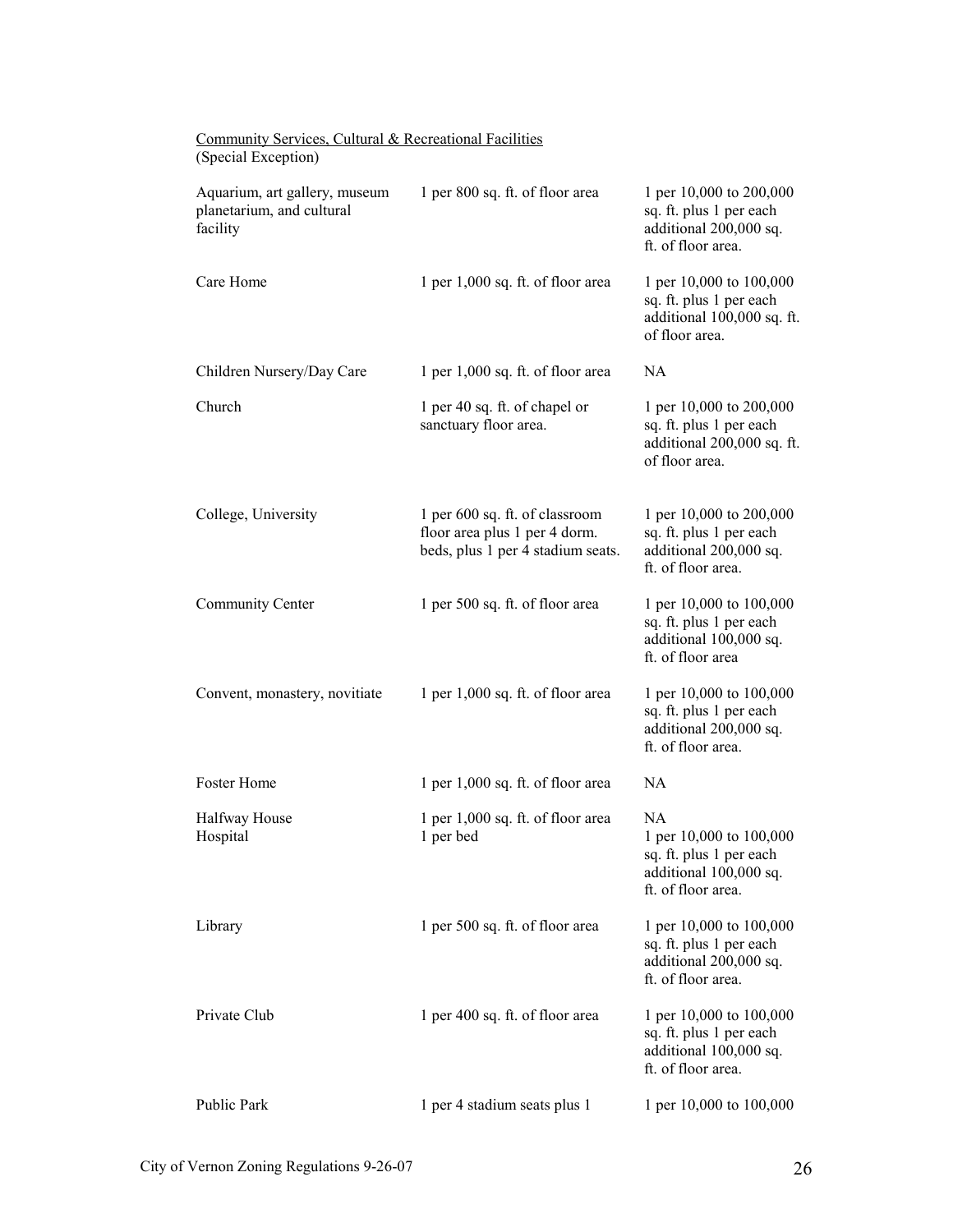|                                        | per 500 sq. ft. of community<br>center or recreation building<br>plus 1 per 300 sq. ft. of pool<br>area. | sq. ft. plus 1 per each<br>additional 100,000 sq.<br>ft. of floor area.                            |
|----------------------------------------|----------------------------------------------------------------------------------------------------------|----------------------------------------------------------------------------------------------------|
| <b>SCHOOLS:</b>                        |                                                                                                          |                                                                                                    |
| Elementary & Junior High               | 1 per 1,200 sq. ft. of floor area                                                                        | 1 per 10,000 to 200,000<br>sq. ft. plus q per each<br>additional 200,000 sq.<br>ft. of floor area  |
| Senior High                            | 1 per 800 sq. ft. of floor area<br>plus 1 per 4 stadium seats                                            | 1 per 10,000 to 200,000<br>sq. ft. plus 1 per each<br>additional 200,000 sq.<br>ft. of floor area. |
| <b>Tennis Courts</b>                   | 2 per court, plus 1 per 400<br>sq. ft. of clubhouse area.                                                |                                                                                                    |
| Single-Family detached<br>Dwelling     | 2 per dwelling unit                                                                                      | <b>NA</b>                                                                                          |
| <b>Duplex Dwelling</b>                 | 2 per dwelling unit                                                                                      | <b>NA</b>                                                                                          |
| MULTIFAMILY DWELLING AND SIMILAR USES: |                                                                                                          |                                                                                                    |
| Fraternity or Sorority House           | 1 per 2 beds                                                                                             | 1 per 10,000 to 200,000<br>sq. ft. plus 1 per each<br>additional 200,000 sq.<br>ft. of floor area. |
| Multifamily Dwelling                   | 1.5 per efficiency or 1 bedroom<br>dwelling unit 2 per 2 or more<br>bedroom dwelling unit.               | None                                                                                               |
| Rooming/Boarding House                 | 1 per 2 beds                                                                                             |                                                                                                    |
| Townhouses                             | 1.5 per efficiency or 1 bedroom<br>dwelling unit 2 per 2 or more<br>bedroom dwelling unit.               | None                                                                                               |
| Mobile Home                            | 2 per each mobile home<br>dwelling unit.                                                                 | None                                                                                               |
| <b>Funeral Home</b>                    | 1 per 40 sq. ft. of assembly<br>floor area plus 1 per 300 sq.<br>ft. of non-assembly floor area.         | 1 per 10,000 to 100,000<br>sq. ft. plus 1 per each<br>additional 100,000 sq.<br>ft. of floor area. |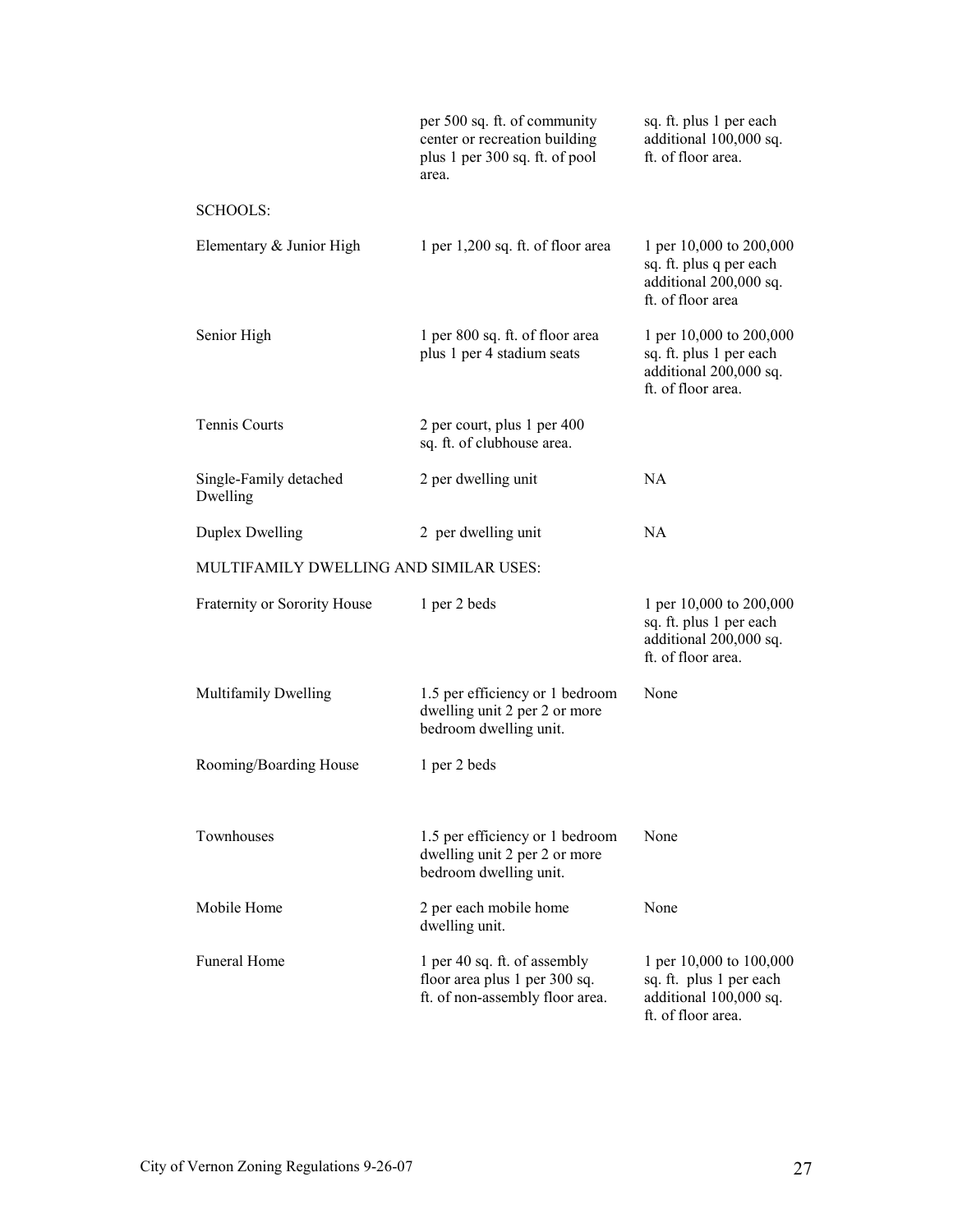# OTHER SIMILAR USES TO ABOVE:

|                                                                                            | 1 per 400 sq. ft of floor area                                                                                  | 1 per 10,000 to 100,000<br>sq. ft. plus 1 per each<br>additional 100,000 sq.<br>ft. of floor area.                                                                                                                                                  |
|--------------------------------------------------------------------------------------------|-----------------------------------------------------------------------------------------------------------------|-----------------------------------------------------------------------------------------------------------------------------------------------------------------------------------------------------------------------------------------------------|
| Medical & Dental Offices,<br>Clinics & Laboratories                                        | 1 per 250 sq. ft. of floor area                                                                                 | same as above                                                                                                                                                                                                                                       |
| Eating Places other than drive-<br>Ins                                                     | 1 per 250 sq. ft. of floor area                                                                                 | 1 per 5,000 to 10,000<br>sq. ft. plus 1 per each<br>additional 25,000 sq.<br>ft. of floor area.                                                                                                                                                     |
| Retail Trade & Service<br>Establishments                                                   | 1 per 250 sq. ft. of floor area                                                                                 | Same as above                                                                                                                                                                                                                                       |
| Antique & Furniture Store                                                                  | 1 per 250 sq. ft. of floor area                                                                                 | 1 per 5,000 to 25,000<br>sq. ft. plus 1 per each<br>additional 25,000 sq.<br>ft. of floor area.                                                                                                                                                     |
| Trade Establishments including<br>Fabricating, processing,<br>Installation & repair        | 1 per 400 sq. ft. of floor area                                                                                 | Same as above                                                                                                                                                                                                                                       |
| <b>GASOLINE SERVICE STATIONS:</b>                                                          | Not applicable                                                                                                  |                                                                                                                                                                                                                                                     |
| Agriculture Implements,<br>Automotive, Camper, Mobile<br>Home, Motorcycle & Truck<br>Sales | 1 per 600 sq. ft. of floor area<br>plus 1 per 1,000 sq. ft. of open<br>air display storage, or service<br>area. | 1 per 5,000 to 10,000<br>sq. ft. plus 1 per each<br>additional 15,000 sq.<br>ft. of floor area.                                                                                                                                                     |
| Automobile Rental, Vehicle<br>Repair, Auto Wash                                            | 1 per 600 sq. ft. of floor area<br>except for auto wash.                                                        | <b>NA</b>                                                                                                                                                                                                                                           |
| Drive-in Restaurant                                                                        | <b>NA</b>                                                                                                       | 1 per 5,000 to 25,000<br>Sq. ft. of floor area<br>Plus 1 per each additional<br>25,000 sq. ft. of floor area.                                                                                                                                       |
| Hotel, Motel                                                                               | 1 per sleeping room plus<br>1 per 225 sq. ft. of accessory<br>facilities such as restaurants<br>taverns.        | 1 per 40,000 to 150,000<br>sq. ft. plus 1 per each<br>additional 150,000 sq. ft.<br>Of floor area plus 1 per<br>5,000 to 25,000 sq. ft.<br>plus 1 per each additional<br>25,000 sq. ft. of accessory<br>facilities such as taverns,<br>restaurants. |
| Uses providing spectator<br>Seating such as stadium,                                       | 1 per 4 seats                                                                                                   | 1 per 5,000 to 25,000<br>sq. ft. plus 1 per each                                                                                                                                                                                                    |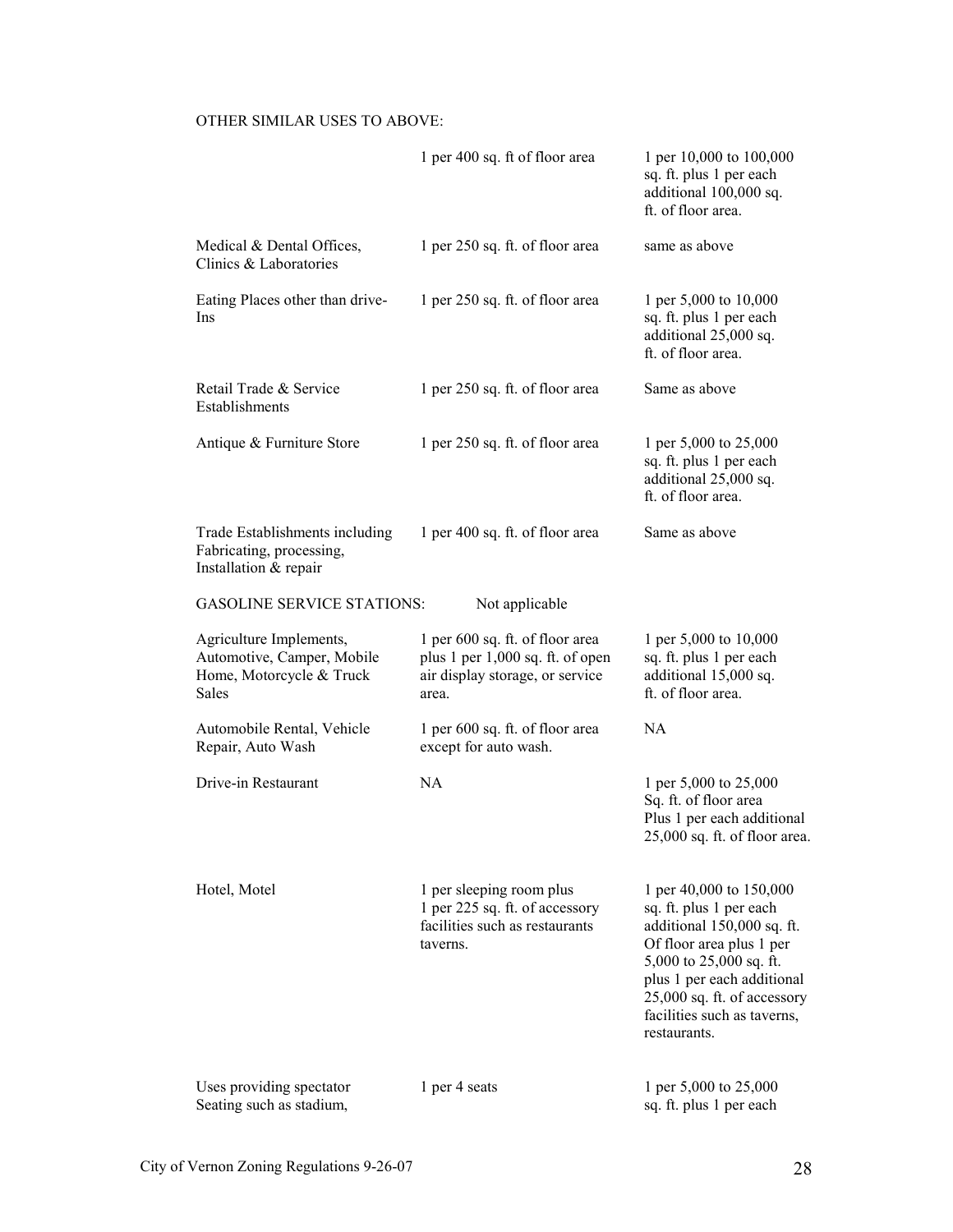| Arenas, rodeo grounds                     |                                     | additional $25,000$ sq. ft. of<br>floor area.                                                                                                                  |
|-------------------------------------------|-------------------------------------|----------------------------------------------------------------------------------------------------------------------------------------------------------------|
| Warehousing $&$ Wholesaling               | 1 per $5,000$ sq. ft. of floor area | Same as above                                                                                                                                                  |
| Mineral and Mineral Processing            | 1 per 1,000 sq. ft. of floor area   | <b>NA</b>                                                                                                                                                      |
| Light Moderate and Heavy<br>Manufacturing | 1 per 1,000 sq. ft. of floor area   | 1 per 2,000 to $40,000$<br>sq. ft. of floor area, plus<br>1 per 40,000 to 1000,000<br>sq. ft., plus 1 per each<br>additional 100,000 sq. ft.<br>of floor area. |

# SECTION 709.1 Adult Business (Ord. 1362)

- A. Location Requirements for Adult Business
	- 1. A structure housing an adult business shall be located at least one thousand (1,000) feet from any residential PD, RS-1, RS-2 and RG zoning district boundary line, mobile home park, or from any structure used as a residence, from a church, public or denominational schools, hospitals, licensed child care facility, hotel or motel, parks or playgrounds (public), playfields or stadiums (public), institutions of religious, charitable, or philanthropic nature, and from any other structure housing an adult business.
	- 2. Distance requirements are to be measured in a straight line in all directions from the structure housing the adult business to any residentially zoned district boundary line; to any structure used for a residence, church, school. Or hospital; any lot used for a park; and from structure to structure of those facilities housing adult businesses.
	- 3. The measurements to a structure shall be taken from the farthest point that a structure extends in the direction of the measurement, including overhanging roofs and all other projections or portions of said structure.
	- 4. Should an adult business be located in conjunction with other buildings in a manner where said adult business is clearly separated from other portions of the structure (for example, an adult business in a shopping center), measurements shall be taken from the boundaries of the space occupied by the adult business.
	- 5. Should an adult business be located in a manner where said adult business is situated above the ground level of a multistory structure and is clearly separate from other activities within the structure, the adult business measurements shall be taken from the boundaries of the space occupied by the adult business, thence to the nearest point of egress (elevator or stairs), thence to the nearest ground floor exit, thence in a straight line in all directions to any residentially zoned district boundary line; to any structure used for a residence, church, school, or hospital; any lot used for a park; and from structure to structure of those facilities housing adult business.
- B. Viewing Booth Requirements For Adult Business
	- 1. Viewing booths in an adult business shall be configured in such a manner that there is an unobstructed and unobstructable view of the interior area of the viewing booth from outside the entrance to the viewing booth at all times.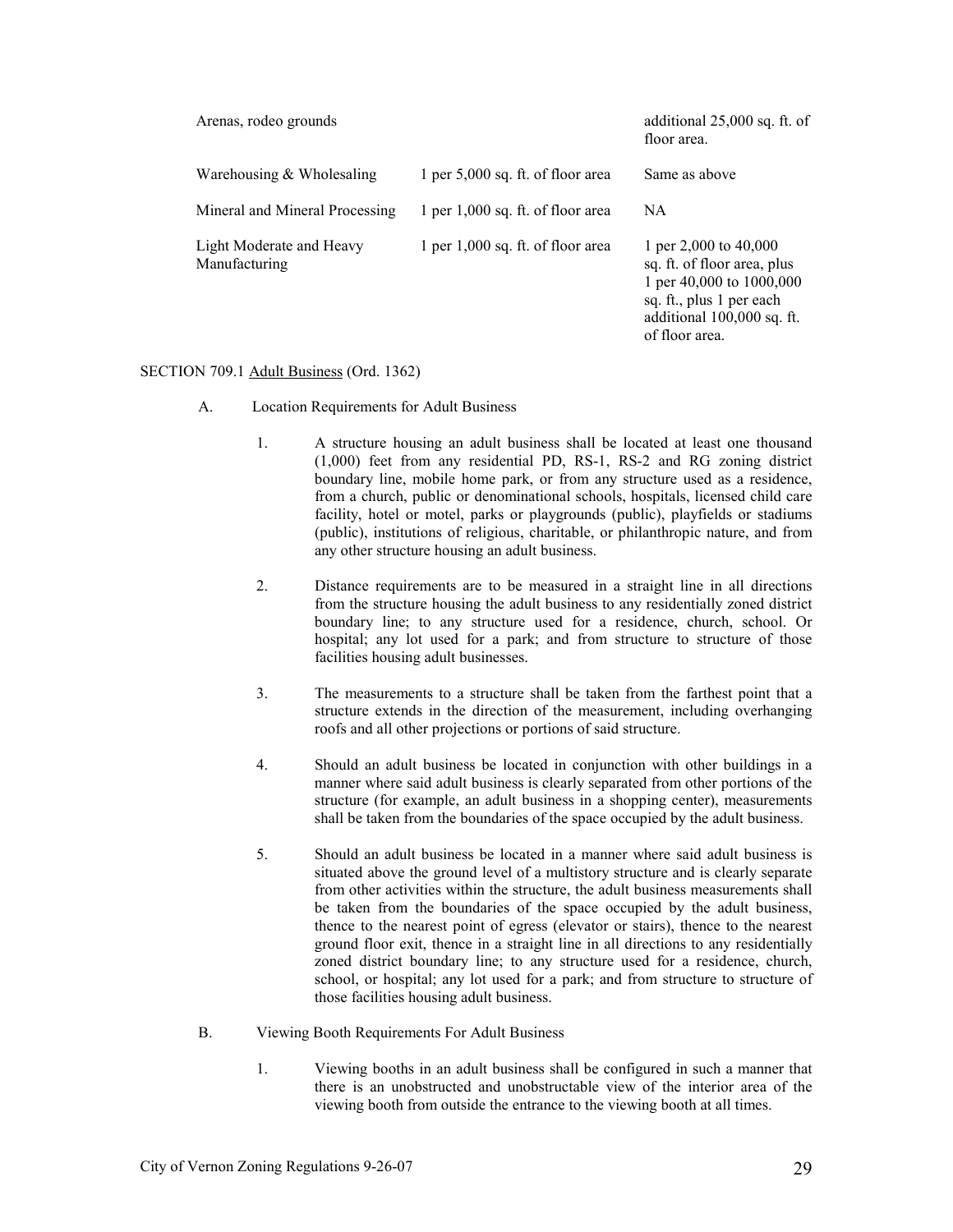- 2. Wall or partitions of viewing booths between two (2) feet and six (6) feet above floor level shall have no holes or voids in such walls or partitions.
- 3. A viewing booth shall at all times be illuminated with not less than that amount of light provided by a twenty-watt bulb.
- 4. It shall be the duty of the person accepting payment from customers of an adult business to ensure that the viewing booth requirements in this section are in compliance at all times.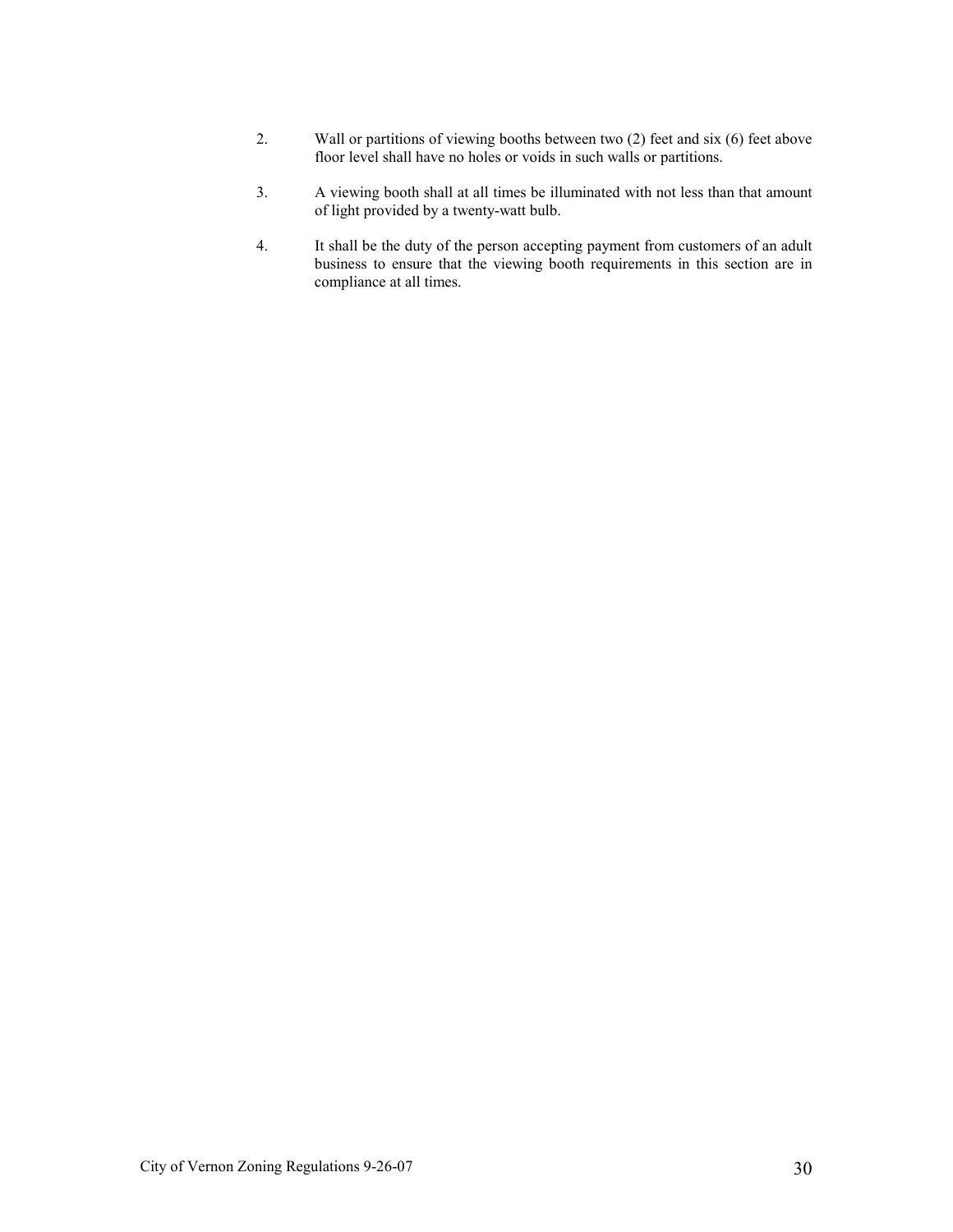### ARTICLE VIII – USE DISTRICTS ESTABLISHED

# SECTION 800.1 Purpose

 The purpose of the Use Districts is to group together uses that are reasonably compatible according to their normal characteristics of operation; to permit in connection with these uses those customary and necessary accessory activities which are incidental to the principal use; and to permit special uses which will be compatible with the sues allowed as a matter of right.

# SECTION 800.2 Accessory Uses – Standard Conditions

 Any use may be established as an accessory use to any permitted principal use in any district provided that such accessory use:

- A. Is Customarily incidental to and is maintained and operated as a part of the principal use;
- B. Is not hazardous to and does not impair the use or enjoyment of nearby proprety in greater degree than the principal use;
- C. Does not create levels of noise, odors, vibrations and lighting, or degrees of traffic congestion, dust or other pollutants, in a greater amount than that customarily created by the principal use; and
- D. Is not located in a minimum exterior yard.

# SECTION 800.3 District Regulations

 All property within the City shall be located within one of the Use Districts described in the following sections. Except where indicated, the uses in each district shall be limited to those specifically enumerated.

### SECTION 800.4 Newly Annexed Land

Newly annexed areas shall be permanently zoned at the time of annexation.

#### SECTON 800.5 Establishment of Districts

 The Zoning Districts set forth below are hereby established. The District symbol is in the column to the left.

| AG      | General Agricultural District           |
|---------|-----------------------------------------|
| $RS-1$  | Single-Family Residential District      |
| $RS-2$  | Single-Family Residential District      |
| RG      | <b>General Residential District</b>     |
| C-C     | Convenience Commercial District         |
| $C-A/R$ | Automotive Commercial and               |
|         | <b>Commercial Recreational District</b> |
| C-G     | <b>General Commercial District</b>      |
| $I-I$   | <b>Light Industrial District</b>        |
| I-H     | Heavy Industrial District               |
| $C-F$   | <b>Community Facilities District</b>    |
| $P-D$   | <b>Planned Development District</b>     |
| F-D     | Floodway Supplemental District          |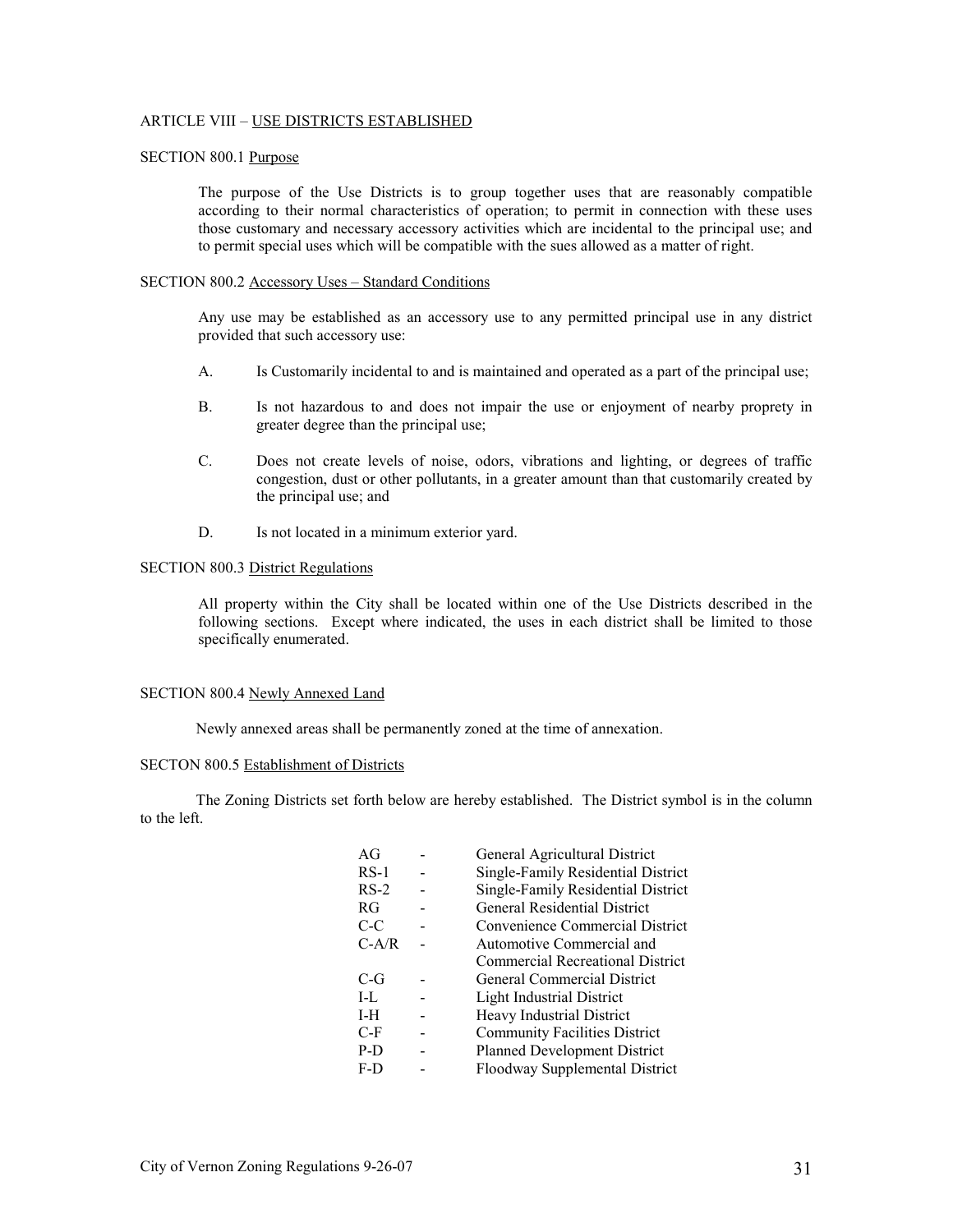### SECTION 800.6 Establishment of District Boundaries – Map

 The location and boundaries of the zoning Districts shall be established by ordinance and shall be delineate and shown on a map entitled "Zoning Map of the City of Vernon, Texas". The zoning map is hereby incorporated as a part of this ordinance.

 The original map shall bear the same date as this ordinance; shall be signed by the Mayor and attested by the City Secretary, under the seal of the City, and shall be kept in the office of the City Secretary in the City Hall; a replica shall be reproduced at such scale as will permit its being attached to these regulations.

# SECTION 800.7 Determination of Boundaries

 In determining the location of zoning District boundaries on the map accompanying and made a part of these regulations, the following rule shall apply:

- A. Where boundaries are shown to follow streets or alleys, the centerlines of such streets or alleys, as they exist at the time of adoption of these regulations shall be the zoning boundary; or
- B. Where boundaries are shown to enter or cross platted blocks, property lines of lots, as they exist at the time of adoption of these regulations, shall be the zoning boundary; or
- C. Where boundaries are shown on unsubdivided property, the location shall be determined by scale shown on the map unless dimensions are given on the map.
- D. In the event of uncertainty in the exact boundaries of any district as shown on the zoning map of City of Vernon, Texas, the Planning and Zoning Commission, upon written application or upon its own motion, shall recommend the location of such boundaries to the City Commission, and the City Commission shall make the final determination.

# SECTION 800.8 Maintenance of Official Zoning Map of Vernon, Texas

It shall be the duty of the Planning and Code Enforcement Department to maintain an up to date official zoning map of the City of Vernon, Texas including all amendments directly adopted by the City Commission.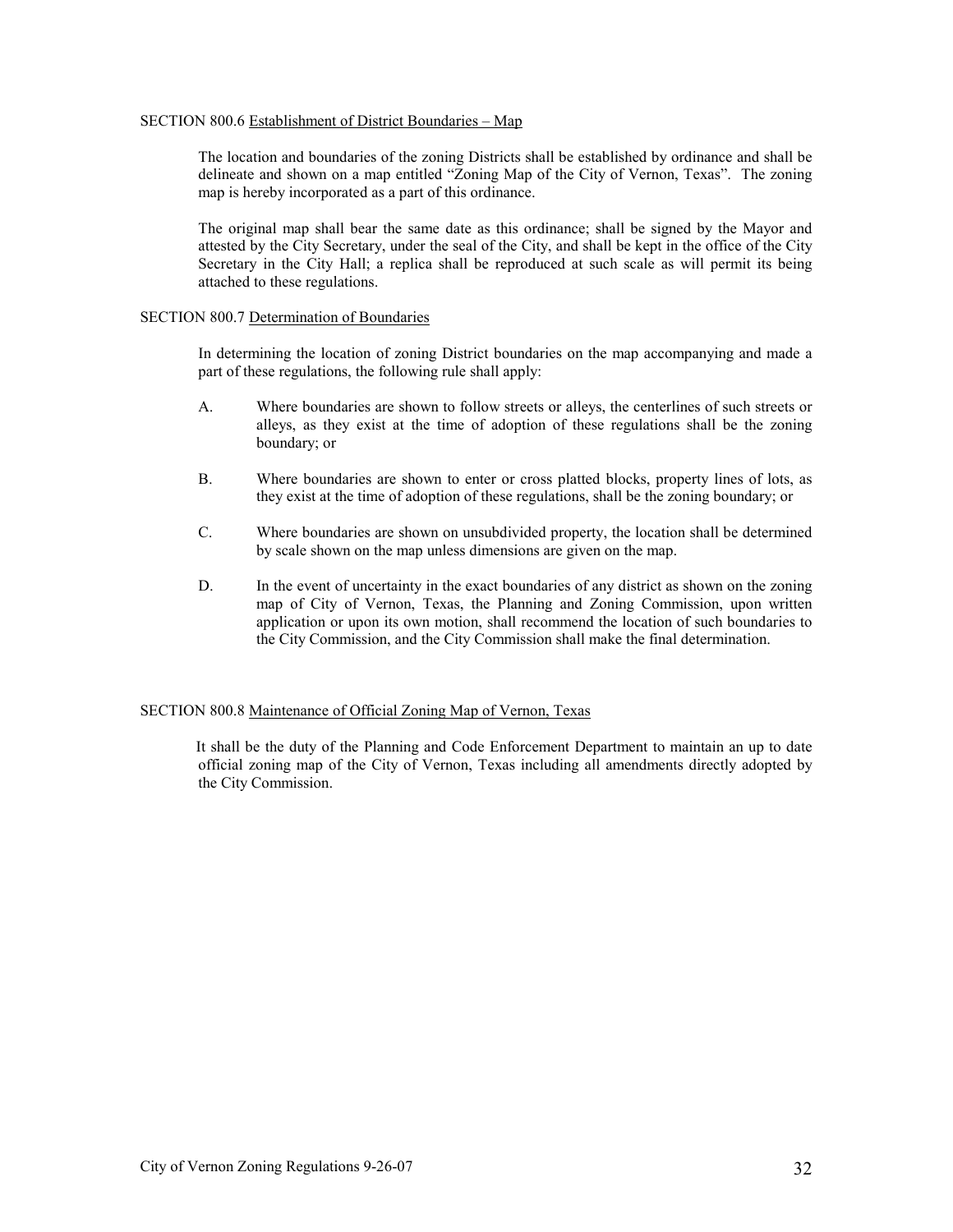# ARTICLE IX – USE DISTRICT REGULATIONS

#### SECTION 900.1 General Agricultural District – Purpose

 The "AG" General Agricultural District is designed to permit sparsely settled residential development in combination with traditional farming activities. Division of land ordinarily occurs in order to accommodate agricultural needs. Urban-type public improvements normally are not required in this district.

### SECTION 900.2 Principal Uses

 In this district no building or land shall be used and no building shall be thereafter erected, reconstructed or structurally altered or enlarged except for one or more of the following principal uses.

- A. Single-family residence.
- B. City-owned buildings and uses.
- C. Agricultural uses: livestock ranges, animal husbandry, field crops, tree crops, nurseries and greenhouses.
- D. Public-owned utility buildings and structures.
- E. Public parks and recreation areas.
- F. Religious institutions, churches and facilities for worship, fellowship and education when located on a site of three  $(3)$  acres or more.

### SECTION 900.3 Accessory Uses

 Any use may be established as an accessory use to any permitted principal use when it complies with the Standard Conditions for accessory uses as set forth in Section 800.2. In addition, the following accessory use is permitted.

A. Roadside stand not exceeding four hundred (400) square feet in floor area, for the sale of agricultural products frown on the premises.

#### SECTION 900.4 Special Exception uses

 The following uses may be established only when reviewed by the Planning and Zoning Commission and authorized by the City Commission after a public hearing.

A. Shooting range: big bore and small bore rifle, pistol, trap and skeet.

 Conditions: the entire range shall be posted and fenced securely to prevent the accidental entry of persons or chattel onto the premises.

- B. Radio, television, micro-wave broadcast, relay, receiving towers and transmission and retransmission facilities. Conditions: The tower shall be set back from all property lines a distance equal to thre fourths of the height of the tower.
- C. Boarding of Horses, Riding Stable, riding hall, horse track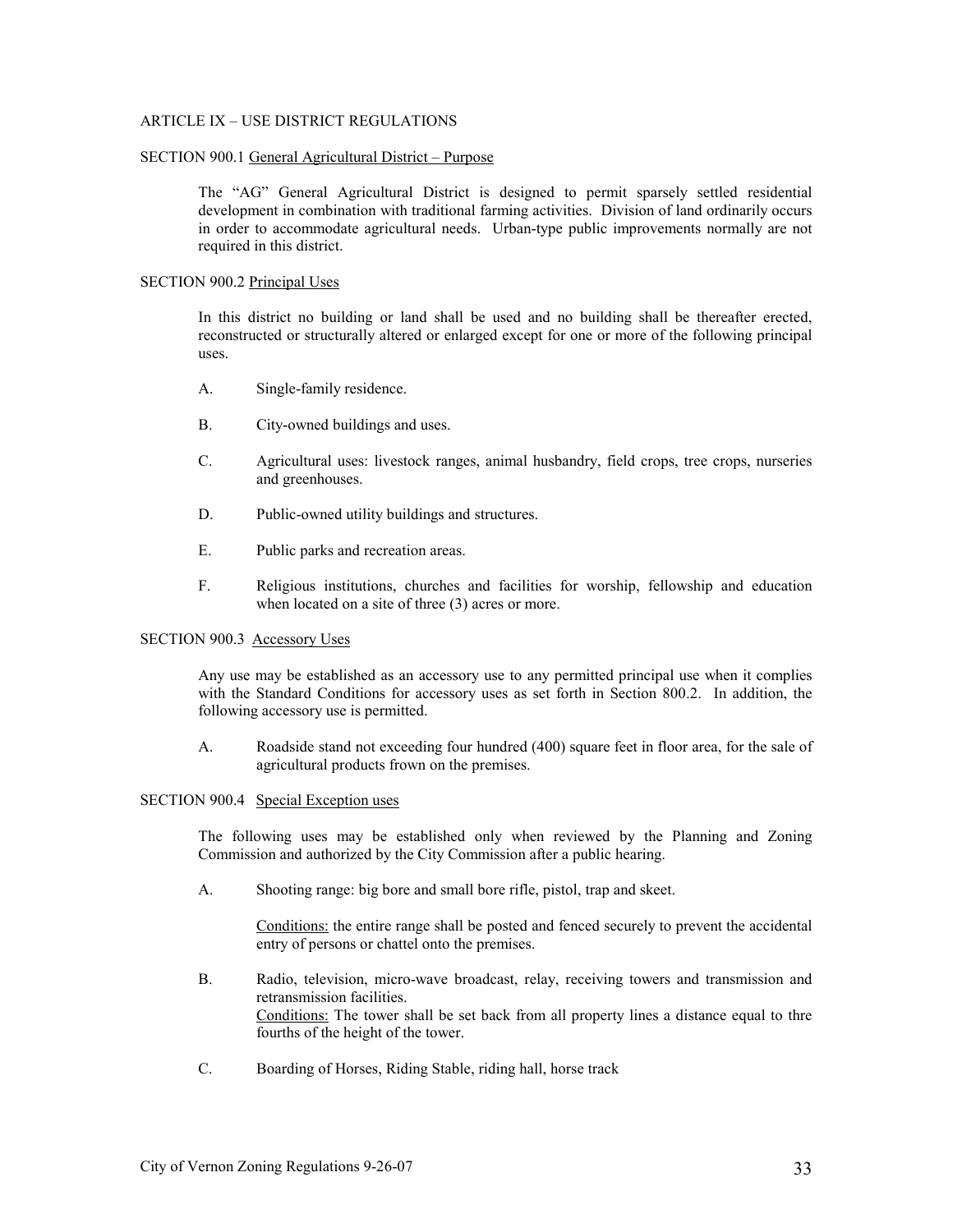Conditions: Barns and animal enclosures shall be set back to comply with applicable State and local laws and provisions shall have been made for an operating and maintenance program to minimize the adverse affects of adjacent properties caused by odors and the breeding of flies.

D. Day Care Center.

 Conditions: The outdoor play area shall be screened along all abutting properties used for dwelling purposes by a solid wall or fence or by a dense evergreen hedge, and such wall, fence or hedge shall have a height of not less than six (6) feet or more than eight (8).

# SECTION 901.1 RS-1, Single-Family Residential District

 The RS-1, Single-Family Residential District is established as a district in which the use of land is for single-family dwellings except as noted. It is the purpose and intent of this district to promote the development of and the continued use of the land for single-family dwellings and to prohibit commercial and industrial use or any other use, which would substantially interfere with the development or continuation of single-family dwellings in this district. The intent is to further discourage any use, which would generate other than the normal traffic which serves residents in the area. This district further encourages only those uses, which, because of character or size, would not create additional requirements and costs for public services in excess of requirements and costs for single-family dwellings.

# SECTION 901.2 Uses Permitted

 In this district no building or land shall be used and no building shall be erected, reconstructed or structurally altered or enlarged except for one or more of the following principal uses.

- A. Single-family detached dwellings.
- B. Public schools and private schools where the curriculum is similar in nature and preparation of course work to the public schools, and which satisfies the requirement of the State Public School Laws and the regulations of the State Department of Education.
- C. Public Park or playground.
- D. Agricultural uses of the small non-commercial garden type.

### SECTION 901.3 Special Exception Uses

 The following uses may be established only when authorized by the Planning and Zoning Commission and City Commission after a public hearing provided they meet the requirements noted for each use in addition to applicable area regulations.

- A. Churches, a minimum lot size of one (1) acre and arterial street frontage as shown on the Comprehensive Plan Map.
- B. Library, provided it has arterial street frontage as shown on the Comprehensive Plan Map.
- C. Home occupation, provided that it is in keeping with the meaning of "home occupation" as defined in this ordinance. (See Section 706.4, page 24)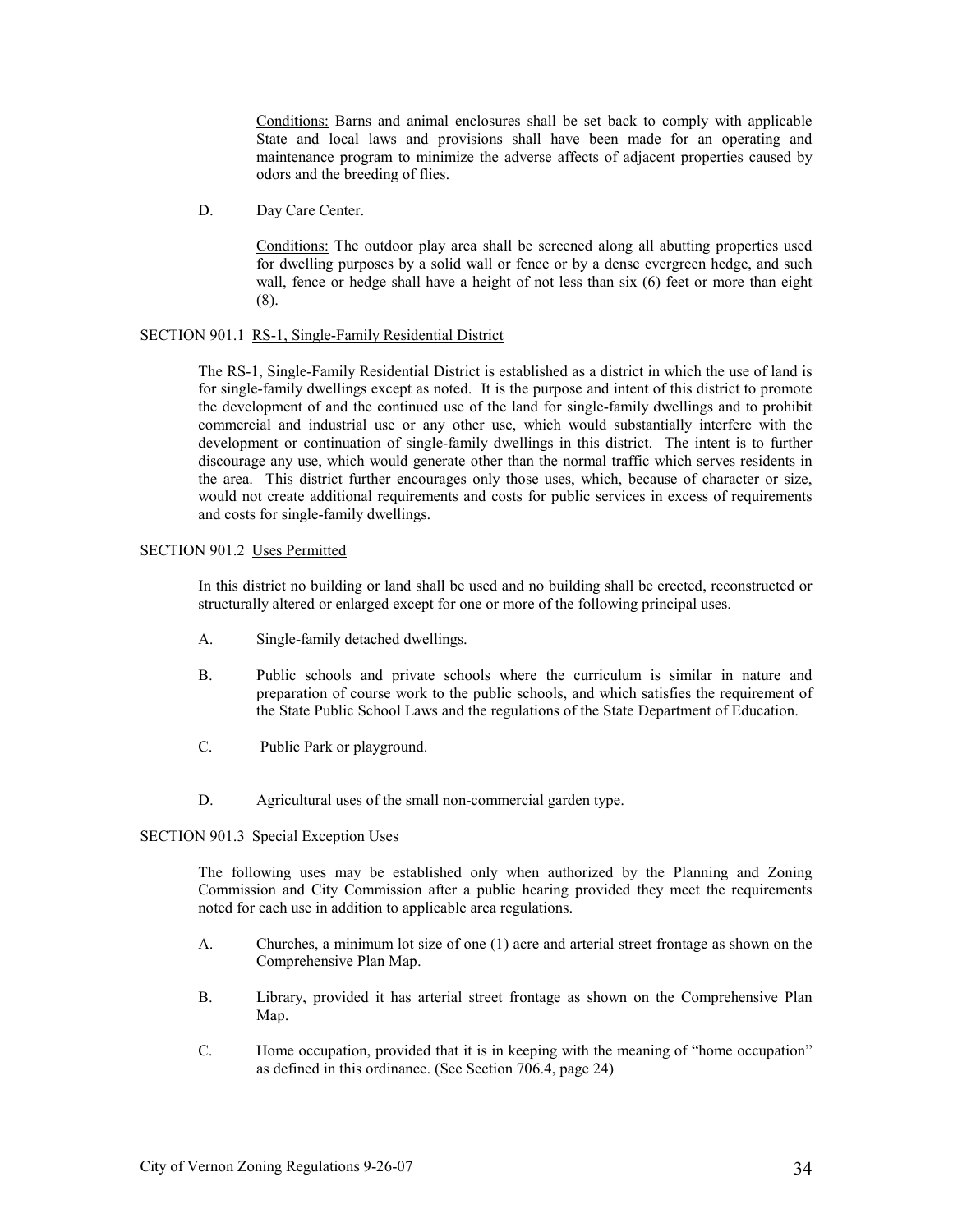- D. Plant nursery, provided that no building or structure is maintained in connection therewith and no retailing or any material is carried on upon the premises.
- E. Junior high or senior high schools, provided that they have arterial street frontage as shown on the Comprehensive Plan Map or the Thoroughfare Plan.

SECTION 901.4 Accessory Uses (See Section 800.2)

| <b>SECTION 901.5 District Regulations</b> |
|-------------------------------------------|
|                                           |

| Minimum         | Minimum  | Maximum    | Minimum    | Minimum                                                      |
|-----------------|----------|------------|------------|--------------------------------------------------------------|
| Lot             | Lot      | Lot        | Front Yard | Side Yard                                                    |
| Area            | Frontage | Coverage   | Setback    | Setback                                                      |
| $8,000$ sq. ft. | 70 feet  | 50 percent | 30 feet    | 5' interior<br>lots<br>10' Street<br>side of<br>corner lots. |

All lots and improvements within the RS-1 District shall meet the following requirements:

- A. All lots shall have not less than eight thousand (8,000) square feet of lot area, and not more than one (1) principal building shall be placed on any one (1) lot.
- B. Each lot shall have a front of not less than seventy (70) feet. The frontage of any wedge shaped lot, which meets the requirements of minimum lot size may be a minimum of forty (40) feet; however, the front building line on the lot shall be a minimum of seventy (70) linear feet measured at an equal distance parallel to and from the front lot line.
- C. The maximum dwelling on any lot in the RS-1 District shall not exceed fifty percent (50%) of the lot area for interior lots nor sixty percent (60%) of the lot area for corner lots. Paved areas are not considered improvements within the meaning of this provision.
- D. All structures shall have not less than a thirty (30) foot front yard setback.
- E. For a single-family dwelling of one story, the minimum width of the side yard shall be five (5) feet from the interior lot lines and ten (10) feet for the side yard abutting the side street on a corner lot. For buildings of more than one story, the minimum width of the side yard on the interior lot lines shall be not less than ten (10) feet. For a principal building other than a single-family dwelling, the minimum width of the side yard shall be not less than the height of the building, but in no case less than fifteen (15) feet.
- F. A rear yard of twenty percent (20%) of the depth of the lot shall be provided for the principal building. Unattached buildings of accessory use may be located in the rear yard of a main building; provided, however that no accessory building shall be located closer than ten (10) feet to the rear lot line, unless there is an alley adjacent and contiguous to the back lot line in which event building may be placed on lot line.
- G. Height Limit No dwelling in the RS-1 District shall be constructed with a height in excess of thirty-five (35) feet from the mean lot elevation nor will it exceed two and one-half  $(2 \frac{1}{2})$  stories.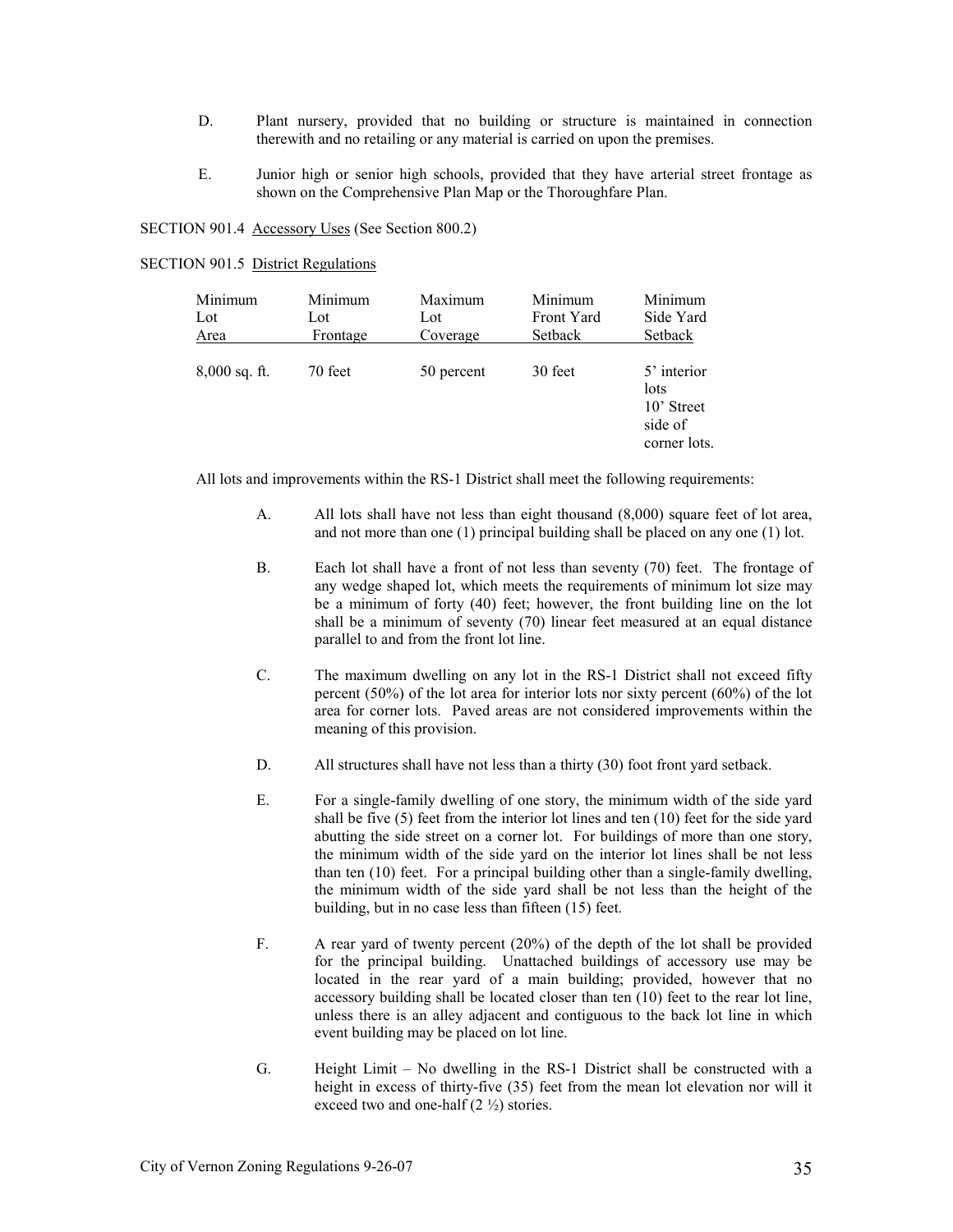H. Bulk Limitations – (floor area ratio) Bulk limitations are governed by maximum coverage, yard requirements and height limitations.

#### SECTION 902.1 RS-2, Single-Family Residential District

 The "RS-2" single-Family Residential District is designed specifically to provide an area for single family housing at a higher density than permitted in the "RS-1" District. The development and continued use of this land for single-family dwellings is encouraged and the encroachment of commercial and industrial use or any other use which would substantially interfere with the development of or continuation of this District as single-family dwellings is prohibited. This district also discourages any use, which would generate other than normal traffic which serves the residences on the street. It encourages only those uses, which because of character or size would not create additional requirements and costs for public services which are in excess of such requirements and costs if the District were developed solely for single-family dwellings.

### SECTION 902.2 Permitted Uses

 Permitted uses in the RS-2 Residential District are the same as those in Section 901.2 for the RS-1 District.

# SECTION 902.3 Special Exception Uses

 HUD-code manufactured homes without the towing hitch, axles, brakes, wheels, and other parts of the chassis that operate only during transportation may be placed on conforming lots if installed in accordance with applicable state laws and standards. All other mobile or movable homes shall be placed in a mobile home park.

# SECTION 902.4 Accessory Uses See Section 800.2

### SECTION 902.5 District Regulations

| Minimum Lot Area:           | $6,000$ square feet                |
|-----------------------------|------------------------------------|
| Minimum Lot Frontage:       | 50 feet                            |
| Maximum Lot Coverage:       | 40 percent $(40\%)$                |
| Minimum Front Yard Setback: | 25 feet                            |
| Minimum Side Yard Setback:  | 5 ft. interior Lots                |
|                             | 10 ft. street side of corner lots. |
| Minimum Rear Yard Setback:  | 20% of depth of lot.               |
|                             |                                    |

All lots and improvements within the "RS-2" District shall meet the following requirements:

- A. All lots shall have not less than six thousand (6,000) square feet of lot area, and not more than one (1) principal building shall be placed on any one (1) lot, except that not less than twelve thousand (12,000) square feet shall be required for uses other than singlefamily residences.
- B. Each lot shall have a front of not less than fifty (50) feet. The frontage of any wedgeshaped lot which meets the requirements of minimum lot size may be a minimum of thirty (30) feet; however, the front building line on the lot shall be a minimum of fifty (50) linear feet measured at an equal distance to and from the front lot line.
- C. Not more than forty percent (40%) of the lot area shall be covered with improvements. Paved areas are not considered improvements within the meaning of this provision.
- D. All structures shall have not less than a twenty-five (25) foot front yard setback.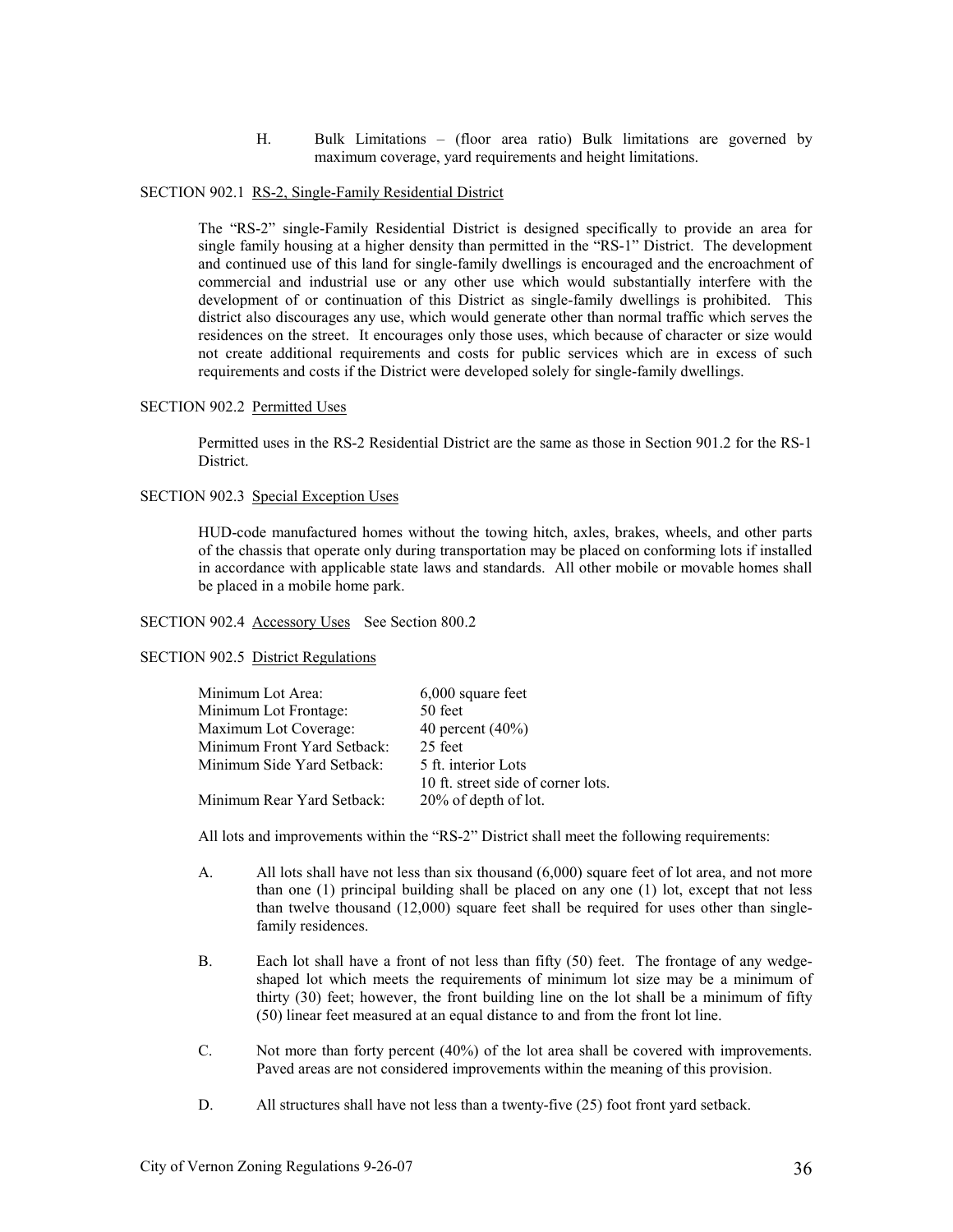- E. For a single-family dwelling of one story, the minimum width of the side yard shall be five (5) feet for interior lot lines and ten (10) feet for the side yard abutting the side street on a corner lot. For buildings of more than one story, the minimum width of the side yard on interior lot lines shall be not less than ten (10) feet. For a principal building other than a single-family dwelling, the minimum width of the side yard shall be not less than the height of the building, but in no case less than fifteen (15) feet.
- F. A rear yard of twenty percent (20%) of the depth of the lot shall be provided for the principal building. Unattached buildings of accessory use may be located in the rear yard of a main building; provided however, that no accessory building shall be located closer than ten (10) feet to the rear lot line, unless there is an alley adjacent and contiguous to the back lot line in which case it may go to the lot line.
- G. Height limit No dwelling shall be constructed with a height in excess of thirty-five (35) feet from the mean lot elevation nor will it exceed two and one-half  $(2 \frac{1}{2})$  stories.
- H. Bulk limitations (Floor Area Ratio) are governed by maximum coverage, yard requirements and height limitations.

### SECTION 903.1 "RG", General Residential District Purpose

 The "RG", General Residential District is intended to provide for both low and high-population density. It is established as a district in which the principal uses of the land are for multi-family dwellings and similar high-density residential development. The intent is to encourage the development and continued use of land for multi-family dwellings and to prohibit commercial and industrial uses or any other use, which would substantially interfere with the development or continuation of multi-family dwellings in this district. It is further intended to discourage any use which would generate additional traffic, and discourage any use which, because of its character or size, would create additional requirements and costs for public services which would be in excess of such requirements and costs if the district were developed solely for multi-family or other similar residential uses.

### SECTION 903.2 Uses Permitted

Within the "RG", General Residential District, the following uses are permitted:

- A. Any use permitted in Section 902.2 for the RS-2 Single-Family Residential District.
- B. Duplex
- C. Multi-family dwelling
- D. Rooming or boarding house
- E. HUD-code manufactured home which complies with Section 902.

### SECTION 903.3 Special Exception Uses

 The following uses may be established only when authorized by the Planning and Zoning Commission and City Commission after a public hearing provided they meet the requirement noted for each use in addition to applicable area regulations.

A. Convalescent home, rest home, nursing home, and hospitals, public and private, provided they have frontage on a arterial street as shown on the Comprehensive Plan Map or the Thoroughfare Plan Map.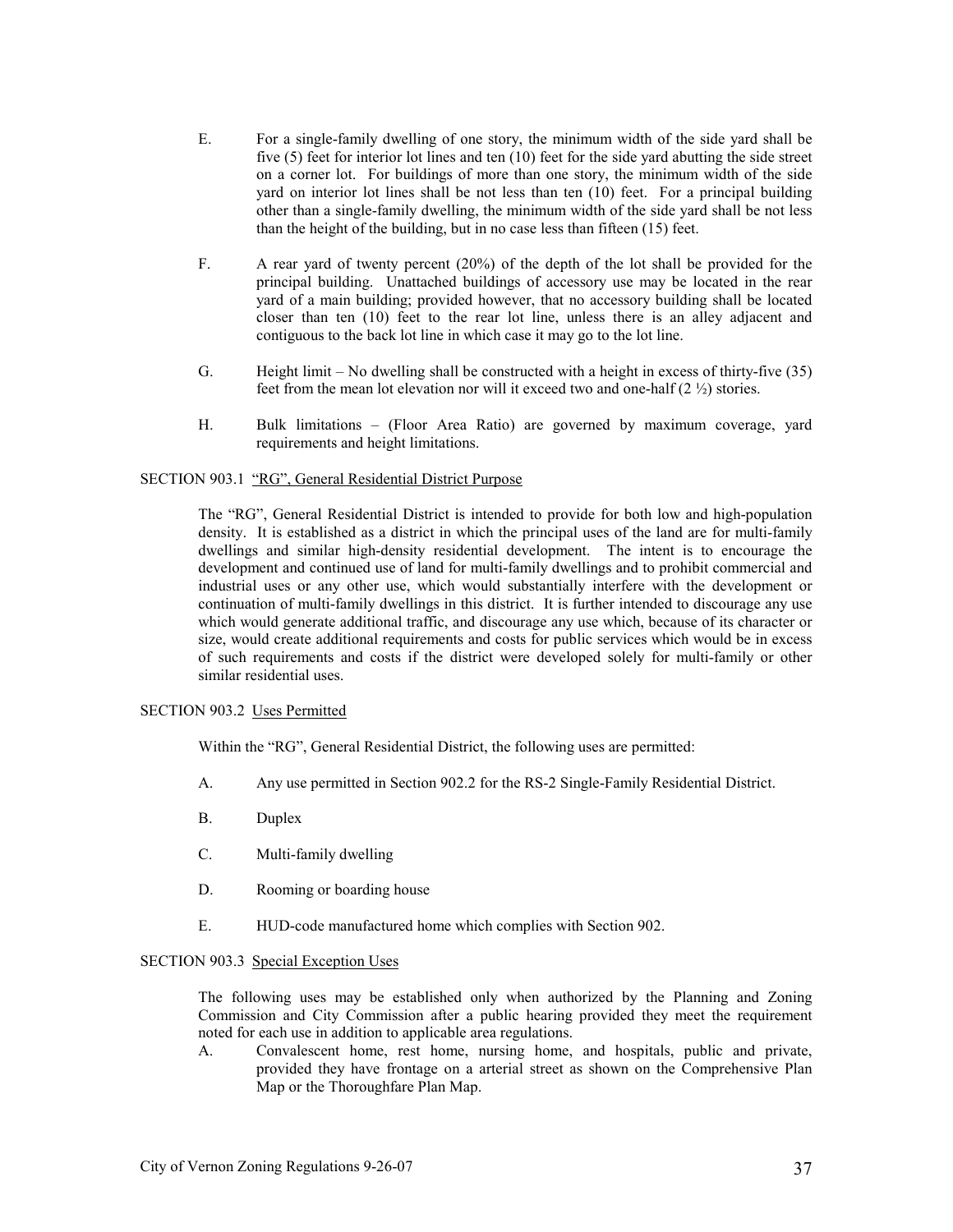- B. Community services, cultural, and utility facilities, provided they are located on a lot of not less than one (1) acre and have frontage on an arterial street as shown on the Comprehensive Plan or Thoroughfare Plan Maps.
- C. Licensed child care centers or day nurseries, provided they are located on a lot not less than ten thousand (10,000) square feet in area and have principal access on an arterial street as shown on the Thoroughfare Plan or Comprehensive Plan Maps.
- D. Any uses permitted subject to additional requirements in Section 901.3 for the RS-1, Single-Family Residential District.
- E. Accessory buildings and uses customarily incidental to the above uses when located on the same lot.
- F. Mobil Home Parks in compliance with the following Requirements:
	- 1. The applicant, upon making application for a Zoning Clearance Permit, must submit a detailed site plan locating all mobile home stands, screening or fencing, and plans and specifications for the proposed park in a form suitable for making the determination required herein. Livability space shall be provided in common areas of not less than 7500 sq. ft., located so as to be conveniently accessible to the mobile homes it is intended to serve.
	- 2. The proposed site shall provide for a minimum of ten (10) mobile home spaces of five thousand four hundred forty-five (5,445) square feet per dwelling unit. Any mobile park of twenty (20) or more sites shall have a minimum frontage of one hundred (100) feet on a street designated as an arterial or collector street on the Comprehensive Plan or Thoroughfare Plan. All ingress or egress by automobile shall be on such streets.
	- 3. The mobile home park shall accommodate primarily permanent occupants, with no more than forty (40) percent of the mobile home stands devoted to solely transient purposes. These solely transient stands are to be located in one area of the park so they will in no way interfere with the permanent residents.
	- 4. Front yards of not less than twenty (20) feet and side and rear yards of not less than ten (10) feet shall be provided on mobile home park sites. The setback from adjacent line shall be ten (10) foot minimum. The setback from adjacent buildings shall be thirty-five (35) foot minimum.
	- 5. The site shall provide one (1) off-street parking space for each mobile home stand, plus one (1) additional off-street parking space for each four (4) mobile home stands.
	- 6. The site shall provide connections for each mobile home stand to all public utilities.
	- 7. The Mobile Home Park shall at all times be constructed, operated and maintained in compliance with the Health Regulations, Chapter 14 and Mobile Home Park Regulations, Chapter 17 ½ of the City of Vernon, Texas.
	- 8. Tie-down and ground anchors shall be provided in accordance with regulations of the City of Vernon, Texas which are designed to withstand minimum gale force winds.
	- 9. Minimum all weather internal street surfacing width shall be 24 feet.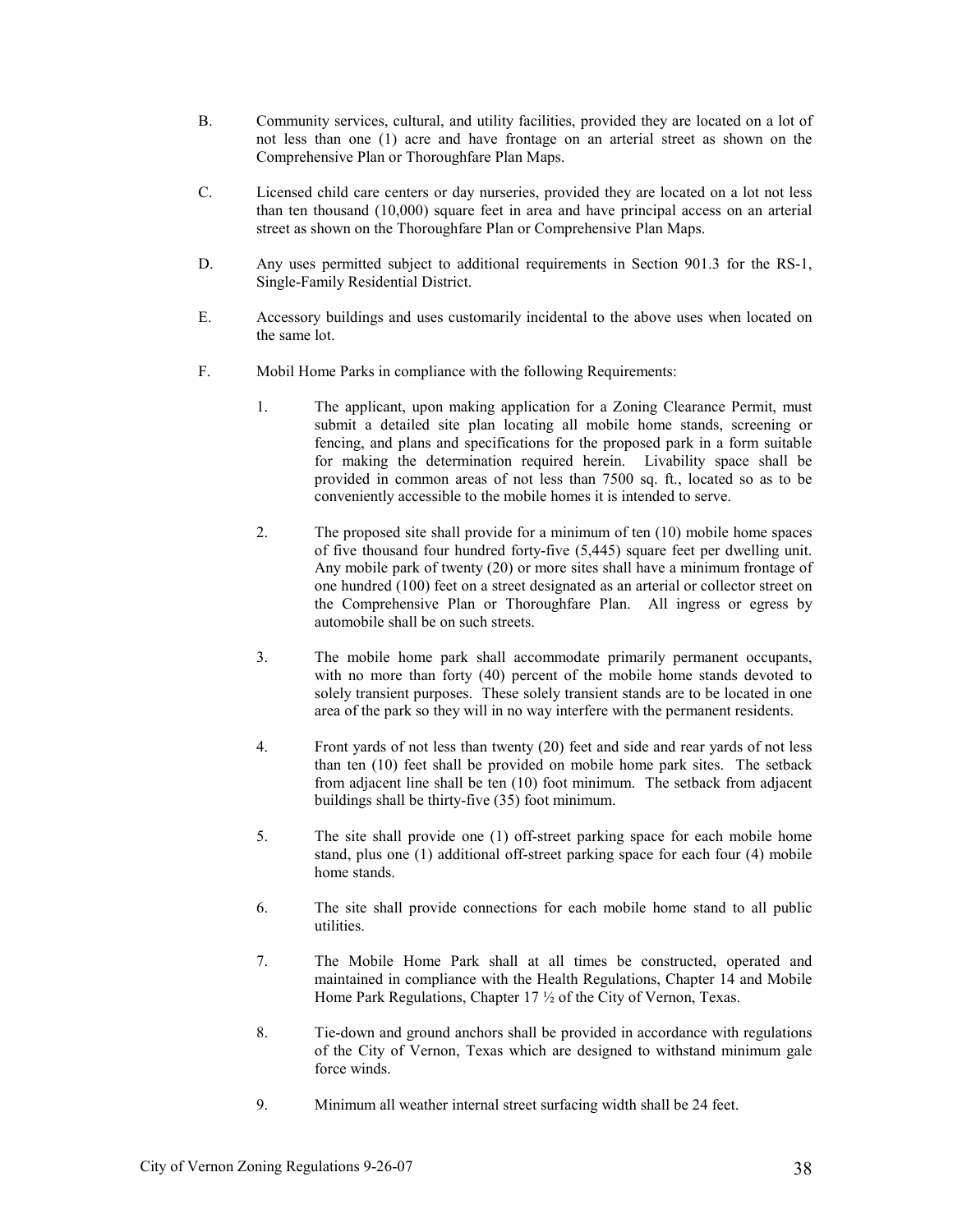### SECTION 903.4 Mobile Home Subdivisions

 A mobile home park development may be subdivided to permit individual ownership of mobile home spaces, provided the resulting lots shall comply with the bulk and area requirements set out below and a subdivision plat incorporating the bulk and area requirements is submitted to and approved by the Planning and Zoning Commission and filed of record in the office of the Wilbarger County clerk.

| Land Area Per dwelling Unit (Min.):                          | $6,000$ square feet                                                                                  |  |  |  |  |
|--------------------------------------------------------------|------------------------------------------------------------------------------------------------------|--|--|--|--|
| Livability Space for Dwelling Unit (Min.): 1,000 square feet |                                                                                                      |  |  |  |  |
| Height $(Max.)$ :                                            | One Story                                                                                            |  |  |  |  |
| Front Yard and Any Yard Abutting A Public Street;            |                                                                                                      |  |  |  |  |
|                                                              | (Measured from centerline: add to the distance designated in the in the column to the                |  |  |  |  |
|                                                              | right $\frac{1}{2}$ of the right-of-way width designated on the Land Use and Circulation Plan, or 25 |  |  |  |  |
|                                                              | feet if not designated on the LU $& C$ Plan.) (Min.)                                                 |  |  |  |  |
| Abutting an Arterial:                                        | 35 feet                                                                                              |  |  |  |  |
| Not abutting an Arterial:                                    | 25 feet                                                                                              |  |  |  |  |
| Side Yards:                                                  |                                                                                                      |  |  |  |  |
| One Side:                                                    | 10 feet                                                                                              |  |  |  |  |
| Other Side:                                                  | 5 feet                                                                                               |  |  |  |  |
| Rear Yard (Min.):                                            | 10 feet                                                                                              |  |  |  |  |

### SECTION 903.5 Duplex

 Use shall comply with the height and yard requirements for single-family use and in addition shall comply with the following requirements:

- A. Minimum lot area of 10,000 square feet;
- B. Minimum frontage of 75 feet.

### SECTION 903.6 Multi-Family Development Standards

- A. Lot Width (Min.) 100 feet
- B. Lot area (Min.) 10,000 square feet
- C. Structure Height (Max. feet) 26 feet

# D. Front yard and any yard abutting a public street; (Measured from the centerline of abutting street; add ½ of the right-of-way designated on the Land Use and Circulation Plan or 25 feet if not designated on the LU & C Plan.) (Min. feet)

|    | Arterial<br>Not an Arterial | 35 feet<br>25 feet                               |
|----|-----------------------------|--------------------------------------------------|
| E. | Rear Yards (Min. feet)      | 15 feet                                          |
| F. | Side Yards (Min. feet)      | One side Yard 15 feet<br>Other Side Yard 15 feet |

G. Off-Street Parking (See Section 708.1 through 708.6)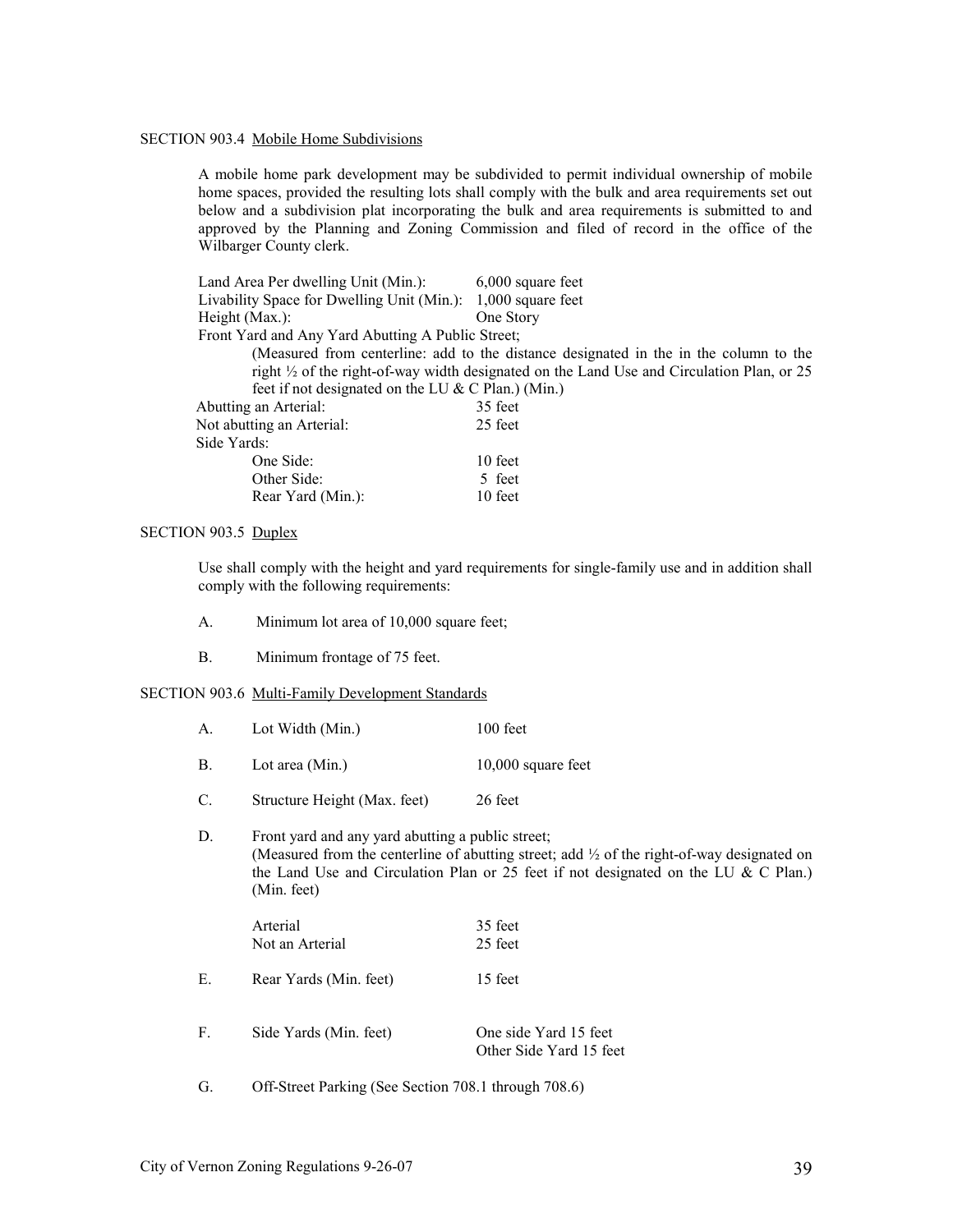# SECTION 903.7 Site Plan Required

 A site plan shall be submitted as required under the "PD" Planned Development District, Section 910.4 and Section 910.5. A site plan shall be submitted and approved prior to construction of C, D and E of Section 903.2.

# A. Traffic and Project Access

 The design of each project shall provide adequately for the safe movement of traffic flowing to and from the project site. Particular attention shall be given to the locations at which traffic enters or leaves streets adjoining the project site, and to the requirements for pedestrian movements to and from the site.

# B. Drainage

 The design of each project shall provide adequately for the drainage of storm waters falling on or crossing the site. The design of local drainage on hard-surfaced areas shall take into account the flow patterns inherent in the design of the total project, and shall cause minimum interference with pedestrian movements during periods of heavy runoff of storm waters. Where necessary, underground drains may be required o eliminate such interference.

# C. Off-Street Parking and Loading

 Off-street parking and loading shall be mandatory for all apartment projects developed under these provisions. No off-street parking area shall be located in any minimum required exterior yard. Parking spaces shall be located no more than 200 feet pedestrian travel distance from the entrance to the dwelling for which it is intended to serve and shall meet requirements set forth in Section 708.5. Additional guest parking spaces equal to ten percent  $(10\%)$  of the required spaces will be provided. Guest parking spaces shall be permanently marked.

# D. Refuse Facilities

 Every dwelling unit shall be located within one hundred fifty (150) feet of a refuse facility. Refuse containers shall be provided and maintained in a manner to satisfy the City's public health and sanitary regulations. Each refuse facility shall be located so as to provide safe and convenient pick-up by refuse collection agencies.

# E. Recreation Space

 On site recreation activities shall be provided at the rate of not less than two hundred (200) square feet for each required off-street parking space, and shall have an area of not less than five percent (5%) of the total area of the site.

# F. Emergency Access Easement

 Where a building is located more than one-hundred (100) feet from a dedicated public street, there shall be provided an emergency access easement situated not further than thirty (30) feet from such building. Each emergency access easement shall allow for the rapid and safe movement of vehicles used for purposes of providing emergency health or public safety services. Such easements shall have a clear unobstructed width of twentyfour (24) feet, shall connect at each end to a dedicated public street or shall have a turnaround of eighty (80) feet in diameter; corners of emergency access easements and their intersections with public streets shall have a sufficient turning area to permit the free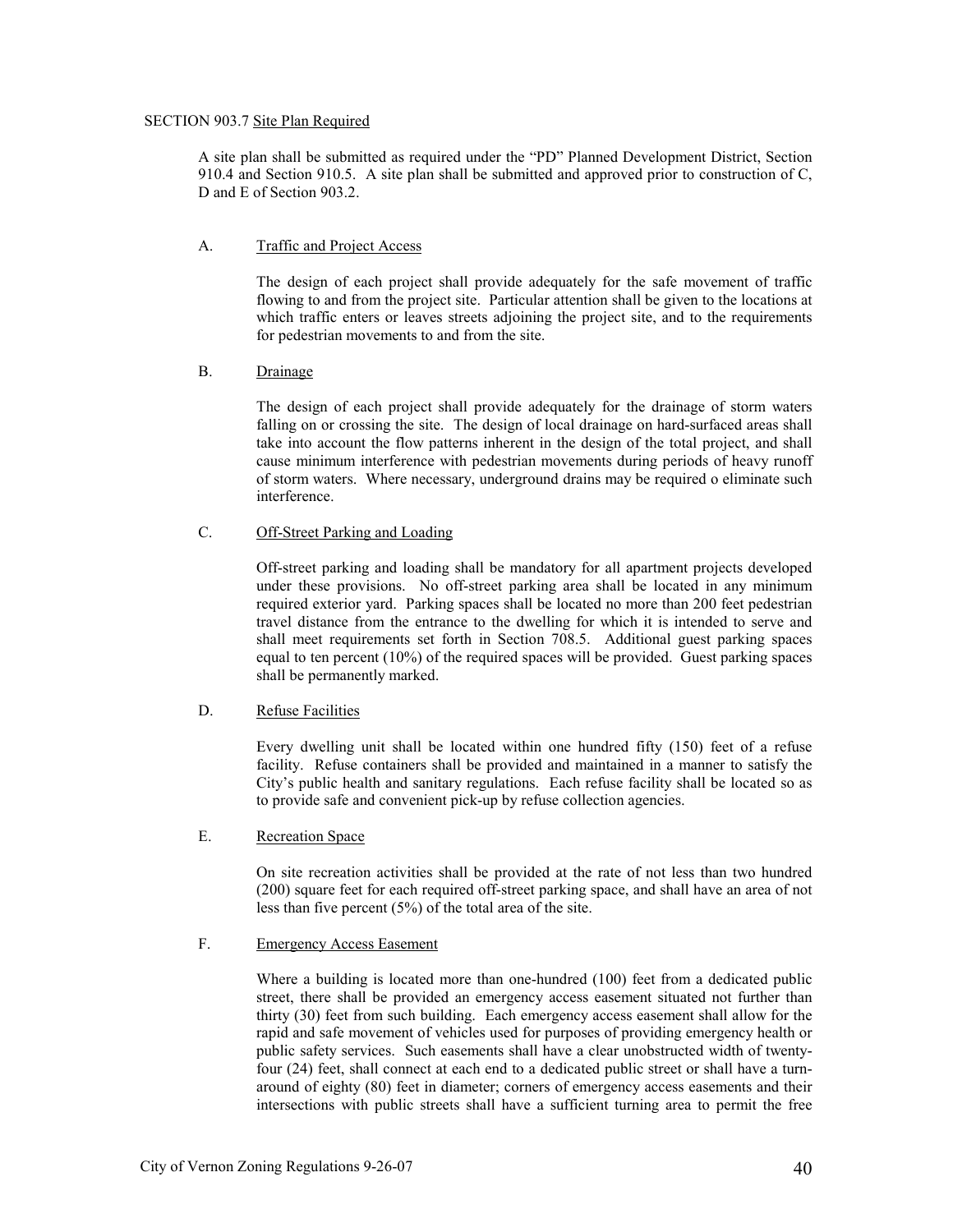movement of emergency vehicles. Emergency access easements shall be marked by permanent signs as required for designation of visitor parking spaces, and such signs shall have dimensions of not less than two (2) square feet nor greater than four (4) square feet in the face area. Emergency access easements shall be clearly posted to prohibit parking or standing of vehicles except for emergency purposes.

G. Lighting

 Lighting within the apartment project shall be provided along all driveways and emergency access easements, and at parking areas, except closed door parking. The height and spacing of light fixtures shall be such as to produce an average illumination level of not less than 0.2 foot candles on all such driveways, access easements and parking areas.

SECTION 903.8 Single-Family Dwelling Regulations: Same as 902.5

### SECTION 904.1 "C-C", Convenience Commercial District – Purpose

 The C-C, Convenience Commercial District is intended for a unified grouping in one or more buildings of retail shops and stores and personal services that provide for the regular needs and are for the convenience of the people residing in the adjacent residential neighborhoods. It is intended that the convenience center be developed as a unit with adequate off-street parking space for customers and employees, and with appropriate landscaping and screening.

# SECTION 904.2 Uses Permitted

Within the C-C district, the following uses are permitted:

Artist's supplies and hobby shop Ambulance service offices or garage Automobile service station Bakery shop Barber and beauty shops Billboards with compliance to the following: Boat Sales Book Store Bowling alleys Bus terminal Clothing or wearing apparel shops Dairy products store Delicatessen Drive-in restaurant Drugstore Financial institutions Florist shop Funeral parlor Garden stores Gift shop Grocery store Hardware store Heating and plumbing sales and service New and used automobile sales and services and public garages Hospital for small animals Hotel Ice Plant Jewelry shop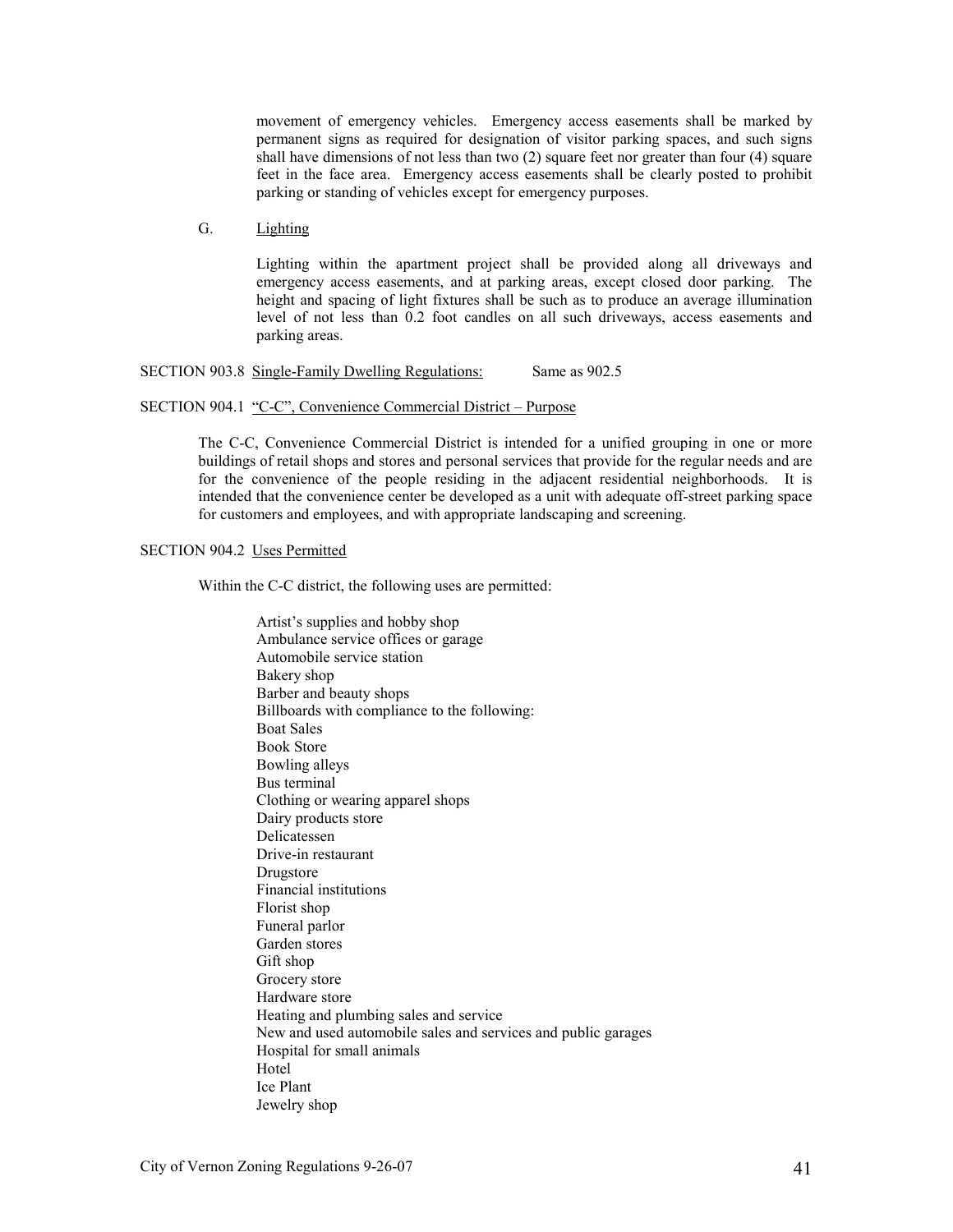Kennel Key shop Laundry and dry cleaning pickup stations, Laundromat Laundry Lumberyard Medical facility Mini-storage warehouse Office, professional and/or general Pawnshop Pet shop Pharmacy Printing plant Restaurants Retail leather shop Roller skating rink Self-service laundries Service station Shoe repair shop or Sign painting shop Sporting goods store Storage Warehouse Tailor shop Theater Toy store Variety store Wholesale distributing center Any use permitted in Section 903.2. Item E. excepted (HUD-code manufactured home) Any other commercial use deemed by the Planning and Zoning Commission to be of a similar nature to those listed above.

Accessory buildings and uses customarily incidental to the above uses, provided that there shall be no manufacturing of products other than such as are, customarily incidental to retail establishments.

# SECTION 904.3 Special Exception Uses

 The following uses may be established only when authorized by the Planning and Zoning Commission and City Commission after a public hearing by each body:

Any of the uses permitted in Section 901.3.

# SECTION 904.4 District Regulations

| Minimum Lot Area:             | $12,000$ square feet                 |
|-------------------------------|--------------------------------------|
| Minimum Lot Frontage:         | $100$ feet                           |
| Maximum Percentage Coverage:  | 50 % (Ordinance 1480)                |
| Maximum Height                | 50 feet                              |
| Minimum Front Yard Setback:   | 10 feet (Ordinance 1480)             |
| Minimum Side Yard Setback:    | 20' adjacent to Residential District |
| Minimum Side Yard Corner Lot: | 20 feet                              |
| Minimum Rear Yard Setback:    | 10 feet                              |

A. The parcel of land on which a convenience commercial center is located shall not be less than twelve thousand (12,000) square feet.

B. Each lot shall have a frontage of not less than one hundred (100) feet.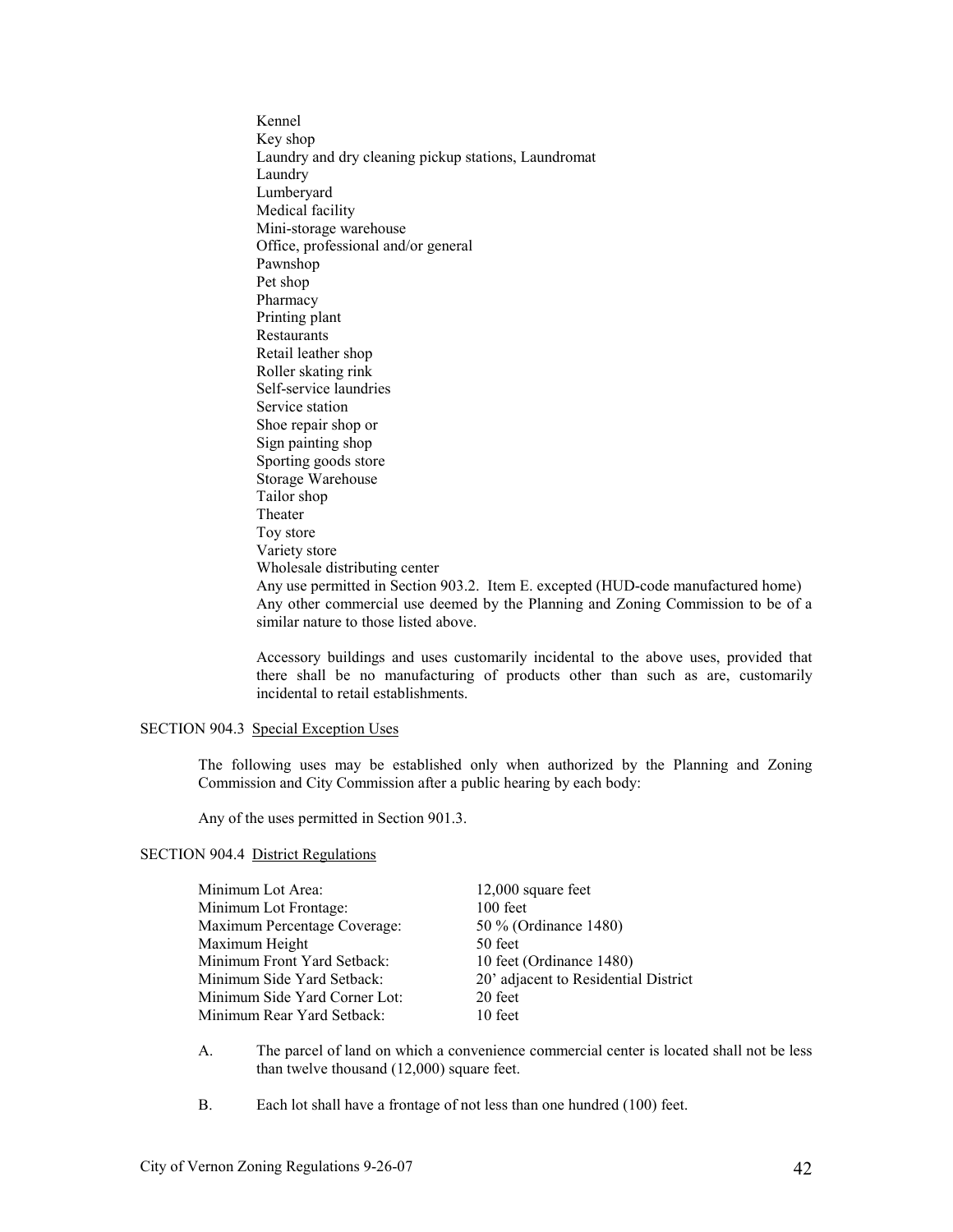- C. No more than fifty (50) percent of the lot area shall be covered with improvements. Paved areas are not considered improvements within the meaning of this provision.
- D. No improvement or structure shall exceed fifty (50) feet in height above the mean elevation of the lot.
- E. It is intended that the grouping of buildings and parking areas be designed to protect, insofar as possible, adjacent residential areas. In no case shall the design of the shopping center provide less than the following standards:
	- 1. On the side of a lot adjoining a residential district, there shall be a side yard setback of twenty (20) feet. (Ord. 1284)
	- 2. All buildings shall be set back from the rear lot line not less than ten (10) feet.

### SECTION 905.1 "C-A/R", Automobile Commercial and Commercial Recreation District – Purpose

 The C-A/R Automobile Commercial and Commercial Recreation District is established as a district in which the principal use of land is for establishments offering accommodations, supplies of services of motorists, and for certain specialized uses such as retail outlets, extensive commercial amusement and service establishments which serve the entire community but do not and should not necessarily locate in the Central Business District or the Convenience Commercial District.

### SECTION 905.2 Uses Permitted

 Within the C-A/R, Automobile Commercial and Commercial Recreation District, the following uses are permitted:

- A. Any use permitted in the C-C, Convenience Commercial District.
- B. Other uses, including: Amusement enterprises New and used automobile sales and service, new and used machinery sales and service, and public garages. Automobile service station Billboards with compliance to the following: Boat Sales Bowling alleys Bus terminal Dance Hall Drive-in theater or restaurant Electric Transmission station Feed and fuel store Garden Stores Golf course, miniature or practice range Heating and plumbing sales and service Hospital for small animals Ice Plant Key shop Kennel Laundry Motels Night Club Novelty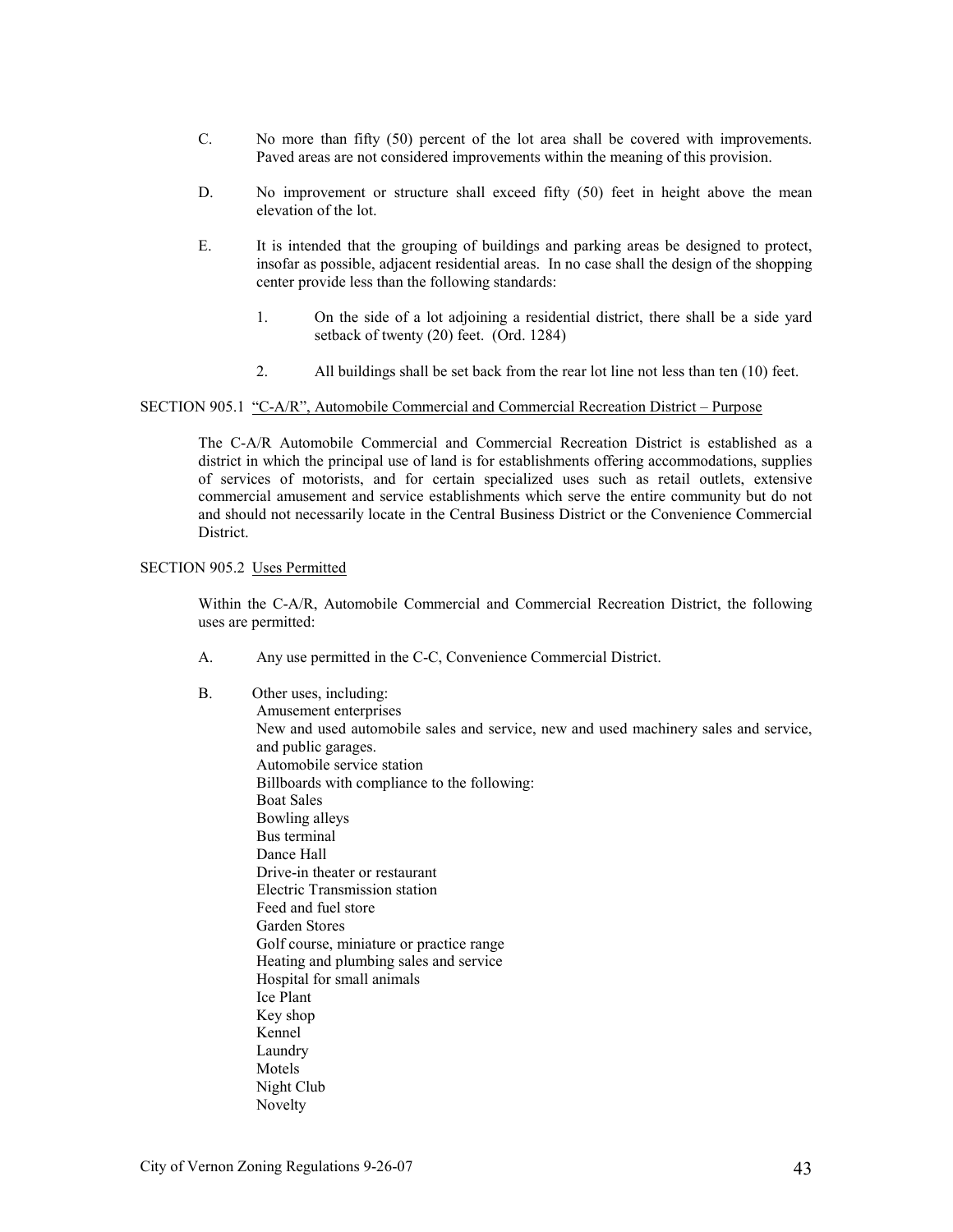- Pawnshop Pet shop Printing plant Public uses Recreation center, private Roller skating rink Sign painting shop Tavern (only if not in conflict with other City ordinances) Mobile home sales Travel trailer park and sales Wholesale distributing center
- C. Buildings, structures and accessory uses customarily incidental to any of the above uses, provided that there shall be no manufacturing of products other than such as are customarily incidental to retail establishments.

### SECTION 905.3 Special Exception Uses

 The following uses may be permitted by the Planning and Zoning Commission and City Commission after a public hearing, provided they meet the requirement noted for each use in addition to all other regulations applicable:

A. Wholesale businesses if no outdoor storage is located on the property in this district.

# SECTION 905.4 District Regulations

| $12,000$ square feet                    |
|-----------------------------------------|
| $100$ feet                              |
| 50% (Ordinance 1480)                    |
| 35 feet                                 |
| 10 feet (Ordinance 1480)                |
| 2'/1' adjacent to residential District. |
| 20 feet                                 |
|                                         |

- A. The parcel of land on which any commercial use is located shall not be less than twelve thousand (12,000) square feet.
- B. Each lot shall have a frontage of not less than one hundred (100) feet.
- C. Not more than fifty (50) percent of the lot area shall be covered with improvements. Paved areas are not considered improvements within the meaning of this provision.
- D. No improvement or structure shall exceed thirty-five (35) feet in height above the mean elevation of the lot.
- E. It is intended that the grouping of buildings and parking areas be designed to protect, insofar as possible, adjacent residential areas. In no case shall the design of the shopping center provide less than the following standards.
	- 1. All buildings shall be set back form all street right-of-way lines not less than ten (10) feet.
	- 2. On the side of a lot adjoining a residential district, there shall be a side yard setback of two (2) feet for each one (1) feet of height.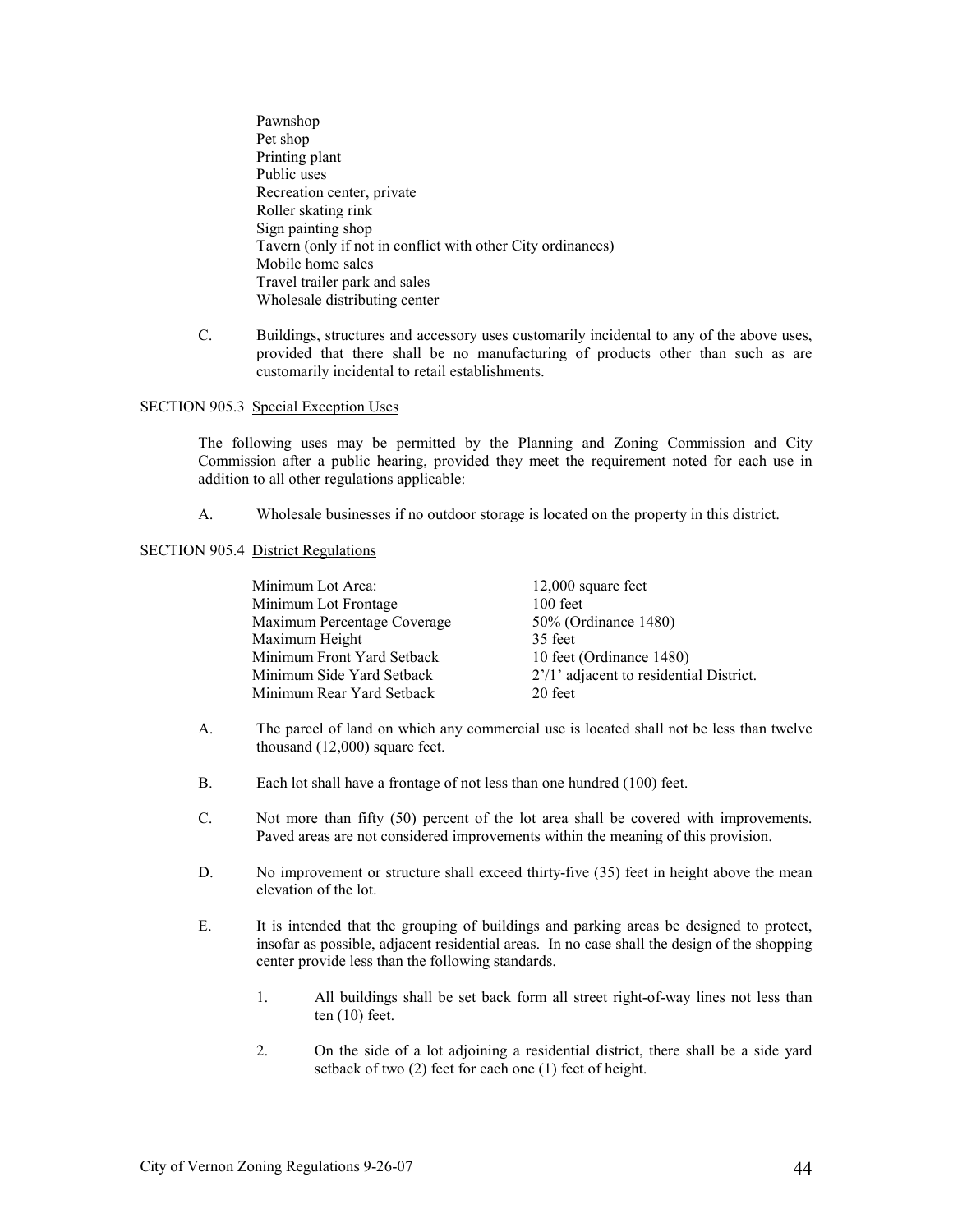3. All buildings shall be set back from the rear lot line not less than twenty (20) feet.

SECTION 905.5 Signs – Must conform to the provisions of the City Ordinance pertaining to Signs.

SECTION 906.1 "C-G", General Commercial District – Purpose

 The C-G, General Commercial District is designed for the conduct of personal and business services and the general retail trade of the community. It is designed to accommodate a wide variety of commercial uses in the Central Business District or areas of mixed business enterprises. It will not normally be applied in the case of new commercial areas.

### SECTION 906.2 Uses Permitted

Within the C-G, General Commercial District, the following uses are permitted:

- A. Any use permitted in a C-C district.
- B. Other retail, personal service, business service, or professional use other than uses listed in the C-A/R district regulations.
- C. Any public or quasi-public buildings or uses.
- D. Buildings, structures, and accessory uses customarily incidental to any of the above uses, provided that there shall be no manufacturing or products other than such as are customarily incidental to retail establishments.

### SECTION 906.3 Special Exception Uses

Special exception uses are the same as in Section 905.3.

### SECTION 906.4 District Regulations

| Minimum Lot Area:            | None |
|------------------------------|------|
| Minimum Lot Frontage:        | None |
| Maximum Percentage Coverage: | None |
| Maximum Height:              | None |
| Minimum Front Yard Setback:  | None |
| Minimum Side Yard Setback:   | None |
| Minimum Rear Yard Setback:   | None |

There are no area or height regulations in the C-G District.

### SECTION 907.1 "I-L", Light Industrial District – Purpose

 The purpose of the I-L, Light Industrial District is to provide a location for industries, which do not by nature create nuisances. The intent is to preserve this land for industry in a location beneficial to industries and to prohibit non-industrial uses. Because of the traffic generated and other potentially objectionable influences created in this District, a buffer or setback area between this District and any other zoning district except I-H is required.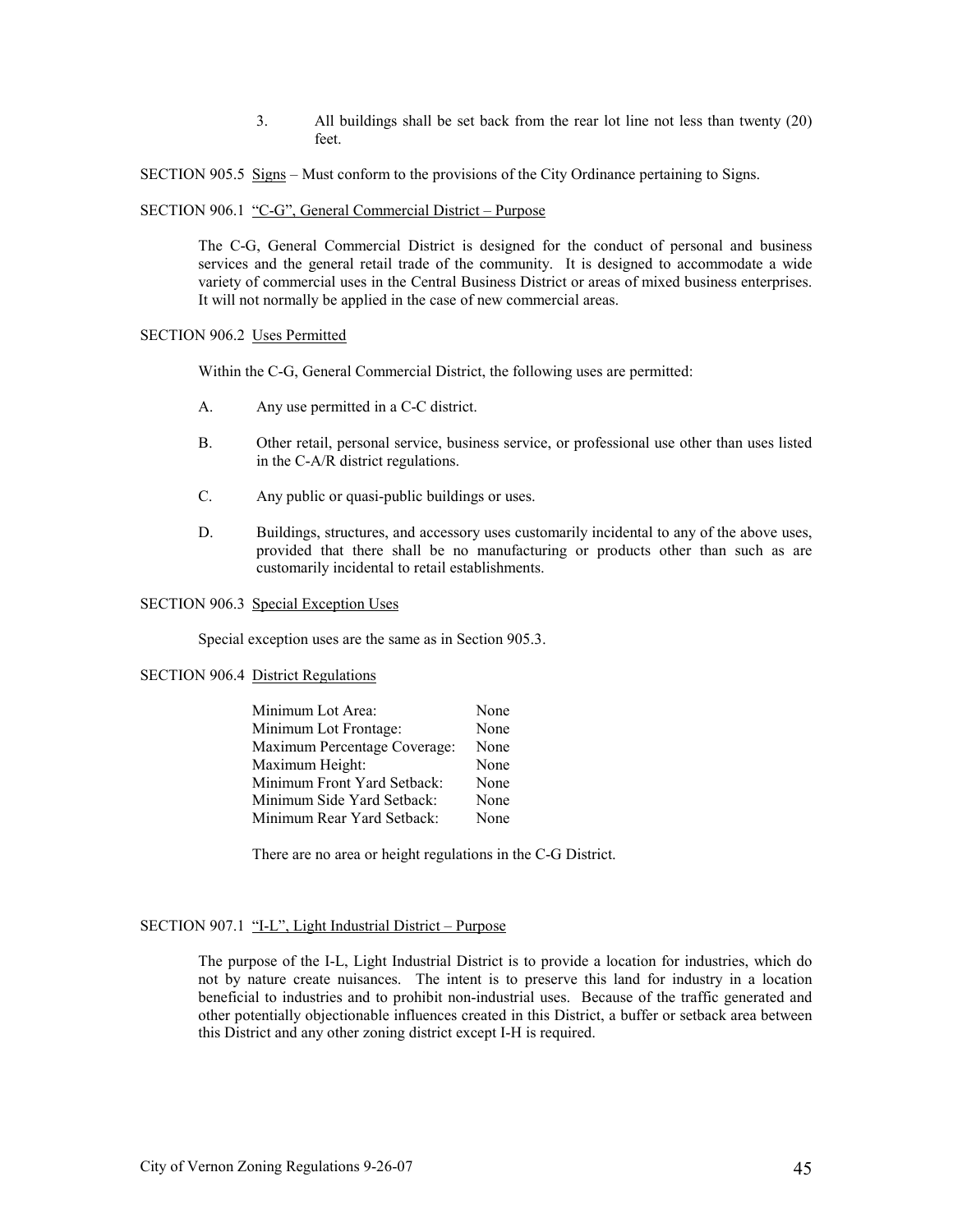### SECTION 907.2 District Standards

Any use constructed, established, altered, or enlarged in the I-L, Light Industrial District, after the effective date of this ordinance shall be so operated as to comply with the following standards:

- A. No building shall be used for residential purposes except that a watchman may reside on the premises or as authorized by Special Exception Use. (Ord. 1362)
- B. No retail sales or services shall be permitted except as incidental to or accessory to a permitted use. Taverns are hereby expressly excluded in the I-L District.
- C. No Operation or activity shall cause or create noise in excess of the sound levels prescribed below.

 In the I-L District, at no point on or beyond the boundary of any lot shall the sound pressure level resulting from any use, operation, or activity exceed the maximum permitted decibel levels for the designated octave bands as set forth in Tables I and II below:

### TABLE I, PREFERRED FREQUENCIES

Center Frequency, Cycles Per Second Maximum Permitted Sound Pressure Level Decibels

| 31.5  | 76 |
|-------|----|
| 63    | 74 |
| 125   | 68 |
| 250   | 63 |
| 500   | 57 |
| 1,000 | 52 |
| 2,000 | 45 |
| 4,000 | 38 |
| 8,000 | 32 |

# TABLE II, OCTAVE BANDS

| Octave Band, Cycles Per Second | Maximum Permitted Sound Pressure Level<br>Decibels |  |  |
|--------------------------------|----------------------------------------------------|--|--|
| 20-75                          | 75                                                 |  |  |
| 75-150                         | 70                                                 |  |  |
| 150-300                        | 64                                                 |  |  |
| 300-600                        | 59                                                 |  |  |
| 600-1,200                      | 53                                                 |  |  |
| 1,200-2,400                    | 47                                                 |  |  |
| 2,400-4,800                    | 40                                                 |  |  |
| 4,800-10 KC                    | 34                                                 |  |  |

Method of Measurement: For the purpose of measure intensity and frequency of sound, the sound level meter, the octave band analyzer, and the impact noise analyzer shall be employed. The flat network and the fast meter response of the sound level meter shall be used. Sounds of short duration as from forge hammers, punch presses, and metal shears, which cannot be measured accurately with the sound level meter, shall be measured with the impact noise analyzer.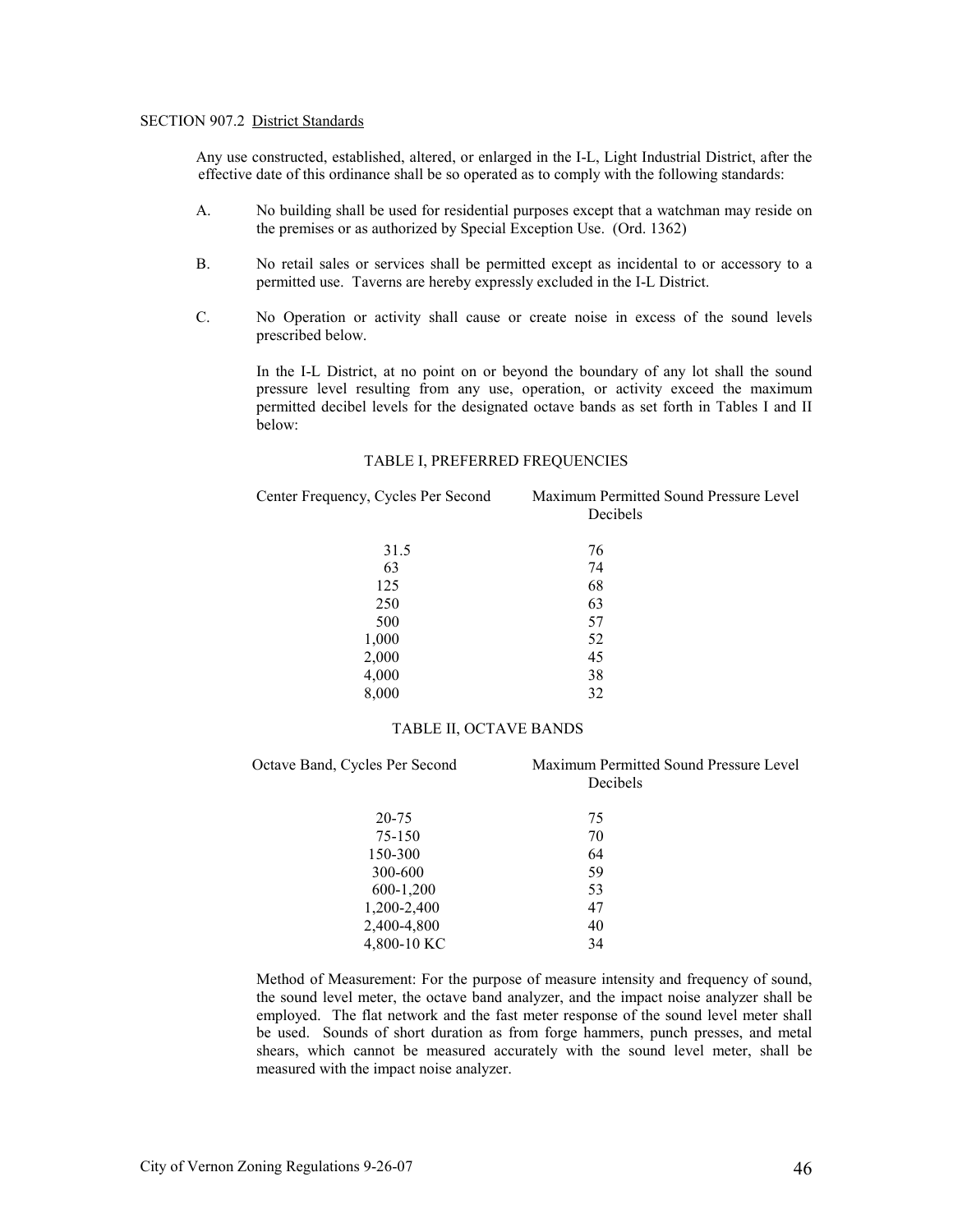Octave band analyzers calibrated in the Preferred Frequencies (American Standards Association S1.6-1960, Preferred Frequencies for Acoustical Measurements) shall be used with the Table I. Octave band analyzers calibrated with pre-1960 octave band (American Standards Association Z24.10-1954, Octave band Filter Set) shall use Table II.

For impact sounds measured with the impact noise analyzer, the sound pressure levels set forth in Tables I and II may be increased by six (6) decibels in each octave band.

Exemptions: The following uses and activities shall be exempt from the noise level regulations:

- 1. Noises not directly under the control of the property user.
- 2. Noises emanating from construction and maintenance activities between 7:00 a.m. and 9:00 p.m.
- 3. The noises of safety signals, warning devices, and emergency pressure relief valves.
- 4. Transient noises of moving sources such as automobiles, trucks, airplanes and railroads.
- D. No toxic matter, noxious matter, smoke, gas, or odorous or particulate matter shall be emitted that is detectable beyond the lot lines of the lot on which the use is located.
- E. Earth carried vibration shall be limited so that detection by seismograph at any property line of an industrial establishment shall not exceed a value measured and computed as follows:

 Method of Measurement: Measurement shall be made at the property line; vibration displacements shall be measured with an instrument capable of measuring in three mutually perpendicular directions.

 Maximum permissible displacements: The following formula shall be used in computing the maximum displacements permitted in the I-L District:

$$
D = \underline{K}
$$

Where:  $D =$  displacement in inches  $K = .01$  $f =$  the frequency of the vibration transmitted through the ground in cycles per second

- F. Exterior lighting fixtures, wherever necessary, shall be shaded to avoid casting direct light upon property located in any residential district.
- G. The manufacture of flammable materials which produce explosive vapors or gases is prohibited.
- H. No outside storage of equipment and/or material except equipment in daily use, shall be permitted in such a location where it can be viewed from any public street.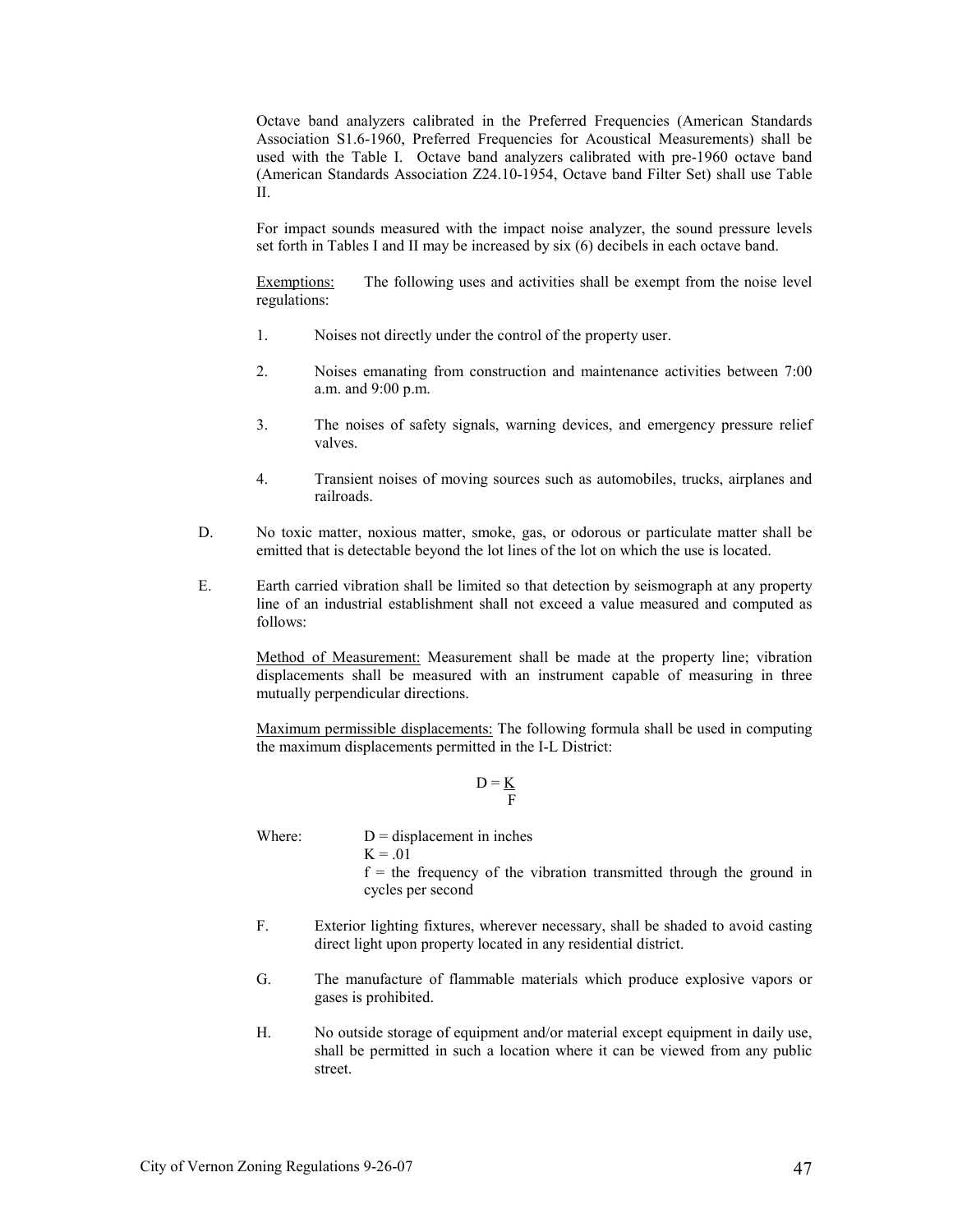I. Any operation that produces intense glare or heat shall be adequately shielded or be performed within a completely enclosed building, and exposed sources of light shall be screened so as not to be detectable beyond the lot lines.

# SECTION 907.3 Uses Permitted

Within the I-L, Light industrial District, the following uses are permitted:

- A. Building material sales
- B. Commercial radio and television transmitting antenna towers and other electronic equipment requiring outdoor towers, including antenna towers for the dispatching of private messages.
- C. Compounding, processing and blending of chemical products, but not including any materials which decompose by detonation or pollute the area.
- D. General and administrative offices
- E. Machine shops and metal products manufacture and tool and die shops.
- F. Wholesale mail-order houses.
- G. Manufacturing and assembling (or any combinations of such processes) of products from wood, cork, glass, leather, fur, plastic, felt, and other textiles, but not including as a principal operation the processing of any raw materials.
- H. Manufacturing and assembling of electrical and electronic products and equipment.
- I. Printing and binding plants.
- J. Research laboratories.
- K. Warehouse and storage facilities.
- L. Accessory uses incidental to and on the same zoning lot as a principal use.
- M. Any use permitted in a C-A/R, Automobile Commercial and Commercial Recreation District, or a C-G, General Commercial District except for any type of residential uses, i.e. mobile home, manufactured housing, single-family dwelling, duplex dwelling or multifamily dwelling, unless provided for elsewhere in the I-L or I-H district regulations.

# SECTION 907.4 Special Exception Use

The following may be established only when authorized by the Planning and Zoning Commission and City Commission, after a public hearing.

- A. Any use similar to those listed above and which is not listed in the section "Uses Permitted" in the Heavy Industrial District (I-H) of this ordinance.
- B. Criminal justice halfway house. (Ord. 1362)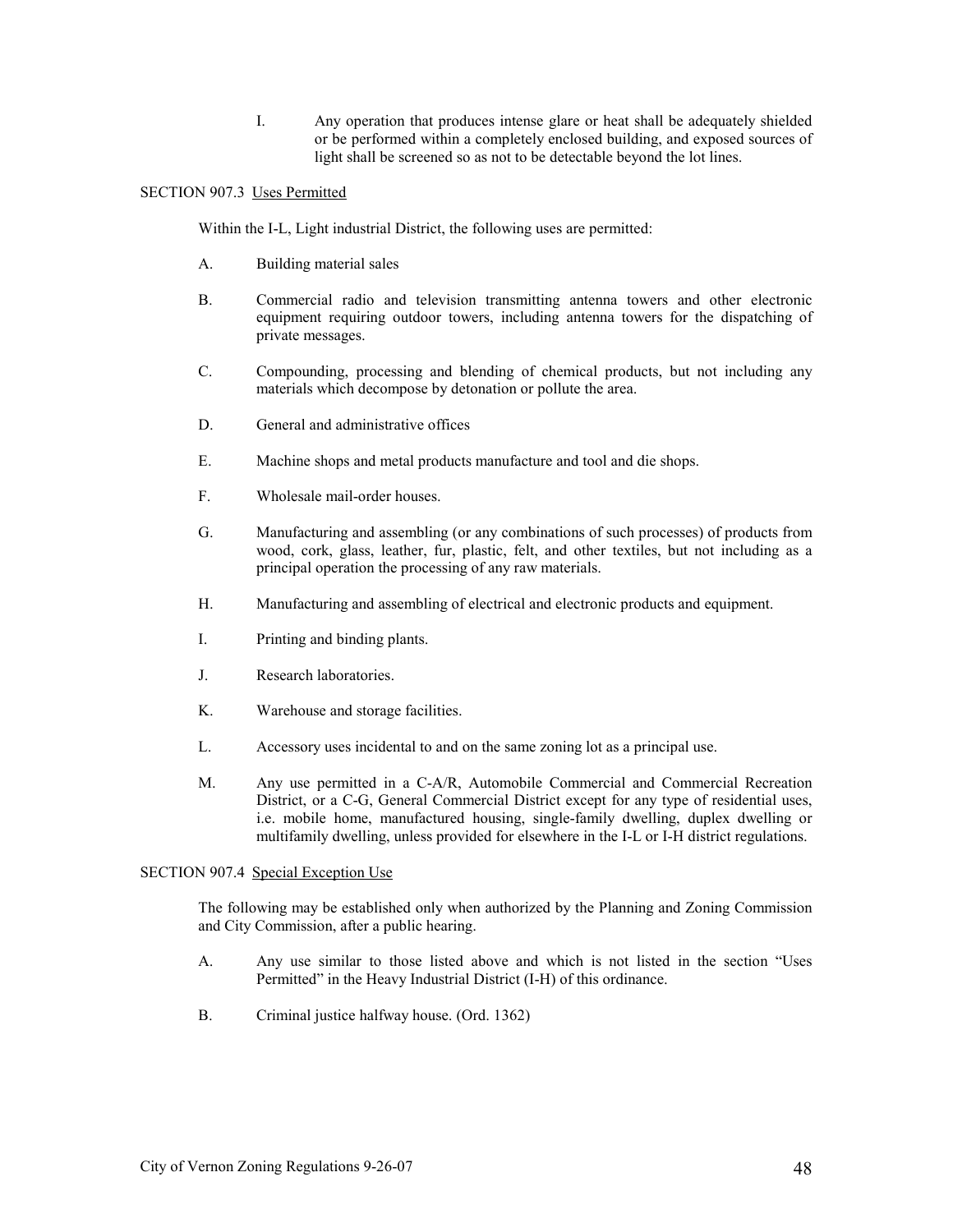### SECTION 907.5 District Regulations

| Minimum Lot Area:            | None       |
|------------------------------|------------|
| Minimum Lot Frontage:        | None       |
| Maximum Percentage Coverage: | 40%        |
| Maximum Height:              | None       |
| Minimum Front Yard Setback:  | 50 feet    |
| Minimum Side Yard Setback:   | $50$ feet* |
| Minimum Rear Yard Setback:   | $50$ feet* |
|                              |            |

\* (minimum of 2' of setback for each 1' of height when adjacent to residential district)

- A. There are no area requirements in an I-L District.
- B. There are no lot frontage requirements in and I-L District.
- C. Not more than forty (40) percent of the lot area shall be covered with improvements. Paved areas are not considered improvements within the meaning of this provision.
- D. There are no height requirements in an I-L District.
- E. No structure shall be erected, commenced or maintained which has a front yard of less than fifty (50) feet.
- F. When adjacent to a residential district, a side yard of fifty (50) feet or two (2) feet for each one (1) foot of height, whichever is greater, shall be provided.
- G. When adjacent to a residential district, a rear yard of fifty (50) feet or two (2) feet for each one (1) foot of height, whichever is greater, shall be provided.

### SECTION 908.1 "I-H", Heavy Industrial District – Purpose

 The purpose of the I-H, Heavy Industrial District, is to provide a location for industries, which may by their nature create nuisances. The intent is to preserve this land especially for such industry in locations with access to arterial streets as designated on the Comprehensive Plan and/or the Thoroughfare Plan Maps of the City, as well as locations generally accessible to railroad transportation. Because of the nuisances or other objectionable influences that may be created in this District, a buffer or setback strip between this District and other zoning districts except I-L is required.

### SECTION 908.2 District Standards

 Any use constructed, established, altered or enlarged in the I-H, Heavy Industrial District, after the effective date of this ordinance shall be so operated as to comply with the following standards. No use already established on the effective date of this ordinance shall be so altered or modified as to conflict with, or further conflict with, the applicable standards hereinafter for the I-H District.

- A. No building shall be used for residential purposes, except that a watchman may reside on the premises or as allowed by Special Exception use. (Ord. 1362)
- B. No retail sales or services shall be permitted except as incidental to or accessory to a permitted use. Taverns are hereby expressly excluded in the I-H District.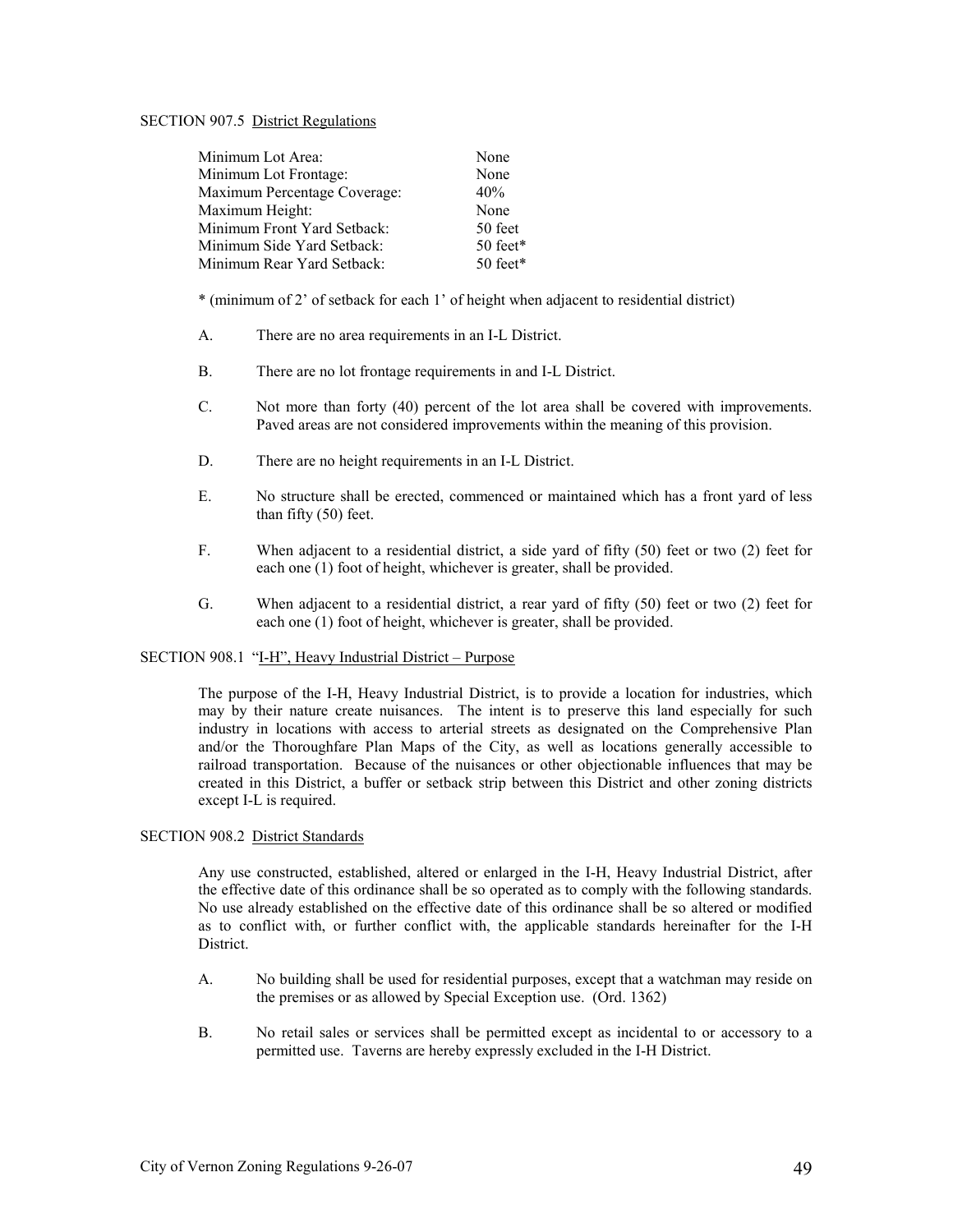- C. No storage, manufacture, or assembly of goods shall be conducted out of a building unless the nearest point of said activity is more than one hundred (100) feet from the boundary of any zoning district.
- D. Exterior lighting fixtures shall be shaded wherever necessary to avoid casting direct light upon property located in any residential district.
- E. All manufacturing, fabricating, assembly, disassembly, repairing, storing cleaning, servicing and testing of goods, water and merchandise shall be carried on in such a manner as not to be injurious or offensive by reason of the emission or creation of noise, vibration, smoke, dust or other particulate matter, toxic or noxious matter, odors, glare, heat, fire or explosive hazards.
- F. No activities involving storage, utilization, or manufacture or use of explosive materials shall be permitted.

### SECTION 908.3 Uses Permitted

Within the I-H, Heavy Industrial District, the following uses are permitted:

- A. Any use permitted in the I-L District.
- B. Automobile wrecking and junkyards, provided they are enclosed throughout the entire perimeter by a solid fence not less than eight (8) feet in height.
- C. Other Uses:

Blacksmith, tinsmiths and sheet metal shops, Bottling works Bulk fuel sales and service Canning or preserving factories Cold storage plant Ice cream production and distribution Laundry and dry-cleaning plants Machinery rental, sales and service Machine shops Manufacturing, fabricating, assembling, repairing, storing and cleaning. Servicing, or testing of any of the following materials, goods or merchandise:

Apparel Beverages (non-alcoholic), processing and bottling Building materials specialties Clothing Compounding and packaging of chemicals Cosmetics and toiletries Dairy products Drugs and pharmaceutical products Electrical and acoustical products and components Food products (except fish, sauerkraut, vinegar and yeast) Furniture Glass products Ice, dry and natural Jewelry Medical laboratory supplies, equipment and specialties Musical instruments Metal products and utensils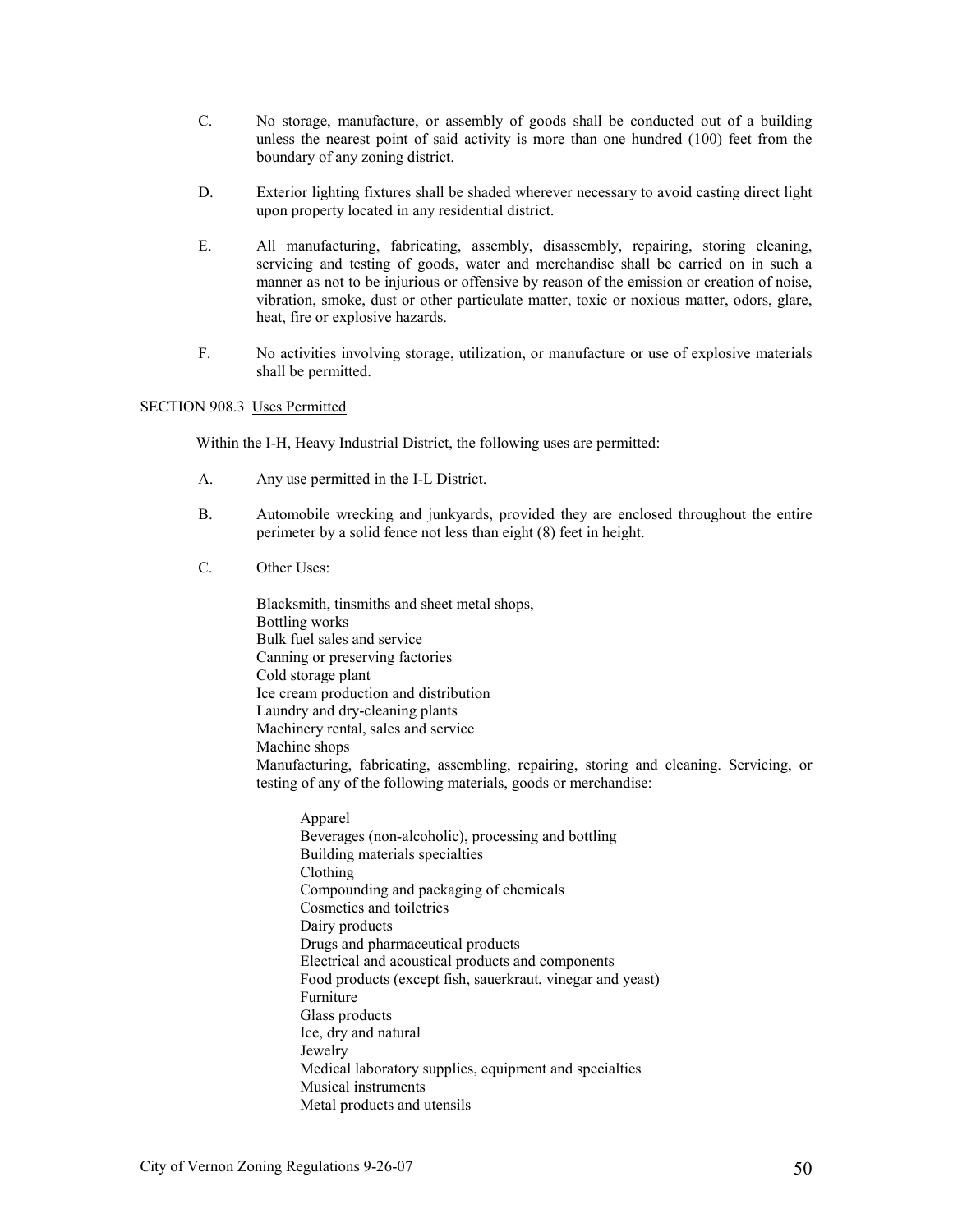Optical goods Paper products, including boxes and containers, radios, phonographs, records and television sets and parts Textiles Toys and children's vehicles Trailers and carts Wood products, including wooden boxes and containers Milk, bottling and distribution Monumental stone cutting Motor freight terminals Pattern shops Printing plants Railroad yards and switching areas, including lodging and sleeping facilities for transient railroad labor Sign painting Soldering and welding shops Spar painting and mixing

D. Adult Business (Ord. 1362)

# SECTION 908.4 Special Exception Uses

 The following may be established only when authorized by the Planning and Zoning Commission and City Commission, and after public hearing:

- A. Asphaltic or concrete batching plant, for a period of not more than two (2) years, subject to renewal.
- B. Automobile or livestock auction house.
- C. Extractive industries including sand and gravel mining and processing.
- D. Open storage of products and commodities.
- E. Slaughter house or packing plant for meat and poultry products.
- F. Animal pound, clinic, or hospital with outside runs.
- G. Facilities for outdoor amusements and sports, including fairgrounds, rodeo grounds, circus and tracks for road racing and automobile testing.
- H. Electric energy generating plant.
- I. Sewage treatment plant.
- J. Manufacture or storage of explosives and flammable liquids or gases.
- K. Manufacturing, processing or storage for resale in bulk of insecticides or fertilizers.
- L. Manufacturing, processing and/or fabrication when conducted partially or completely outside an enclosed building.
- M. Criminal justice halfway house. (Ord. 1362)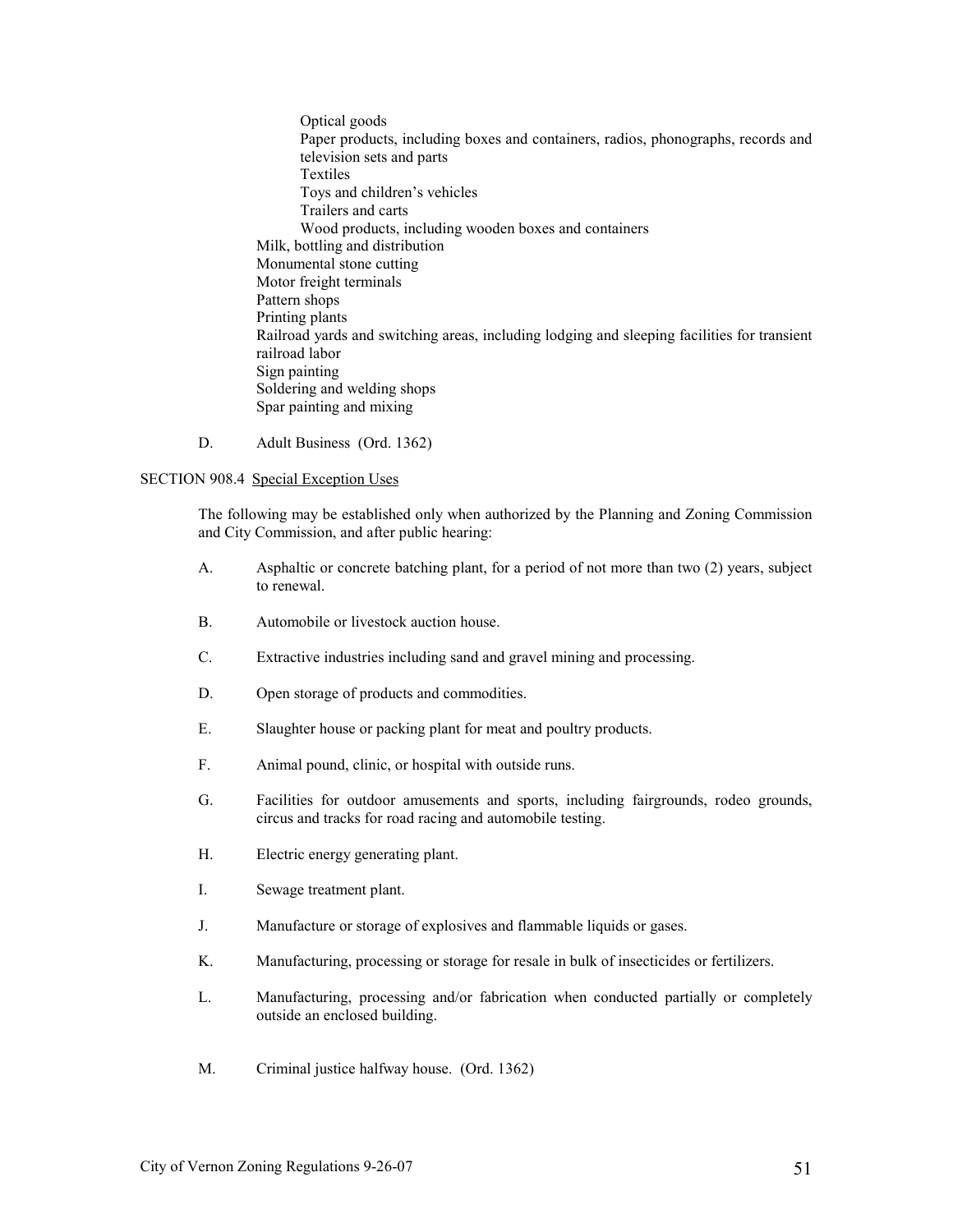#### SECTION 908.5 District Regulations

- A. There are no requirements for minimum lot area or frontage in the I-H District.
- B. Front, rear and side yard requirements in the I-H District are the same as those set forth in Section 907.5 for the I-L District.
- C. Buildings shall not cover more than fifty (50) percent of the site on which the use is located.

#### SECTION 909.1 "C-F", Community Facilities District – Purpose

 The "C-F", Community Facilities District is designed to permit those institutional and, related uses, which are established in response to the educational, safety and welfare needs of the community.

#### SECTION 909.2 Principal Uses

 In this District, no building or land shall be used and no building shall be hereafter erected, reconstructed or structurally altered or enlarged except for one or more of the following principal uses:

- A. Public kindergartens, elementary and secondary schools, and private kindergartens, elementary and secondary schools whose curricula satisfy the requirements of the State Public School Laws and the regulations of the State Department of Education.
- B. Higher education institutions: Junior and senior colleges, universities, conservatories and seminaries, offering curricula recognized by collegiate, academic and professional organization accrediting boards.
- C. Museums, libraries, fine arts centers, and similar cultural facilities sponsored, operated or maintained for the benefit of the general public.
- D. Golf courses (except commercially operated miniature golf courses and commercially operated golf driving ranges) on a site containing a total area of not less than forty (40) acres; parks, playgrounds, community center and country clubs.
- E. Institutions, rehabilitation and training centers offering non-academic programs, when operated or sponsored by chartered educational, religious or philanthropic organizations, but excluding uses such as trade schools, which are operated primarily on a commercial basis.
- F. Public safety facilities: Civil defense operational centers, police and fire stations and training facilities.
- G. Religious institutions: Churches and facilities for worship, fellowship and education.

### SECTION 909.3 Accessory Uses

 Any use may be established as-an accessory use to any permitted principal use when it complies with the Standard Conditions for accessory uses as previously set forth in Section 800.2.

### SECTION 909.4 Special Exception Uses

The following uses may be established only when authorized by the Planning and Zoning Commission and City Commission. Any use accessory to the following may be permitted without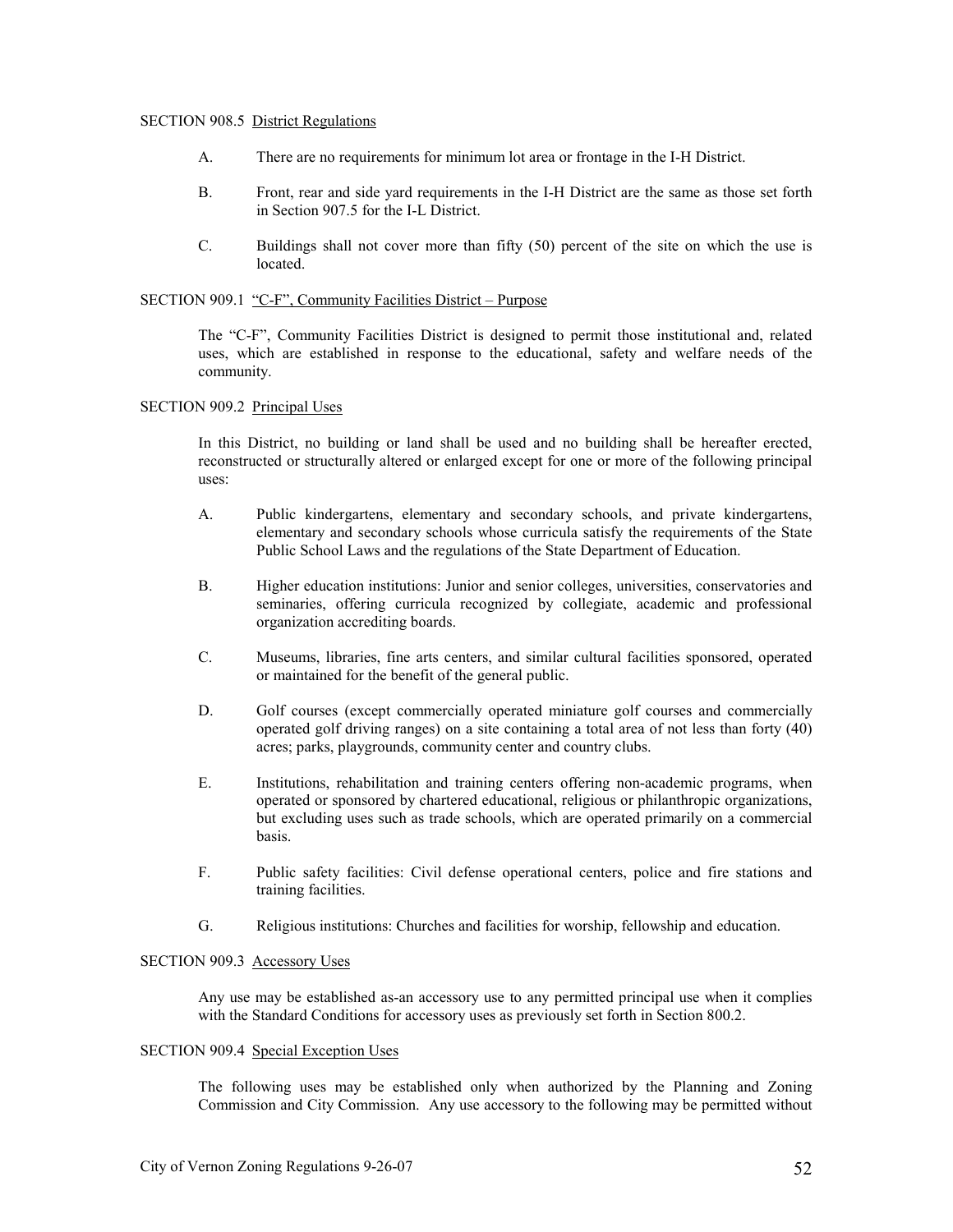specific Board approval provided it complies with the limitations of Section 909.3. Other special exceptions shall be permitted by the Board after public hearing together with such other conditions as the Board may impose.

- A. Utility buildings and structures: power sub-stations, water tanks and reservoirs.
- B. Crematory for the disposal of human dead or of domestic pets.
- C. Radio, Television, micro-wave broadcast, relay, receiving towers and transmission and retransmission facilities.

 Conditions: The tower shall be set back from all property lines a distance equal to three fourths of the height of the tower.

D. Day Care Center

 Conditions: The outdoor play area shall be screened along all abutting properties used for dwelling purposes by a solid wall or fence or by a dense evergreen hedge, and such wall, fence or hedge shall have a height of not less than six (6) feet.

- E. Medical Care Facilities: Nursing and care homes; hospitals with their related facilities and supportive retail and personal services used, operated by or under the control of the hospital primarily for the convenience of patients, staff and visitors.
- F. Helistop area for loading and unloading of passengers and air express.

# SECTION 909.5 Rezoning after Discontinuance of Use

 Areas indicated on the Zoning Map as "C-F", Community Facilities District shall not be used for any purpose other than that designated; when this use is discontinued, it shall automatically be zoned to the most restricted adjoining district until such time as the City Commission, acting on the recommendation of the Planning and Zoning Commission and in accordance with procedures set out in Article IV of this ordinance, shall approve inclusion of such property in another district or districts.

### SECTION 909.6 District Regulations

| Lot<br>Area | Lot<br>Width | Area | Yard Yard    |              | Buildable Front Interior Extra Yard<br>per ft of<br>Bldg. Over | Floor Area<br>Ratio |
|-------------|--------------|------|--------------|--------------|----------------------------------------------------------------|---------------------|
| 32,000 160  |              | 40%  | $30^{\circ}$ | $10^{\circ}$ | $40'$ high<br>2' for each                                      | 15%                 |
| 16,000 100  |              | 40%  | $30^{\circ}$ | $10^{\circ}$ | ft. of height                                                  | 20%                 |
| 8,000       | 60           | 40%  | $30^{\circ}$ | $10^{\circ}$ |                                                                | 25%                 |
| 4.000       | 50           | 40%  | 25           | $10^{1*}$    |                                                                | 30%                 |

No Maximum Height Requirement.

 \* In lieu of the normal yard width, the structure housing a non-residential use may be placed not less than one foot from the property line if the adjoining property is vacant or in non-residential use.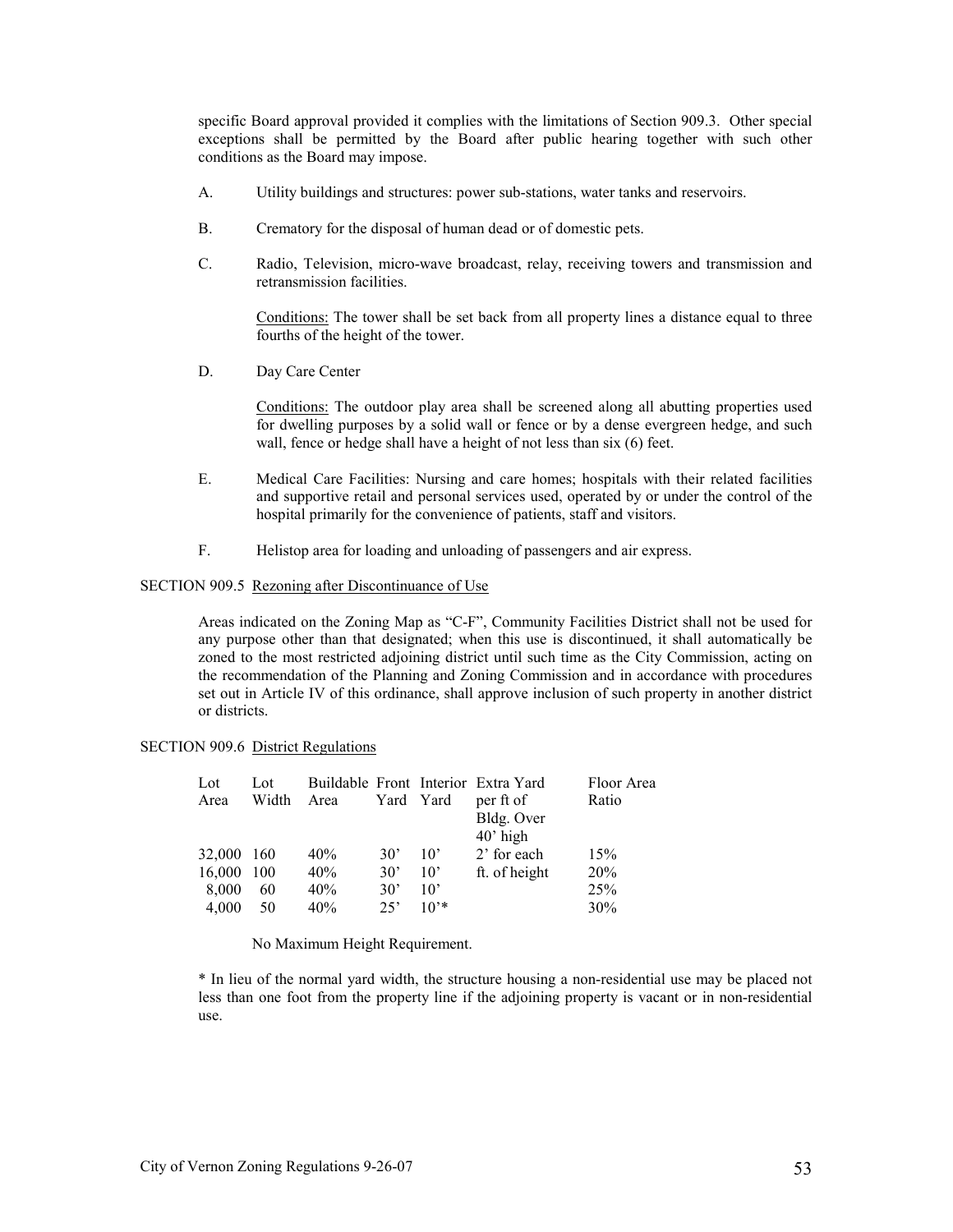### SECTION 910.1 "P-D", Planned Development – Purpose (Ord. 1488)

 The "P-D", Planned Development District is designed to encourage a create flexibility and the opportunity for a higher standard of land development than is permitted under conventional regulations. The tract must be under common ownership or control and a detailed plan (an outlined development plan) must be submitted for commission review. A Planned Development District must be approved by the City Commission as a prerequisite to development. As such it makes feasible the application of planning concepts dealing with the planned development of areas such as residential areas, planned shopping centers, planned industrial parks, mixed-use developments, medical centers, community recreation centers, office complexes, and development or redevelopment of areas of historical significance as defined by the comprehensive plan. Improvements in a "P-D" district are subject to conformance with a site plan approved by the City Commission on the Planning and Zoning Commission's recommendation and after public hearing thereon.

# SECTION 910.2 Effects of "P-D" Classification

 When property is rezoned as "P-D" Planned Development District so designated by the letters "P-D", it contains its own set of regulations and displaces the underlying zone.

# SECTION 910.3 Special Regulations

- A. When the "P-D" District is to be used for a nonresidential purpose, the tract shall have a gross area of at least two (2) acres. In addition to the Development Controls for nonresidential uses, special attention shall be given to the potentially adverse effects of the proposed development on adjacent residential properties. The Planning and Zoning Commission shall not recommend for City Commission approval any site plan which it finds will create unnecessary traffic congestion on local streets in such residential area, will create a potential hazard to such properties by reason of water ponding or by intensifying water flows, or will other wise be operated in such manner as to be detrimental to the health or safety of occupants of adjacent land.
- B. When the "P-D" classification is to be used for a residential purpose, the tract shall have a gross area of at least five (5) acres. The Yard Requirements for residential uses shall apply only to the total site and to individual blocks within the site; in lieu of the Minimum Lot Area-Lot Width requirements and the Bulk Controls of the district in which the property, or part thereof, is located shall apply.
- C. When the "P-D" classification is to be used for mixed (residential and commercial) development purposes, the tract shall have a gross area of at least two (2) acres. Special attention should be given to the potentially adverse effects of the proposed development on adjacent residential properties. Proposed Development Controls must be included for review in the outlined development plan / site plan.

### SECTION 910.4 Site Plan Approval Required

 A site plan approved by the City Commission shall be prerequisite to issuance of building permits and certificates of occupancy for any property in the district other than those that are entitled to same by reason of other provisions of this ordinance.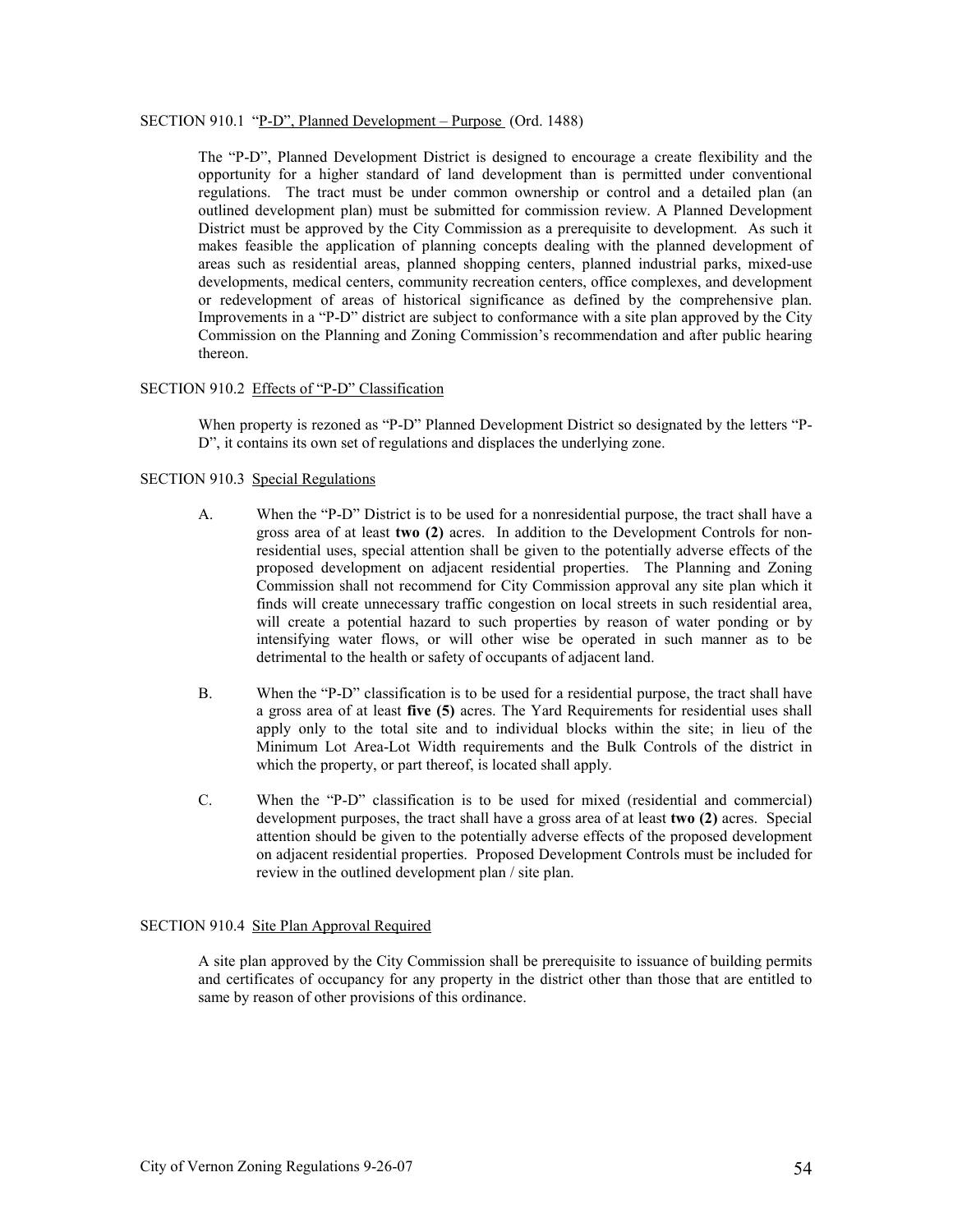#### SECTION 910.5 Information to be shown on Site Plan and Application

 The site plan shall show all pertinent information as necessary to accompany an application for building permit and such other information pertinent to the site and surrounding area, including a schedule of proposed improvements both on-site and off-site.

 An application for a Planned Development shall be filed with the Planning and Zoning Commission. The application shall be accompanied by a fee in accordance with the established fee schedule. The application shall be in such form and content as the Planning and Zoning Commission may by resolution establish, provided that (3) copies of an outline development plan shall accompany the filing of the application. The outline development shall consist of maps and text which contain:

- A. A Site Plan reflecting:
	- 1. The legal description of the land included in the site plan and the lot, with the name of the owner/s, developer, and designer;
	- 2. The boundary lines of the area included in the site plan, a north arrow, scale and the lot area of the land included in the site plan.
	- 3. Utility location, easements, and drainage.
	- 4. Proposed location of uses, including off-street parking, open spaces and public uses;
	- 5. Development standards for location, height, setbacks, lot coverage, and size of lots, buildings and other structures;
	- 6. Public and private vehicular and pedestrian circulation;
	- 7. The approximate intensity of residential uses expressed in number of dwelling units and the approximate intensity of non-residential uses expressed in floor area, allocated to each identifiable segment of the planned Unit development;
	- 8. Proposed location, height, and size of proposed screening, lighting, fencing, ground signs, and landscaping;
	- 9. Sufficient surrounding area to demonstrate the relationship of the P-D to adjoining uses, both existing and proposed.
	- 10. Each individual lot or parcel shall have direct vehicular access to a public street or alley or to a community drive to be provided and maintained within a community open space and thereby connect with a public street. Where access to lots or parcels is to be provided by community open space rather than public streets or alleys, adequate provisions shall be made for emergency and other service vehicles.
- B. Existing topographic character of the land including identification of floodplain areas, treed areas, slope analysis at one-foot contour intervals, and soil analysis.
- C. An explanation of the proposed uses of the P-D.
- D. The expected schedule of development.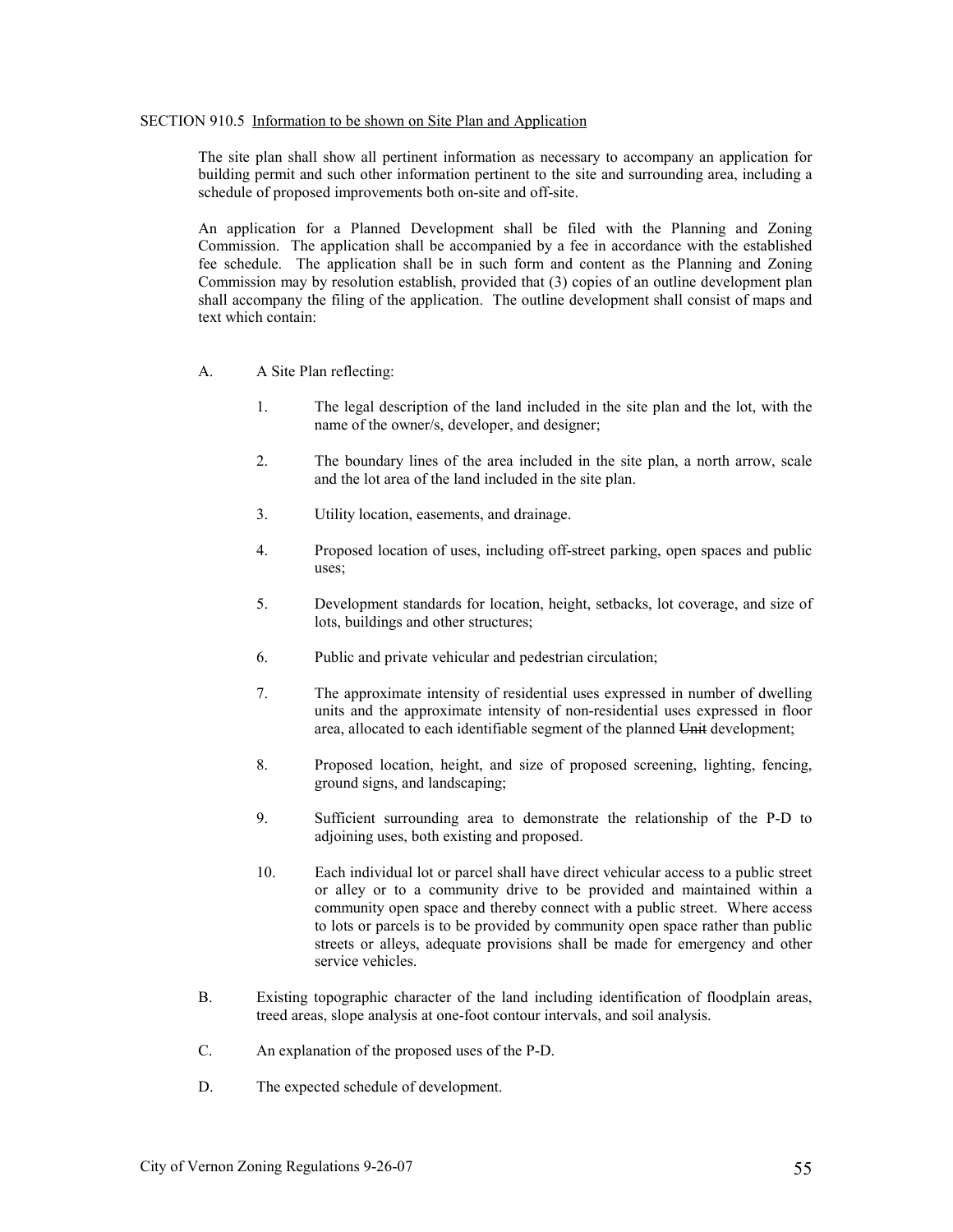- E. In addition to the above requirements, the Planning and Zoning Commission and City Commission may also require the following:
	- 1. Architectural drawings detailing the design and materials, shape, height, size and floor area of all proposed structures.
	- 2. Other development and protective requirements considered necessary to create a reasonable transition to and protection for adjacent property.

### SECTION 910.6 Public Hearing and Planning and Zoning Commission Action

 A request for site plan approval shall be processed in accordance with the same review and hearing procedure as a proposal for zoning district change. A site plan approval request may be heard concurrent with or subsequent to a zoning change request, but not before. The Planning and Zoning Commission, upon the filing of an application for the "P-D" district designation, shall set the matter for public hearing and give 15 days notice thereof by publication in a newspaper of general circulation. Within 60 days after the filing of an application, the Planning and Zoning Commission shall conduct public hearing and shall determine:

- A. Whether the P-D is consistent with the Comprehensive Plan.
- B. Whether the P-D harmonizes with the existing and expected development of surrounding areas.
- C. Whether the P-D is a unified treatment of the development possibilities of the project site.
- D. Whether the P-D is consistent with the stated purposes and standards of this Section. (910.1)

 The Planning and Zoning Commission shall forward its recommendation, the application, and the outline development plan to the City Commission for further hearing s provided in Section 910.7.

#### SECTION 910.7 City Commission Action

 Upon receipt of the application, outline development plan, and Planning and Zoning Commission recommendation, the City Commission shall hold hearings, review the outline development plan and approve, disapprove, modify, or return the outline development plan to the Planning and Zoning Commission for further consideration. Upon approval, the zoning shall be amended to reflect the "P-D" designation, and the applicant shall be authorized to process a subdivision plat (if required) incorporating the provisions of the outline development plan.

### SECTION 910.8 Planned Development Subdivision Plat

 A Planned Development (P-D) subdivision plat shall be filed with the Planning and Zoning Commission and shall be processed in accordance with the Subdivision Regulations, and, in addition to the requirements of the Subdivision Regulations shall include:

- A. Details as to the location of uses and street arrangement.
- B. Provisions for the ownership and maintenance of the common open space as will reasonably insure its continuity and conservation. Open space may be dedicated to a private association or to the public, provided that a dedication to the public shall not be accepted without the approval of the City Commission.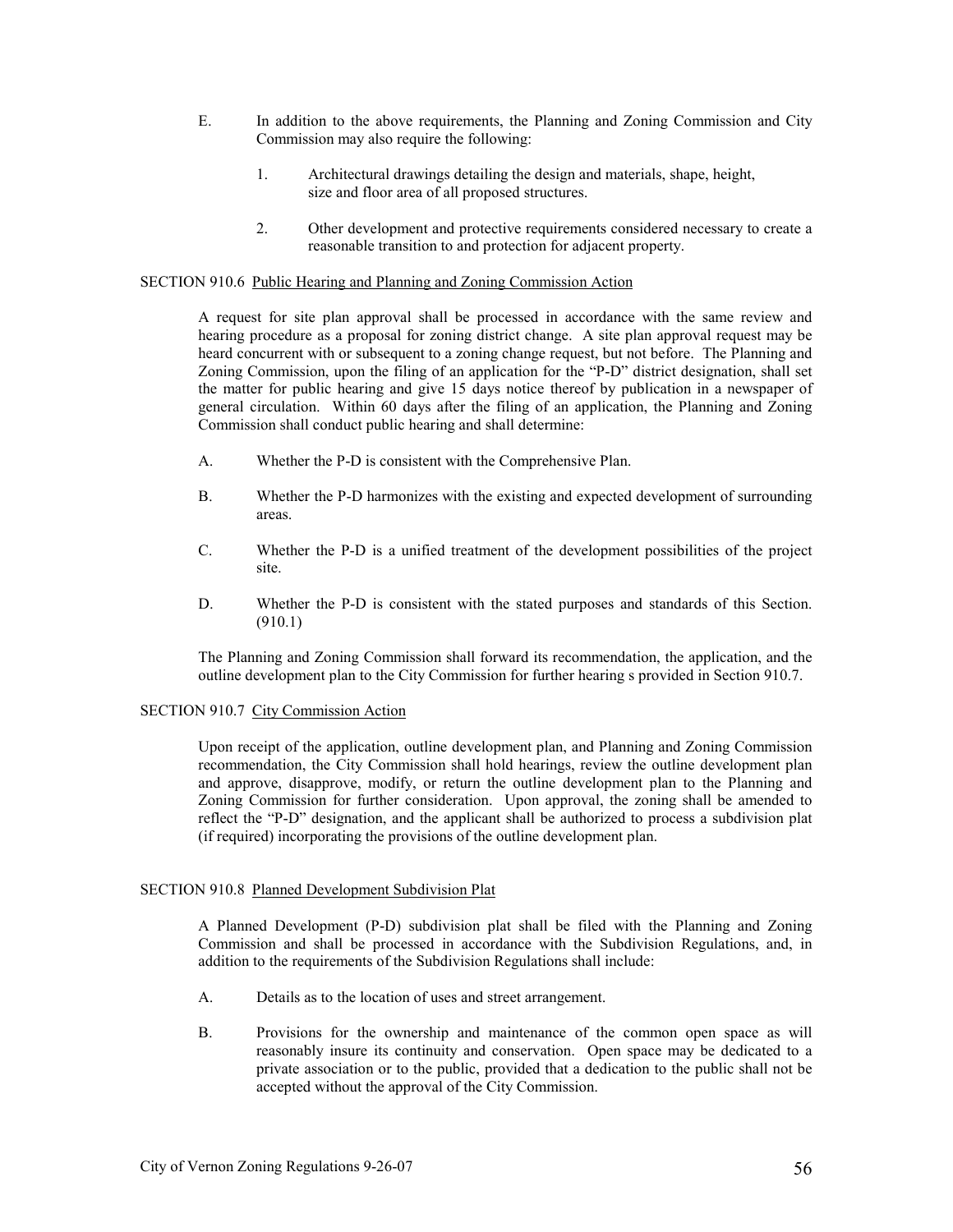C. Such covenants as will reasonably insure the continued compliance with the approved outline development plan. The Planning and Zoning Commission may require covenants which provide for detailed site plan review and approval by said Commission prior to the issuance of any building permits within the P-D. In order that the public interest may be protected, the City of Vernon shall be made beneficiary of covenants pertaining to such matters as location of uses, height of structures, setbacks, screening, and access. Such covenants shall provide that the City of Vernon may enforce compliance therewith, and shall further provide that amendment of such covenants shall require the approval of the Planning and Zoning Commission and the filing of record of a written amendment to the covenants, endorsed by the Planning and Zoning Commission.

### SECTION 910.9 Issuance of Building Permits (P-D Subdivision Plat)

 After the filing of an approved P-D subdivision plat and notice thereof to the Building inspector, no building permits shall be issued on lands within the P-D except in accordance with the approved plat.

# SECTION 910.10 Amendments

 Minor changes in the P-D may be authorized by the Planning and Zoning Commission, which may direct the processing of an amended subdivision plat, incorporating such changes, so long as substantial compliance is maintained with the outline development plan and the purposes and standards of the P-D provisions hereof. Changes which would represent a significant departure from the outline development plan shall require compliance with the notice and procedural requirements of an original Planned Development.

# SECTION 910.11 Abandonment

Abandonment of a Planned Development shall occur when (1) the developer / owner voluntarily abandons the project and signs an affidavit confirming its abandonment; or (2) the project is not completed within four years from the City Commission's final approval of the planned development site plan. In both instances, the Special Services Director shall file a signed affidavit in the Official Public Record at the Wilbarger County Clerks Office verifying the abandonment of the planned development. Upon official abandonment of a planned development site the zoning designation shall automatically revert to the property's previous zoning designation. Upon final action authorizing the abandonment of the planned development, no building permit shall be issued except in accordance with the restrictions and limitations of the property's zoning classification prior to "P-D" designation.

### SECTION 910.12 Waiver of Area Regulations

The City Commission, after recommendation by the Planning and Zoning Commission, may grant a waiver to the minimum requirements such as minimum acreage, lot area, lot width, lot depth, lot coverage, and front, side, and rear yards when the overall development is in keeping within the requirements of the zoning regulations.

#### SECTION 910.13 Numbering of Districts; Register and File; Inclusion on Zoning Map.

Planned Development (P-D) Districts shall be sequentially numbered. The Special Services Director shall maintain a register and file of all P-D Districts which shall contain a site plan, a copy of the ordinance creating the P-D district, and all other information concerning the P-D Districts as set forth on the Zoning Map.